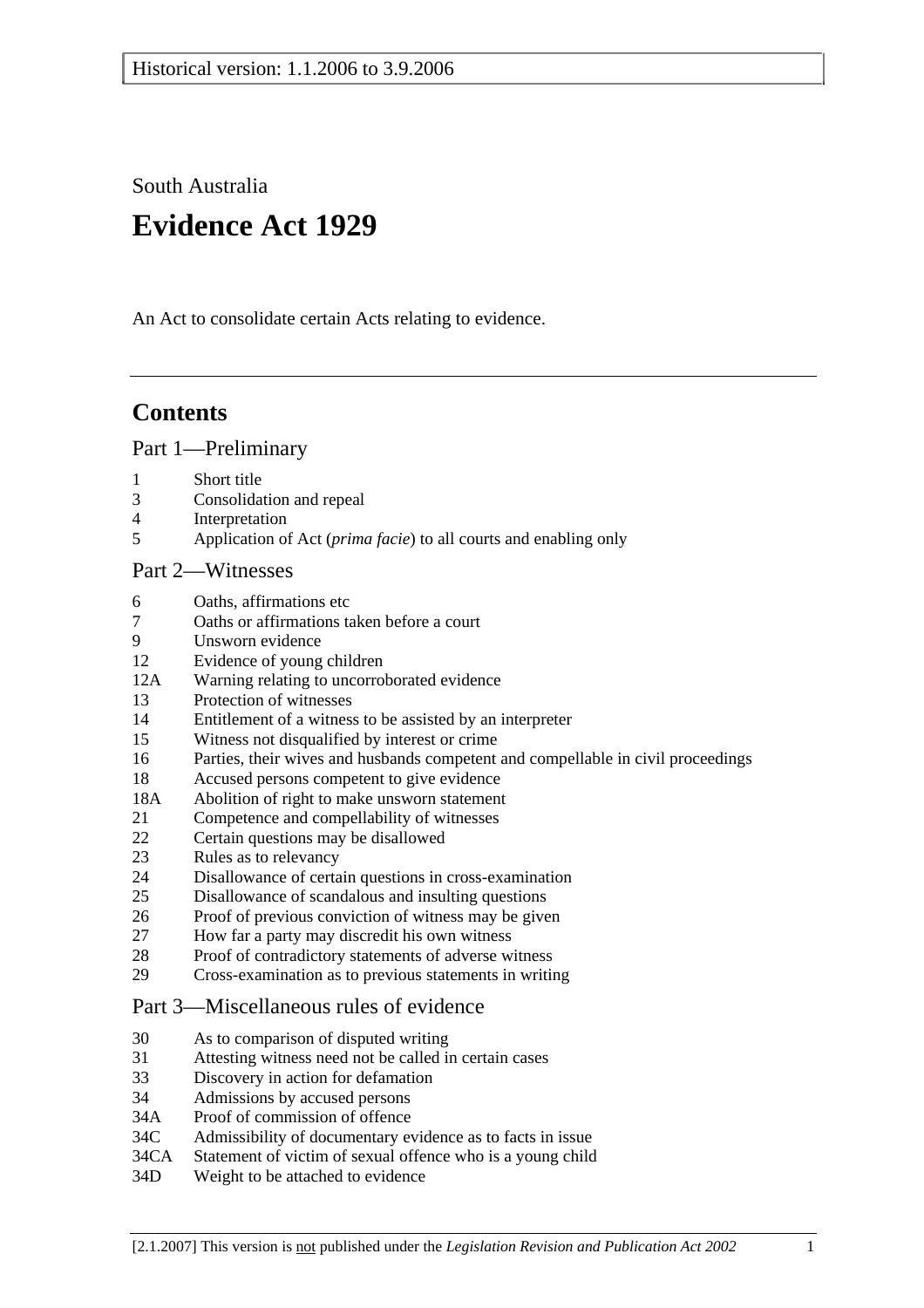- 34E Proof of instrument to validity of which attestation is necessary
- 34F Presumptions as to documents twenty years old
- 34G Interpretation and savings
- 34H Evidence of access or non-access
- 34I Evidence in sexual cases
- 34J Special provision for taking evidence where witness is seriously ill
- 34K Admissibility of depositions at trial

#### Part 4—Public Acts and documents

- 35 Judicial notice of legislative instruments
- 36 Proof of votes and proceedings of Parliament
- 37 Evidentiary value of official publications
- 37A Proof of Gazette
- 37B Proof of printing by Government Printer
- 37C Proof of Imperial orders-in-Council
- 38 Foreign and Colonial Acts of State, judgments etc provable by copies
- 39 Public documents provable by examined or certified copy
- 40 Proof of documents by examined or certified copies
- 41 Certifying a false document
- 42 Proof of conviction or acquittal of an indictable offence
- 43 Proof of convictions and orders of courts of summary jurisdiction
- 43A Proof of identity of person convicted in another State
- 44 Registers of British vessels and certificates of registry admissible as *prima facie* evidence of their contents
- 45 Documents relating to transportation of persons or goods
- 45A Admission of business records in evidence
- 45B Admission of certain documents in evidence
- 45C Modification of best evidence rule

## Part 5—Banking records

- 46 Interpretation
- 47 Admission of banking record in evidence
- 48 Evidence of non-existence of account may be given by affidavit
- 49 Power to order inspection of banking records etc
- 50 Bank not compellable to produce records except under order
- 51 Costs occasioned by default of bank

#### Part 6—Telegraphic messages

- 53 Party may give notice of intention to adduce telegraphic message in evidence
- 54 And thereupon may produce message received with evidence that same received from telegraph station
- 55 After notice, sending a message may be proved by production of copy message and evidence of payment of fees for transmission
- 56 Certain documents may be transmitted by electric telegraph under restriction
- 57 Copies so transmitted to be as valid and effectual as originals
- 58 Penalty for false certificate of sending message
- 59 Signing false certificate upon copy

#### Part 6A—Computer evidence

- 59A Interpretation
- 59B Admissibility of computer output
- 59C Regulations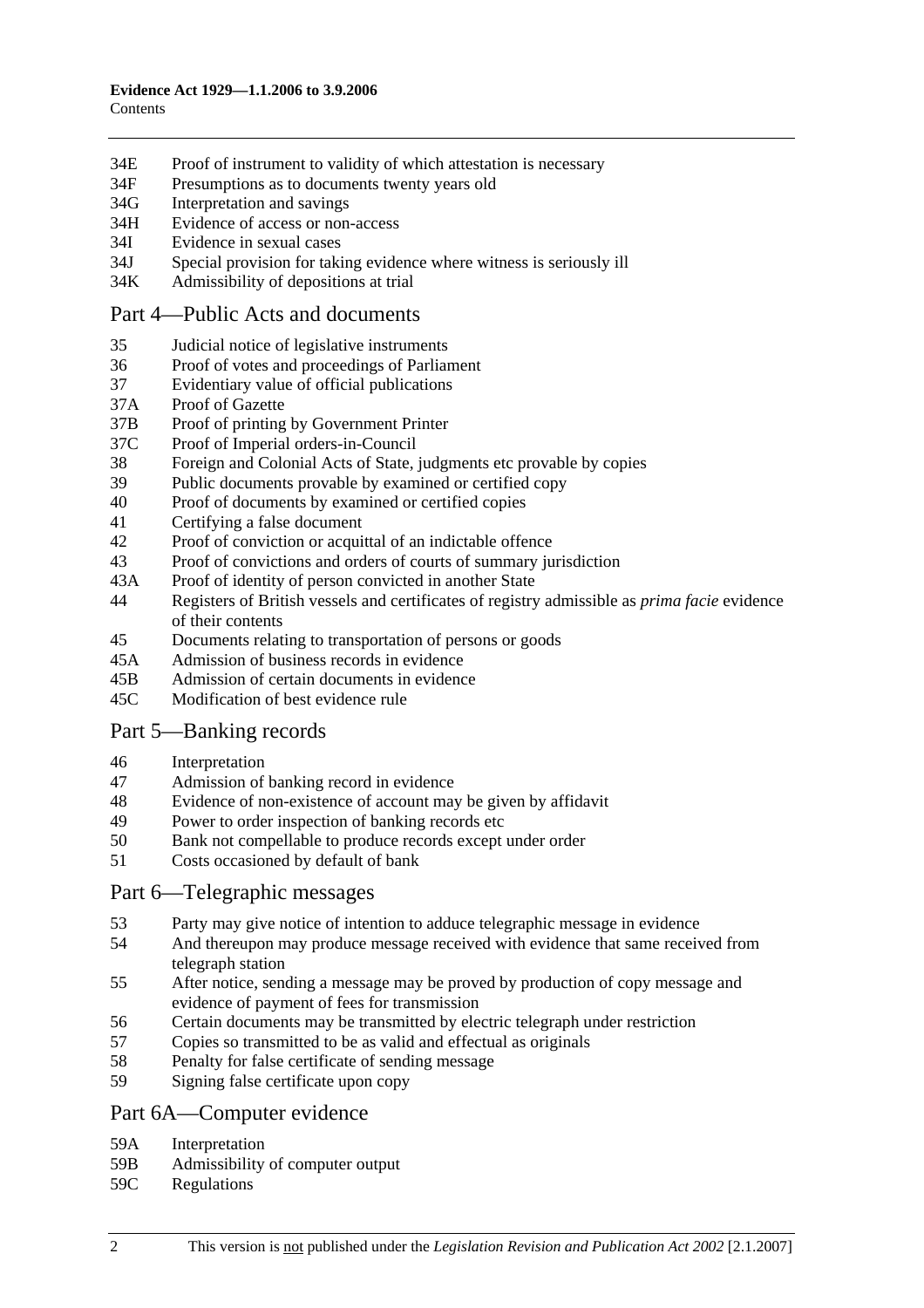## Part 6B—Obtaining evidence from outside a court's territorial jurisdiction

- 59D Interpretation
- 59E Taking of evidence outside the State
- 59F Power of South Australian Court to take evidence on request
- 59G Depositions to be signed
- 59H Transmission of request
- 59I Saving provision

Part 6C—Use of audio and audio visual links

#### Division 1—Preliminary

- 59IA Interpretation
- 59IB Transitional
- 59IC Application of Part

## Division 2—Use of interstate audio or audio visual link in proceedings before South Australian courts

- 59ID Application of this Division
- 59IE State courts may take evidence and submissions from outside State
- 59IF Expenses
- 59IG Counsel entitled to practise

## Division 3—Use of interstate audio or audio visual link in proceedings in participating States

- 59IH Application of Division
- 59II Recognised courts may take evidence or receive submissions from persons in South Australia
- 59IJ Powers of recognised courts<br>59IK Orders made by recognised
- Orders made by recognised court
- 59IL Enforcement of order
- 59IM Privileges, protection and immunity of participants in proceedings in courts of participating States
- 59IN Recognised court may administer oath in South Australia
- 59IO Assistance to recognised court
- 59IP Contempt of recognised courts
- Part 7—General provisions

#### Division 1—Power to dispense with formal proof

- 59J Court's power to dispense with formal proof
- Division 2—Notice of action
- 60 Sufficiency of notice of action

#### Division 3—Facilitation of proof of certain matters

- 62 Proof of "public place" in certain cases
- 62A Proof of place being within municipality etc
- 63 Proof of foreign law
- 63A Evidence as to foreign law
- 64 Proof of matters of history, science etc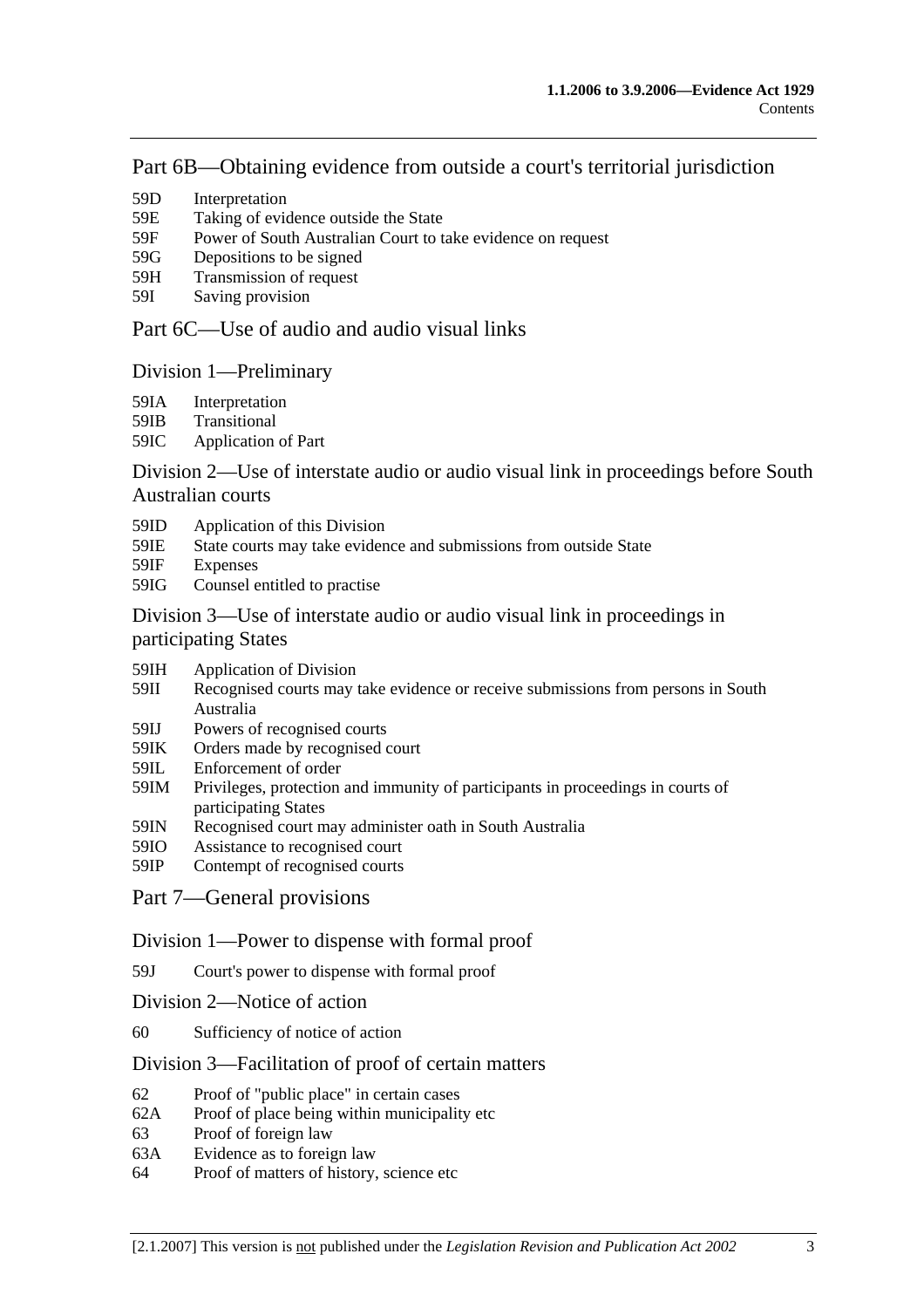- 65 Reference by court to books, official certificates etc
- 65A Proof of age

#### Division 4—Taking affidavits etc outside the State

- 66 Taking of affidavits out of the State
- 66A Taking of affidavits out of the State by sailors, soldiers and airmen
- 67 Extension of provisions relating to affidavits to attestation etc of other documents

#### Division 5—Admission of official documents in evidence

67A Admissibility of documents without proof of seal etc

#### Division 6—Power of foreign authority to take evidence

- 67AB Taking of evidence in this State by foreign authorities
- Division 7—Select Committee evidence

67B Evidence before the Parliamentary Select Committee of Inquiry into Prostitution

Division 8—Evidence of settlement negotiations

67C Exclusion of evidence of settlement negotiations

#### Division 9—Protected communications

- 67D Interpretation
- 67E Certain communications to be protected by public interest immunity
- 67F Evidence of protected communications

## Part 8—Publication of evidence

## Division 1—Preliminary

68 Interpretation

## Division 2—Orders for clearing court or suppressing publication of evidence etc

- 69 Order for clearing the court
- 69A Suppression orders
- 69B Appeals
- 70 Disobedience to orders under this Division
- 71 Attorney-General to provide annual report

#### Division 3—Sexual cases

71A Restriction on reporting proceedings relating to sexual offences

Division 4—Cases generally

- 71B Publishers required to report result of certain proceedings
- 71C Restriction on reporting of proceedings following acquittals

## Part 9—Miscellaneous

73 Regulations

Schedule 1—Acts repealed or amended

Schedule 4—Affidavit about proof of identity of person convicted in another State or Territory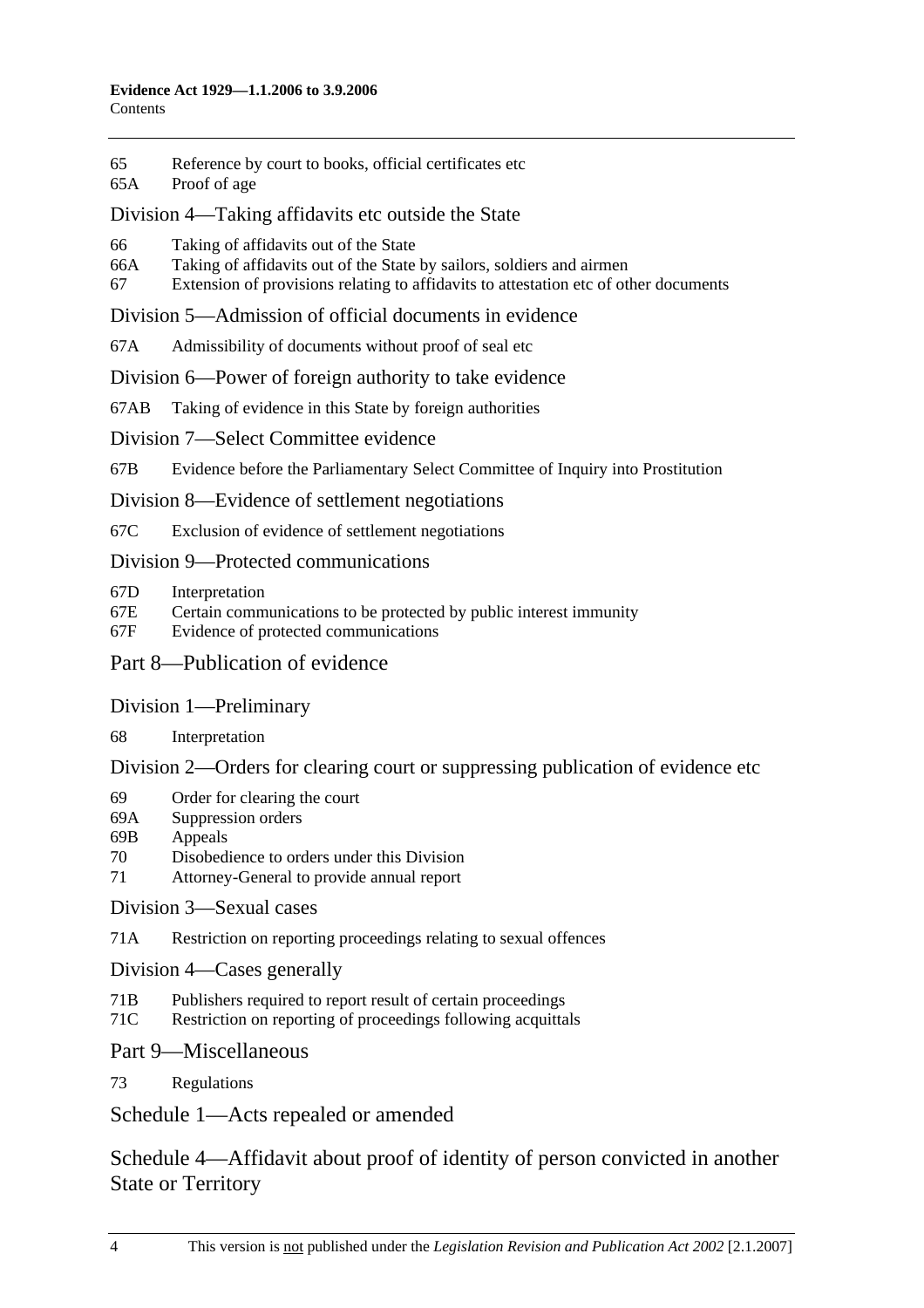Legislative history

Appendix—Divisional penalties and expiation fees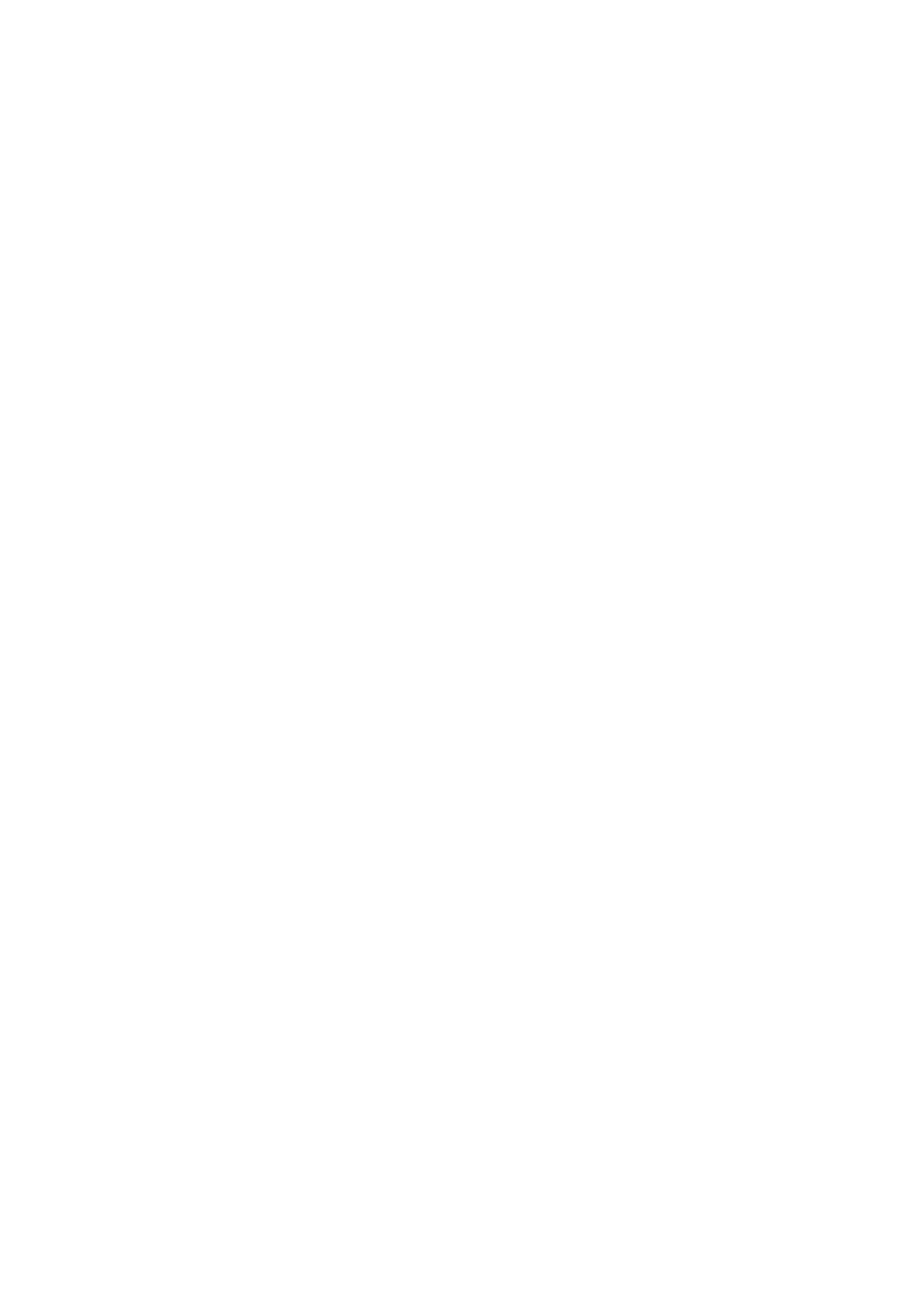## **The Parliament of South Australia enacts as follows:**

## **Part 1—Preliminary**

#### **1—Short title**

This Act may be cited as the *Evidence Act 1929*.

#### **3—Consolidation and repeal**

This Act is a consolidation of certain provisions contained in the Acts mentioned in Schedule 1, and the said Acts are hereby repealed to the extent expressed in the said Schedule.

#### **4—Interpretation**

In this Act, unless some other intention is expressed, or implied by the context—

*child* means a person under the age of 18 years;

*court* includes a tribunal, authority or person invested by law with judicial or quasijudicial powers, or with authority to make any inquiry or to receive evidence;

*judge* includes the member or members of any court having authority to admit evidence;

*legal proceeding* or *proceeding* includes any action, trial, inquiry, cause, or matter, whether civil or criminal, in which evidence is or may be given and includes an arbitration;

#### *sexual offence* means—

- (a) rape; or
- (b) indecent assault; or
- (c) any offence involving unlawful sexual intercourse or an act of gross indecency; or
- (d) incest; or
- (da) any offence involving sexual exploitation or abuse of a child, or exploitation of a child as an object of prurient interest; or
- (e) any attempt to commit, or assault with intent to commit, any of the foregoing offences;

*sworn evidence* means evidence given under the obligation of an oath or an affirmation; and *unsworn evidence* has a corresponding meaning;

*electric telegraph* means any system of telecommunication operated by the Australian Telecommunication Commission or any other authority approved by proclamation;

*telegraphic message* means any message or other communication transmitted, or intended for transmission, or purporting to have been transmitted, by electric telegraph;

*telegraph station* means a station established or used by the Australian Telecommunication Commission or other authority approved by proclamation for the receipt or transmission of telegraphic messages;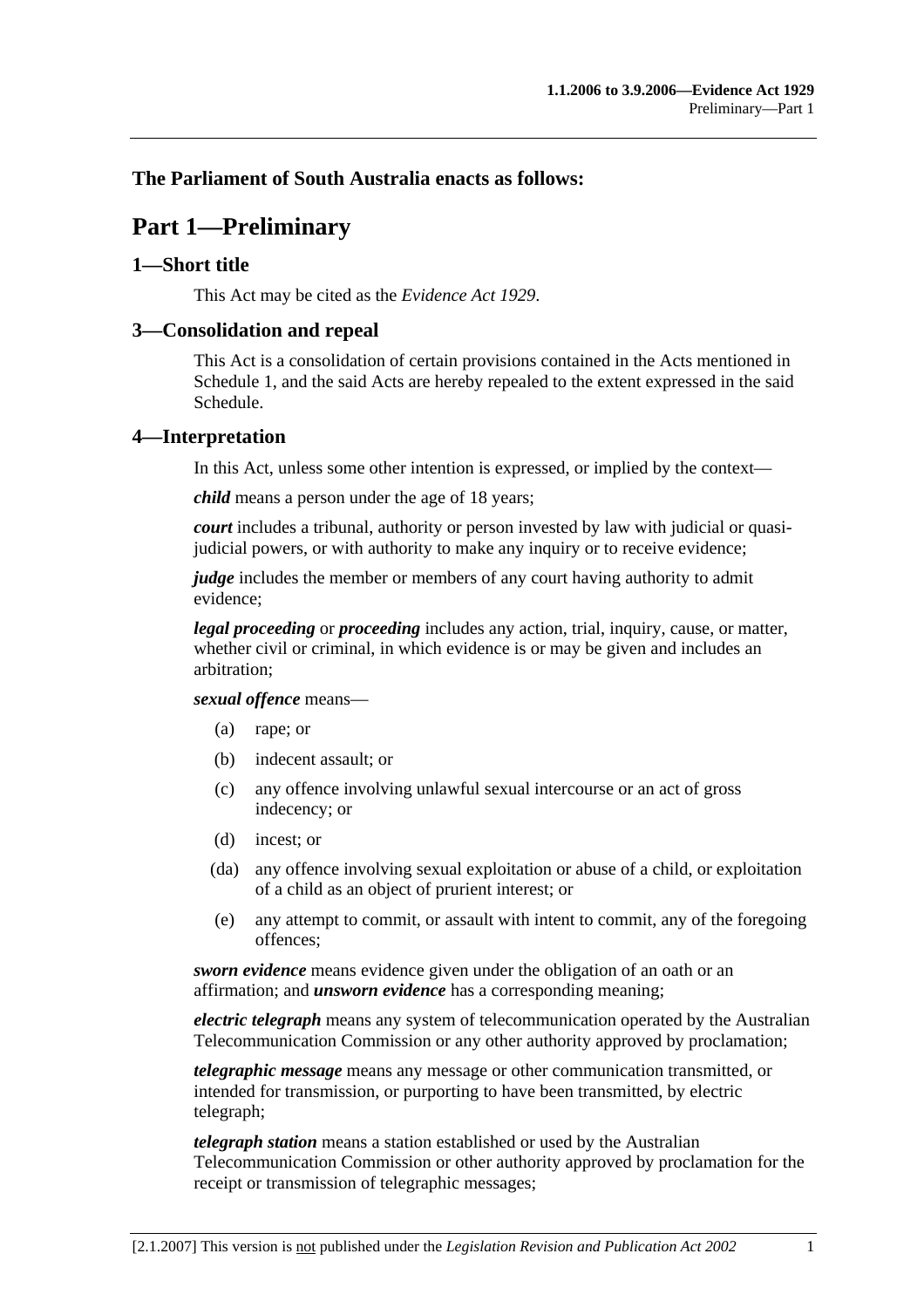*young child* means a child of or under the age of 12 years.

#### **Note—**

For definition of divisional penalties (and divisional expiation fees) see Appendix.

## **5—Application of Act (***prima facie***) to all courts and enabling only**

The provisions of this Act, unless an intention to the contrary is expressed, or appears or is implied by the context—

- (a) apply to every proceeding before any court whatever; and
- (b) are in addition to, and not in derogation of, any rules of evidence, or power, or right, or duty in relation to procedure or evidence, whether existing at common law, or provided for by any law, at any time, in force in the State.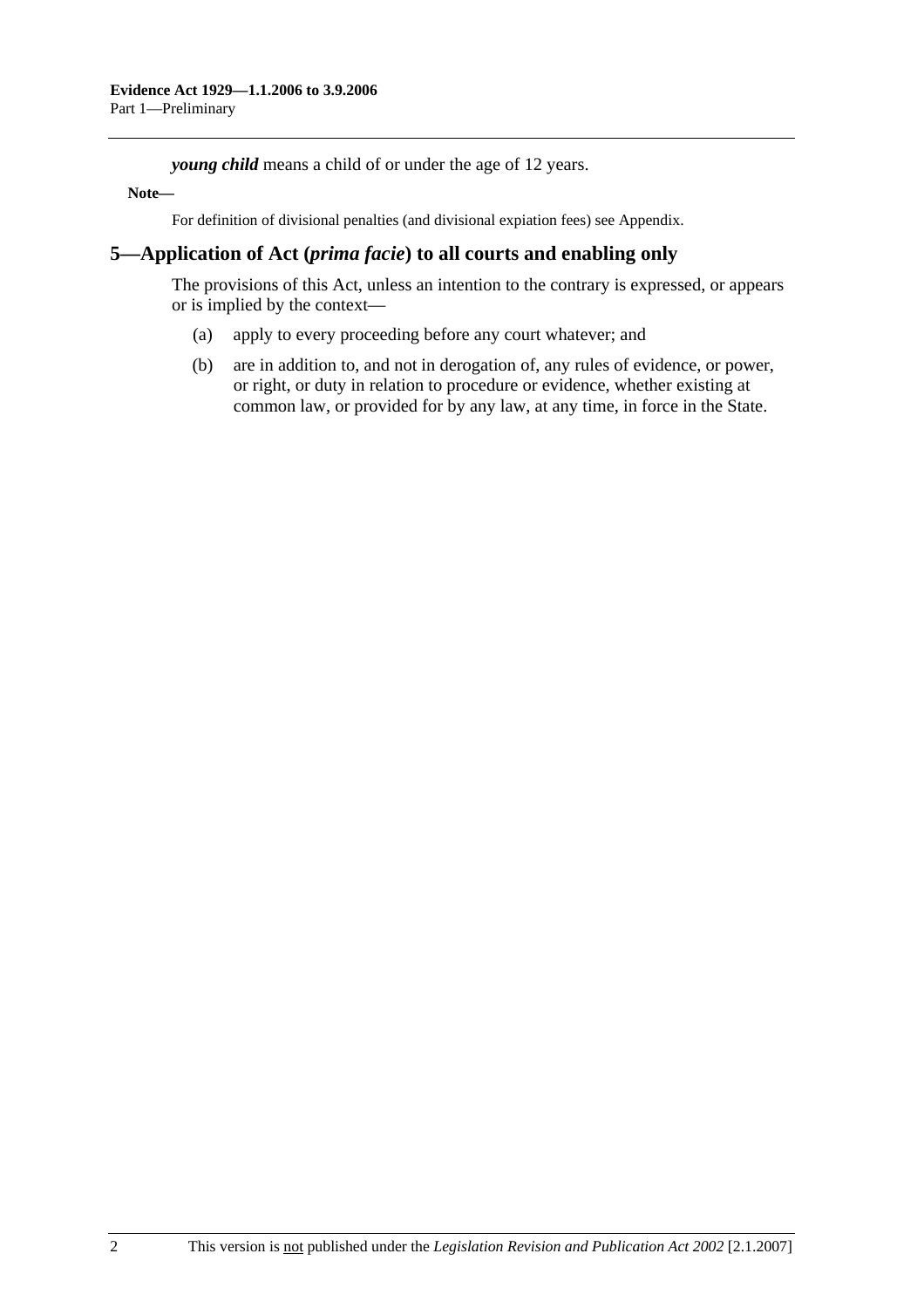## **Part 2—Witnesses**

## **6—Oaths, affirmations etc**

- (1) An oath shall be administered and taken as follows:
	- (a) the person taking the oath shall hold a copy of the Bible (being a book that contains the New Testament, the Old Testament or both) in his hand and, after the oath has been tendered to him, shall say "I swear"; or
	- (b) in any other manner and form which the person taking the oath declares to be binding on his conscience; or
	- (c) in any other manner or form authorised or permitted by law.
- (2) Where an oath has been lawfully administered and taken, the fact that the person taking the oath had no religious belief, or that the oath was not taken so as to be binding on his conscience, shall not affect, at law, the validity or effect of the oath.
- (3) A person is permitted, and should be offered the choice, to make an affirmation instead of an oath in all circumstances in which, and for all purposes for which, an oath is required or permitted by law.
- (4) An affirmation is to be administered to a person by asking the person "Do you solemnly and truly affirm" followed by the words of the appropriate oath (omitting any words of imprecation or calling to witness) after which the person must say "I do solemnly and truly affirm".
- (5) Every affirmation has, at law, the same force and effect as an oath.
- (6) No oath or affirmation is invalid by reason of a procedural or formal error or deficiency.

#### **7—Oaths or affirmations taken before a court**

- (1) Every court has authority to administer an oath or an affirmation.
- (2) Where an oath or affirmation is to be taken before a court, or in connection with proceedings before a court, it may be administered by—
	- (a) the court itself; or
	- (b) an officer of the court; or
	- (c) any person authorised by the court to administer the oath or affirmation; or
	- (d) any other person authorised by law to administer the oath or affirmation.

#### **9—Unsworn evidence**

- (1) A person is presumed to be capable of giving sworn evidence in any proceedings unless the judge determines that the person does not have sufficient understanding of the obligation to be truthful entailed in giving sworn evidence.
- (2) If the judge determines that a person does not have sufficient understanding of the obligation to be truthful entailed in giving sworn evidence, the judge may permit the person to give unsworn evidence provided that—
	- (a) the judge—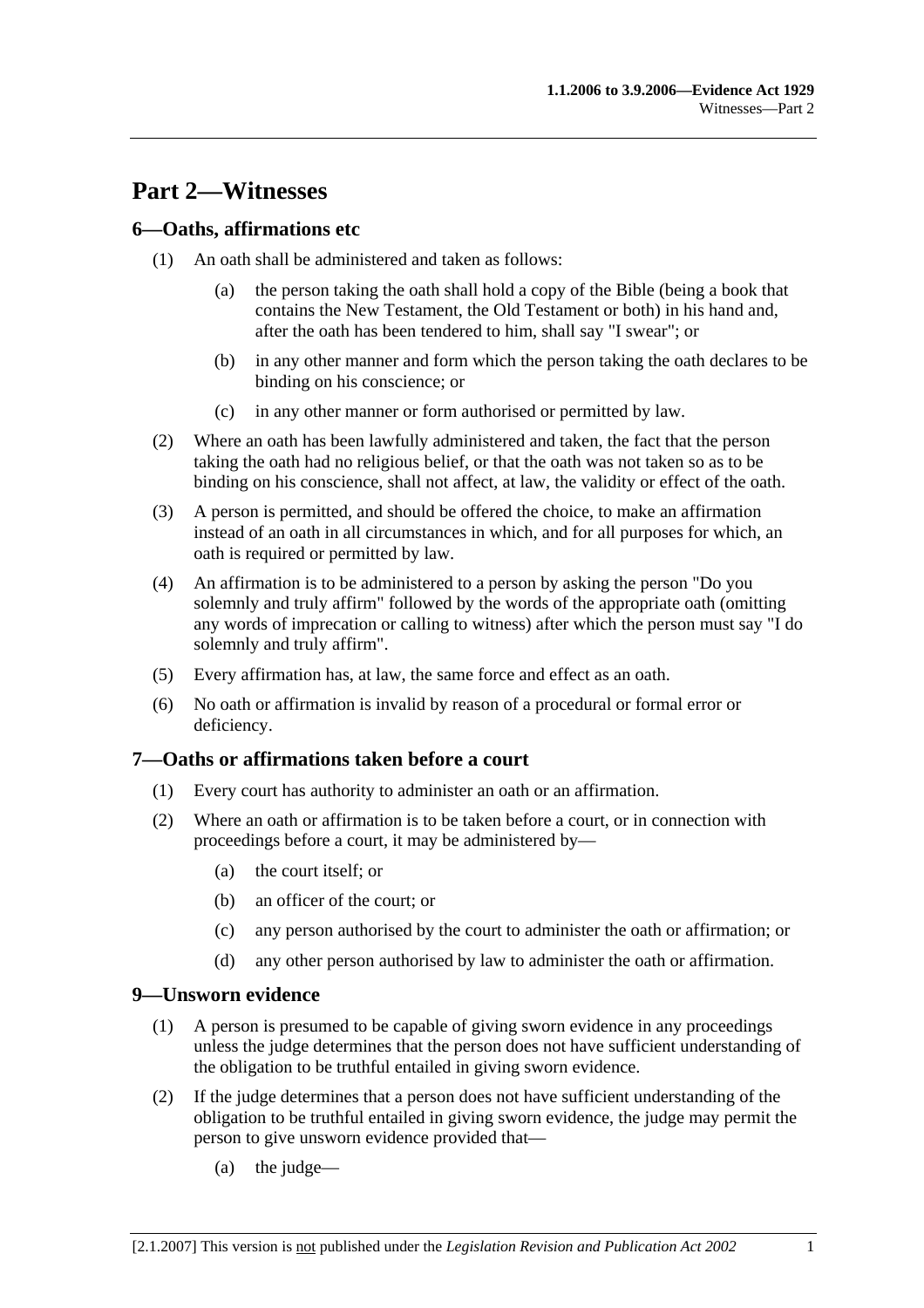- (i) is satisfied that the person understands the difference between the truth and a lie; and
- (ii) tells the person that it is important to tell the truth; and
- (b) the person indicates that he or she will tell the truth.
- (3) In determining a question under this section, the judge is not bound by the rules of evidence, but may inform himself or herself as the judge thinks fit.
- (4) If unsworn evidence is given under this section in a trial by jury, the judge—
	- (a) must explain to the jury the reason the evidence is unsworn; and
	- (b) may, and if a party so requests must, warn the jury of the need for caution in determining whether to accept the evidence and the weight to be given to it.
- (5) A justice to whom it appears that a person who desires to lay a complaint or information does not have sufficient understanding of the obligation to be truthful entailed in giving sworn evidence may ascertain by inquiry the subject matter of the complaint or information and reduce it into the appropriate form, and any action or proceedings may be taken on the complaint or information in all respects as if the complainant or informant had deposed to the truth of the contents on oath or affirmation.

## **12—Evidence of young children**

- (4) A young child who is called as a witness is, while giving evidence, entitled to have present in the court, and within reasonable proximity, a person of his or her choice to provide emotional support (but the person must not interfere in the proceedings).
- (5) Unless the court otherwise allows, a witness or prospective witness in the proceedings cannot be chosen under subsection (4) to provide emotional support for a young child.

## **12A—Warning relating to uncorroborated evidence**

There is no rule of law or practice obliging a judge in a criminal trial to warn the jury that it is unsafe to convict on the uncorroborated evidence of a child if the child gave sworn evidence.

#### **13—Protection of witnesses**

- (1) If it is practicable and desirable to make special arrangements for taking evidence from a witness in order to protect the witness from embarrassment or distress, to protect the witness from being intimidated by the atmosphere of a courtroom, or for any other proper reason, the court should, subject to subsections (3) and (4), order that special arrangements be made for taking the evidence of that witness.
- (2) The Court may, for example, make orders of the following kinds:
	- (a) an order that the evidence be given outside the courtroom and transmitted to the courtroom by means of closed circuit television;
	- (b) an order that a screen, partition or one-way glass be placed to obscure the witness's view of a party to whom the evidence relates or some other person;
	- (c) an order that the witness be accompanied by a relative or friend for the purpose of providing emotional support.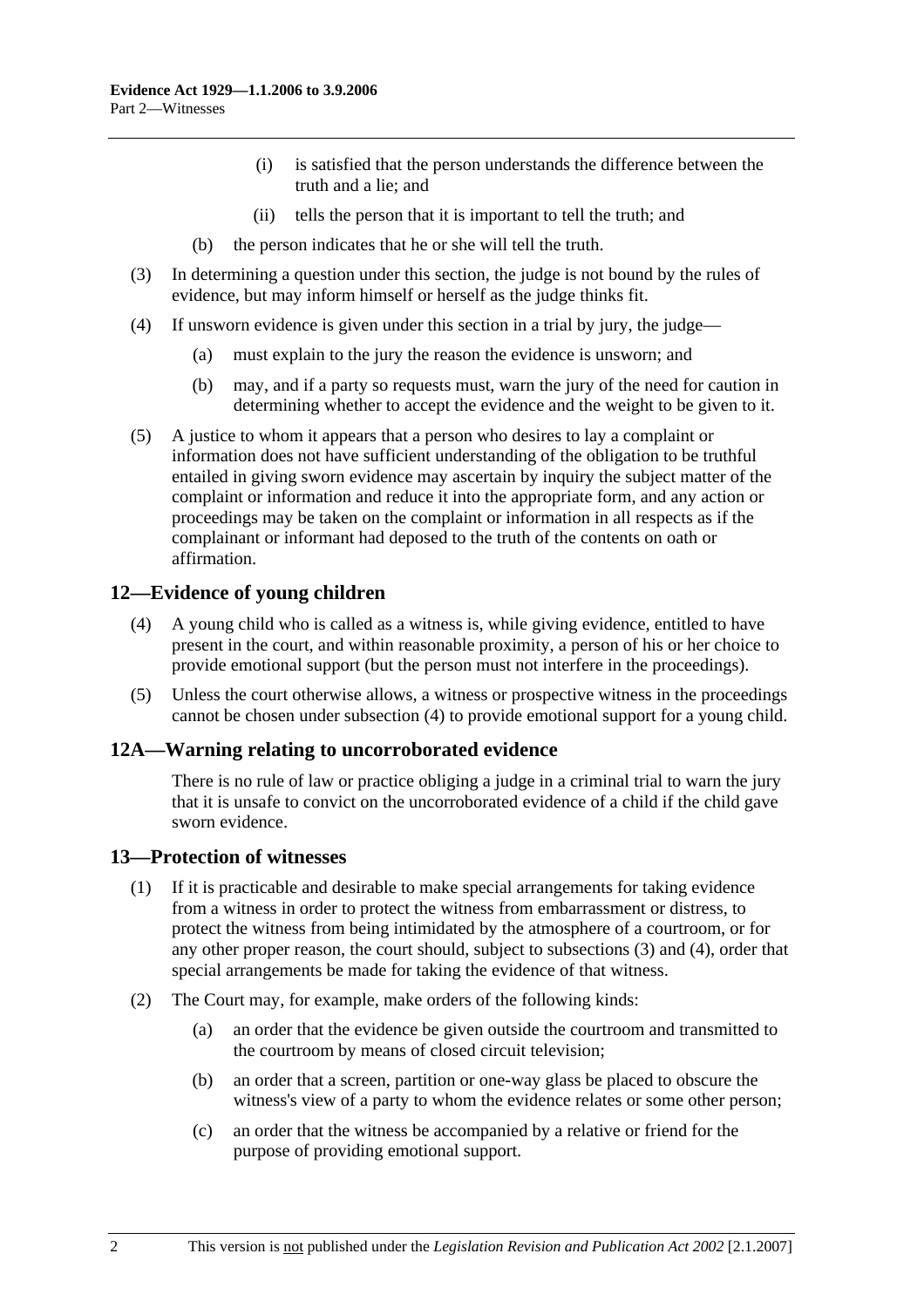- (3) An order must not be made under subsection (1) if the order would prejudice any party to the proceedings.
- (4) An order must not be made under subsection (1) if its effect would be—
	- (a) to relieve a witness from the obligation to give sworn evidence; or
	- (b) to relieve a witness from the obligation to submit to cross-examination; or
	- (c) to prevent the judge, or (in the case of a trial by jury) the jury, from seeing and hearing the witness while giving evidence.
- (5) If the effect of an order under subsection (1) would be to prevent the defendant in criminal proceedings from seeing and hearing a witness while giving evidence, the order may only be made if there is no other practicable way to protect the witness.
- (6) If a witness is accompanied by a relative or friend for the purpose of providing emotional support, that person must be visible to the parties, the judge and (in the case of a trial by jury) the jury while the witness is giving evidence.
- (7) If, on a trial by jury, a court makes special arrangements for taking the evidence of a witness, the judge must warn the jury not to draw from that fact any inference adverse to the defendant, and not to allow the special arrangements to influence the weight to be given to the evidence.
- (8) An order under this section may be made, varied or revoked on the court's own initiative, or on the application of a party or witness.
- (9) If evidence is to be given in criminal proceedings by a vulnerable witness, the court should, before evidence is taken in the proceedings from the witness, determine whether an order should be made under this section.
- $(10)$  In subsection  $(9)$ —

*vulnerable witness* means—

- (a) a witness who is under 16 years of age; or
- (b) a witness who suffers from an intellectual disability; or
- (c) a witness who is the alleged victim of a sexual offence to which the proceedings relate; or
- (d) a witness who is, in the opinion of the court, at some special disadvantage because of the circumstances of the case, or the circumstances of the witness.

#### **14—Entitlement of a witness to be assisted by an interpreter**

- (1) Where—
	- (a) the native language of a witness who is to give oral evidence in any proceedings is not English; and
	- (b) the witness is not reasonably fluent in English,

the witness is entitled to give that evidence through an interpreter.

- (1a) A person may only act as an interpreter—
	- (a) if the person takes an oath or makes an affirmation to interpret accurately; and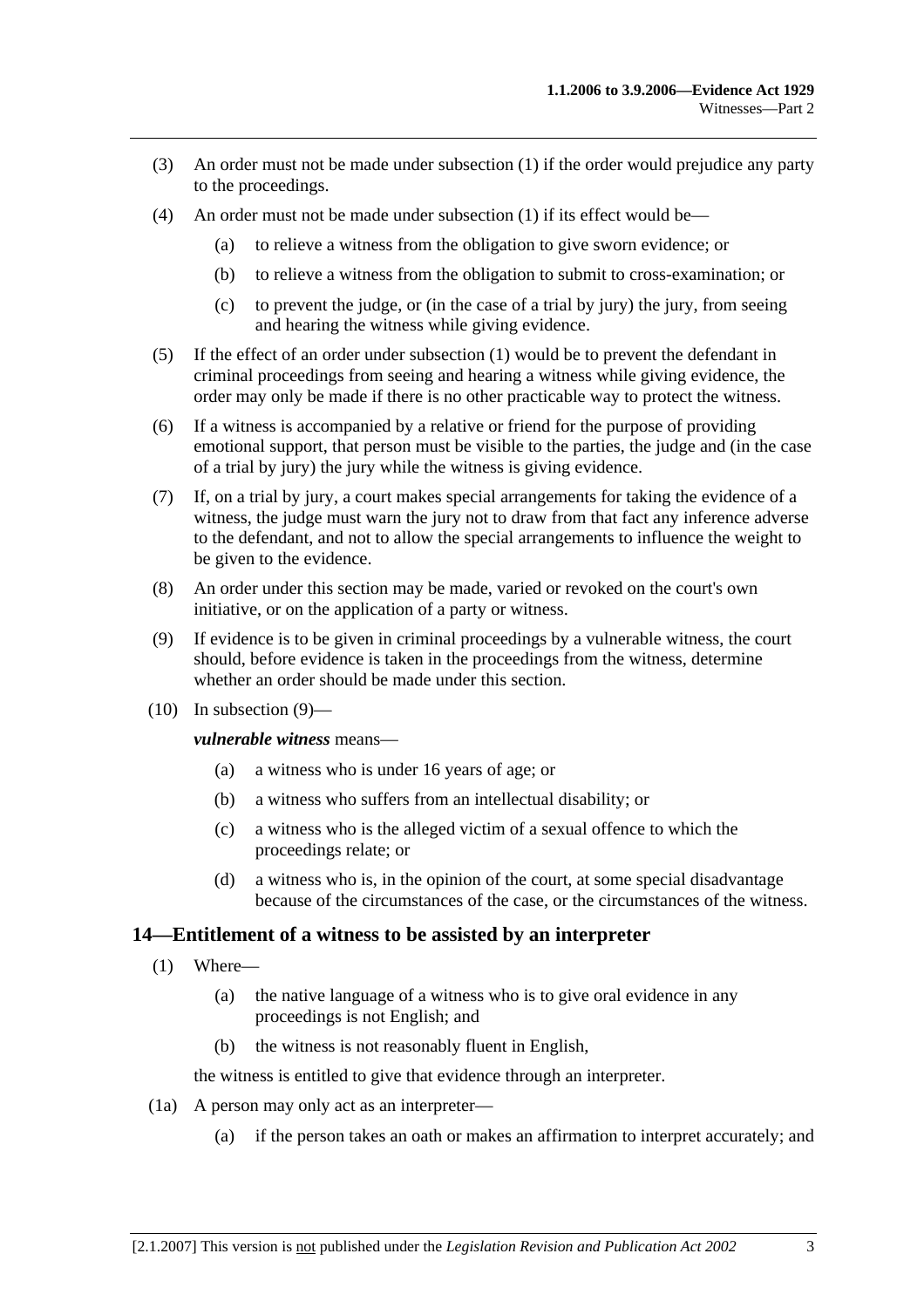- (b) in a case where a party to the proceeding disputes the person's ability or impartiality as an interpreter, if the judge is satisfied as to the person's ability and impartiality.
- (2) An affidavit or other written deposition in a language other than English shall be received in evidence in the same circumstances as an affidavit or other written deposition in English if it has annexed to it—
	- (a) a translation of its contents into English; and
	- (b) an affidavit by the translator to the effect that the translation accurately reproduces in English the contents of the original.

#### **15—Witness not disqualified by interest or crime**

No person shall be excluded from giving evidence on the ground—

- (a) that he has or may have an interest in the matter in question or in the event of the proceeding, or
- (b) that he has previously been convicted of any crime or offence.

## **16—Parties, their wives and husbands competent and compellable in civil proceedings**

In any proceeding not being a criminal proceeding the parties thereto and the persons on whose behalf such proceeding is brought or defended, and the husbands and wives of such parties or persons respectively, shall, subject to the provisions of this Act, be competent and compellable to give evidence on behalf of either or any of the parties to such proceeding.

#### **18—Accused persons competent to give evidence**

- (1) Every person charged with an offence shall be a competent witness for the defence at every stage of the proceedings, whether the person so charged is charged solely or jointly with any other person: Provided as follows:
	- (a) a person so charged shall not be called as a witness in pursuance of this Act except upon his own application;
	- (b) the failure of any person charged with an offence to give evidence shall not be made the subject of any comment by the prosecution;
	- (c) a person charged and being a witness in pursuance of this Act may be asked any question in cross-examination notwithstanding that it would tend to criminate him as to the offence charged;
	- (d) a person charged and called as a witness in pursuance of this Act shall not be asked, and if asked, shall not be required to answer, any question tending to show that he has committed or been convicted of or been charged with any offence other than that wherewith he is then charged, or is of bad character, unless—
		- (i) the evidence to be elicited by the question is admissible as tending to show that he is guilty or not guilty of the offence with which he is charged; or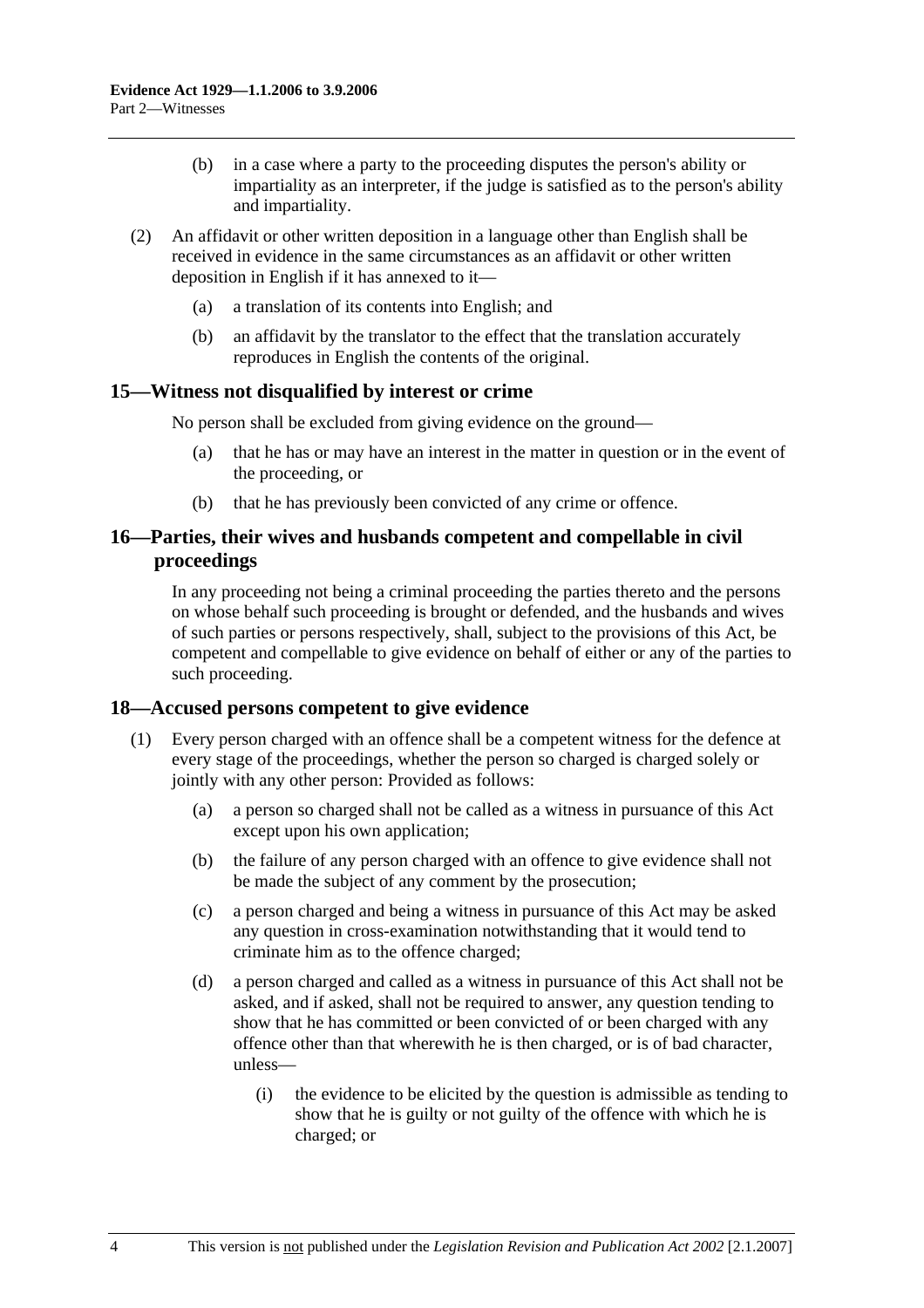- (ii) he has personally or by his advocate asked questions of the witnesses for the prosecution with a view to establish his own good character or has given evidence of his good character; or
- (iii) he forfeits the protection of this paragraph by virtue of subsection (2); or
- (iv) he has given evidence against any other person charged with the same offence;
- (e) every person called as a witness in pursuance of this Act shall, unless otherwise ordered by the court, give his evidence from the witness box or other place from which the other witnesses give their evidence;
- (f) nothing herein contained shall affect the provisions of section 110 of the *Justices Act 1921*.
- (2) A defendant forfeits the protection of subsection  $(1)(d)$  if—
	- (a) the nature or conduct of the defence is such as to involve imputations on the character of the prosecutor or a witness for the prosecution; and
	- (b) the imputations are not such as would necessarily arise from a proper presentation of the defence.
- (3) Notwithstanding the provisions of subsection (2), a defendant does not forfeit the protection of subsection  $(1)(d)$  by reason of imputations on the character of the prosecutor or a witness for the prosecution arising from evidence of the conduct of the prosecutor or witness—
	- (a) in the events or circumstances on which the charge is based; or
	- (b) in the investigation of those events or circumstances, or in assembling evidence in support of the charge; or
	- (c) in the course of the trial, or proceedings preliminary to the trial.

#### **18A—Abolition of right to make unsworn statement**

A person charged with an offence is not entitled to make at the trial for the offence any unsworn statement of fact in defence of the charge (except in the course of giving unsworn evidence under section 9).

#### **21—Competence and compellability of witnesses**

- (1) A close relative of a person charged with an offence shall be competent and compellable to give evidence for the defence and shall, subject to this section, be competent and compellable to give evidence for the prosecution.
- (2) Where a person is charged with an offence and a close relative of the accused is a prospective witness against the accused in any proceedings related to the charge (including proceedings for the grant, variation or revocation of bail, or an appeal at which fresh evidence is to be taken) the prospective witness may apply to the court for an exemption from the obligation to give evidence against the accused in those proceedings.
- (3) Where it appears to a court to which an application is made under subsection (2)—
	- (a) that, if the prospective witness were to give evidence, or evidence of a particular kind, against the accused, there would be a substantial risk of—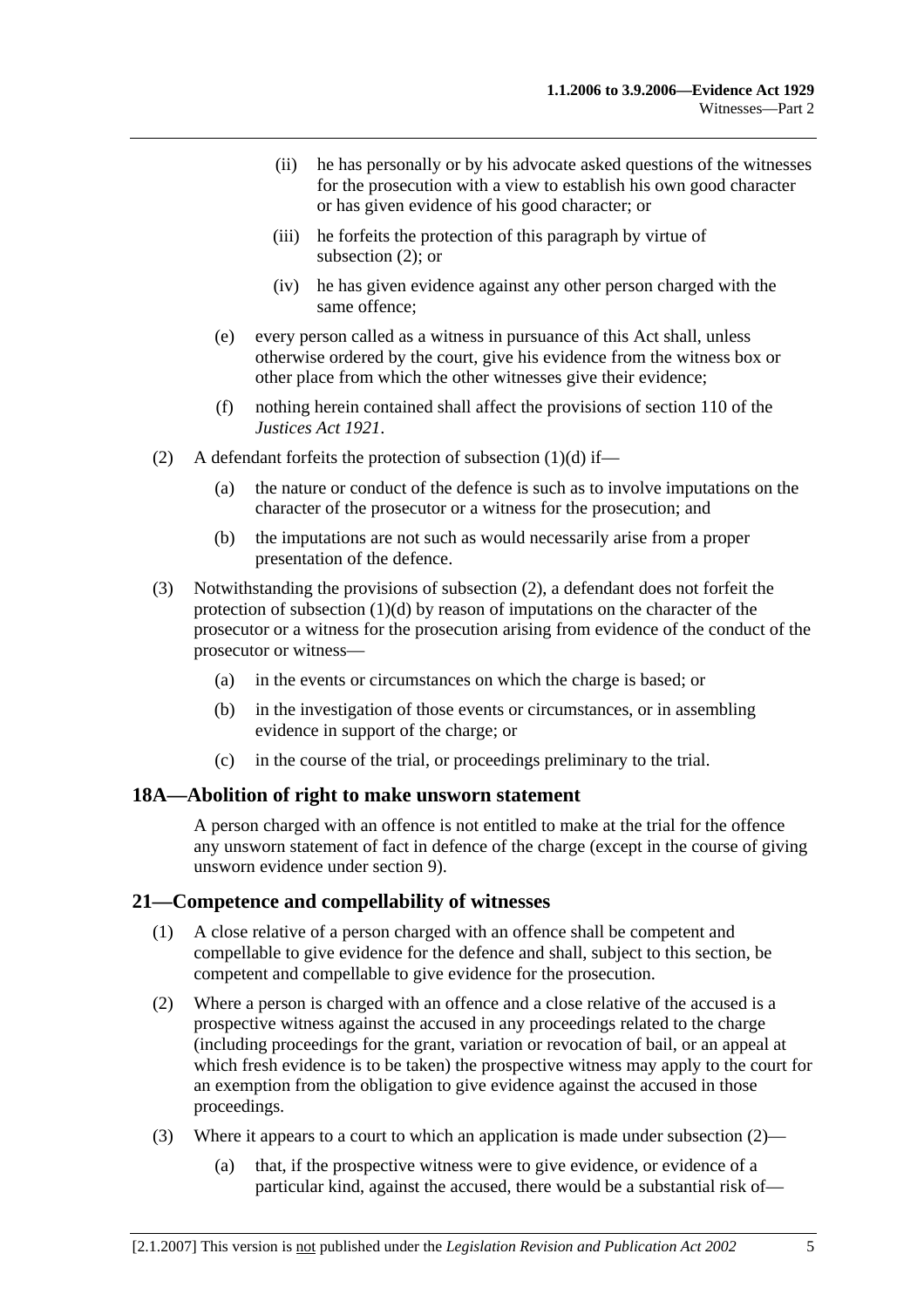- (i) serious harm to the relationship between the prospective witness and the accused; or
- (ii) serious harm of a material, emotional or psychological nature to the prospective witness; and
- (b) that, having regard to the nature and gravity of the alleged offence and the importance to the proceedings of the evidence that the prospective witness is in a position to give, there is insufficient justification for exposing the prospective witness to that risk,

the court may exempt the prospective witness, wholly or in part, from the obligation to give evidence against the accused in the proceedings before the court.

- (3a) If the prospective witness is a young child, or is mentally impaired, the court should consider whether to grant an exemption under subsection (3) even though no application for exemption has been made and, if of opinion that such an exemption should be granted, may proceed to grant the exemption accordingly.
- (4) Where a court is constituted of a judge and jury—
	- (a) an application for an exemption under this section shall be heard and determined by the judge in the absence of the jury; and
	- (b) the fact that a prospective witness has applied for, or been granted or refused, an exemption under this section shall not be made the subject of any question put to a witness in the presence of the jury or of any comment to the jury by counsel or the presiding judge.
- (5) The judge presiding at proceedings in which a close relative of an accused person is called as a witness against the accused must satisfy himself or herself that the prospective witness—
	- (a) is aware of his or her right to apply for an exemption under this section; or
	- (b) is incapable, by reason of age or mental impairment, of understanding his or her right to apply for an exemption under this section.
- (6) This section does not operate to make a person who has himself been charged with an offence compellable to give evidence in proceedings related to that charge.
- (7) In this section—

*close relative* of an accused person means a spouse, parent or child;

*spouse* includes a putative spouse within the meaning of the *Family Relationships Act 1975*.

#### **22—Certain questions may be disallowed**

In any proceeding in any court, whether civil or criminal, the judge may disallow any questions put in cross-examination of any party or other witness which may appear to him to be vexatious and not relevant to any matter proper to be inquired into in the proceeding.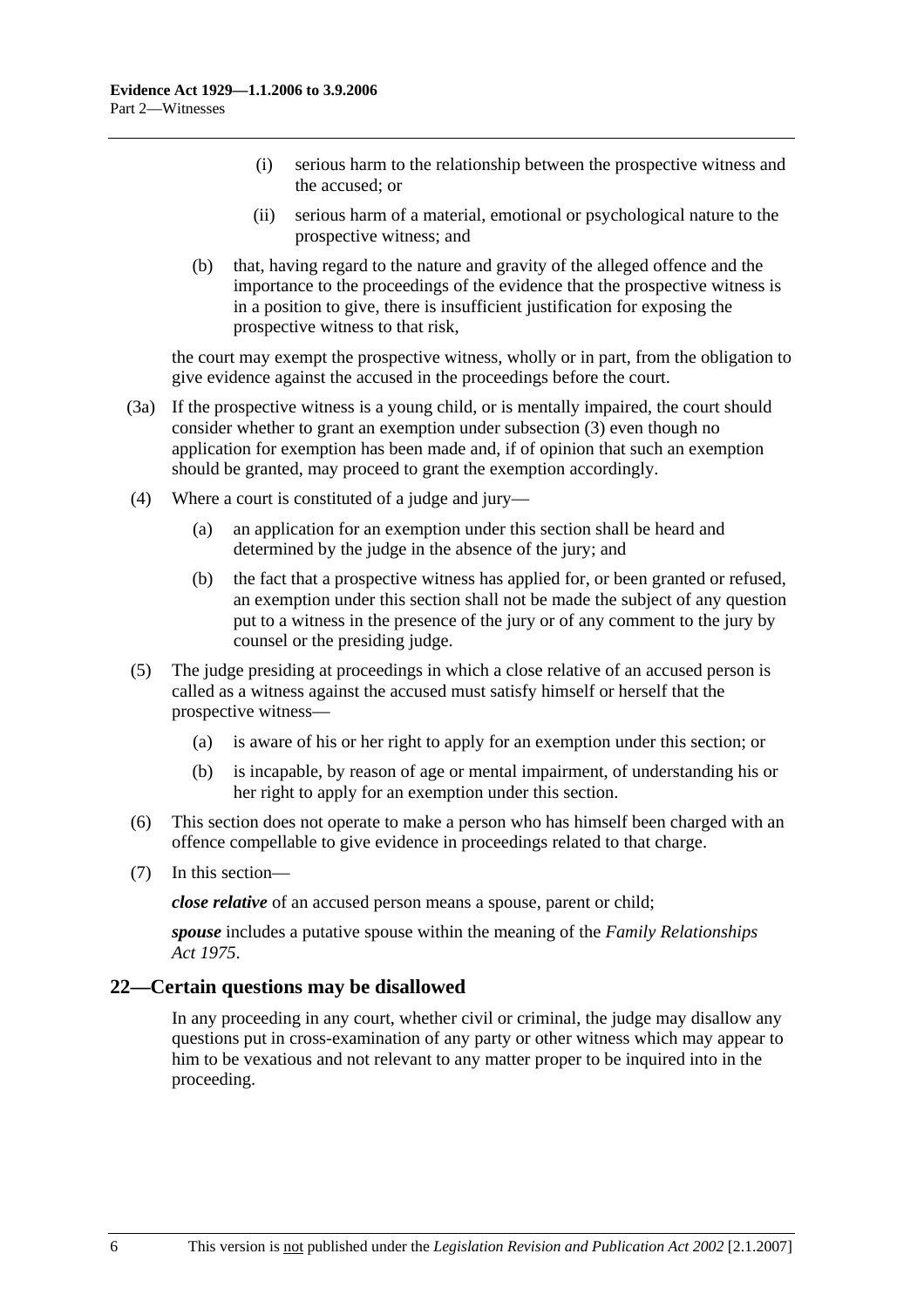## **23—Rules as to relevancy**

In deciding whether a question affecting the credibility of a witness is relevant, or ought to be allowed, the judge shall have regard to the following considerations:

- (a) such questions are proper if they are of such a nature that the truth of the imputation conveyed by them would seriously affect the opinion of the court as to the credibility of the witness on the matter to which he testifies;
- (b) such questions are improper if the imputation which they convey relates to matters so remote in time, or of such a character, that the truth of the imputation would not affect, or would affect only in a slight degree, the opinion of the court as to the credibility of the witness on the matter to which he testifies;
- (c) such questions are improper if there is a great disproportion between the importance of the imputation made against the witness's character and the importance of his evidence.

#### **24—Disallowance of certain questions in cross-examination**

- (1) If any question put to a witness upon cross-examination relates to a matter not relevant to the proceeding, except in so far as it affects the credit of the witness by injuring his character, it shall be the duty of the court to decide whether or not the witness shall be compelled to answer it, and the court may, if it thinks fit, inform the witness that he is not obliged to answer it.
- (2) In exercising this discretion the court shall have regard to the considerations referred to in section 23.

#### **25—Disallowance of scandalous and insulting questions**

The court may forbid any question it regards as—

- (a) indecent or scandalous, although the question may have some bearing on the case before the court, unless the question relates to facts in issue, or to matters necessary to be known in order to determine whether or not the facts in issue existed; or
- (b) intended to insult or annoy, or needlessly offensive in form, notwithstanding that the question may be proper in itself.

#### **26—Proof of previous conviction of witness may be given**

A witness may, subject to any other provisions of this Act, be questioned as to whether he has been convicted of any offence, and upon being so questioned, if he either denies or does not admit the fact, or refuses to answer, it shall be lawful for the cross-examining party to prove such conviction.

#### **27—How far a party may discredit his own witness**

A party producing a witness shall not be allowed to impeach his credit by general evidence of bad character; but if the judge is of opinion that the witness is adverse, the party may—

(a) contradict the witness by other evidence; or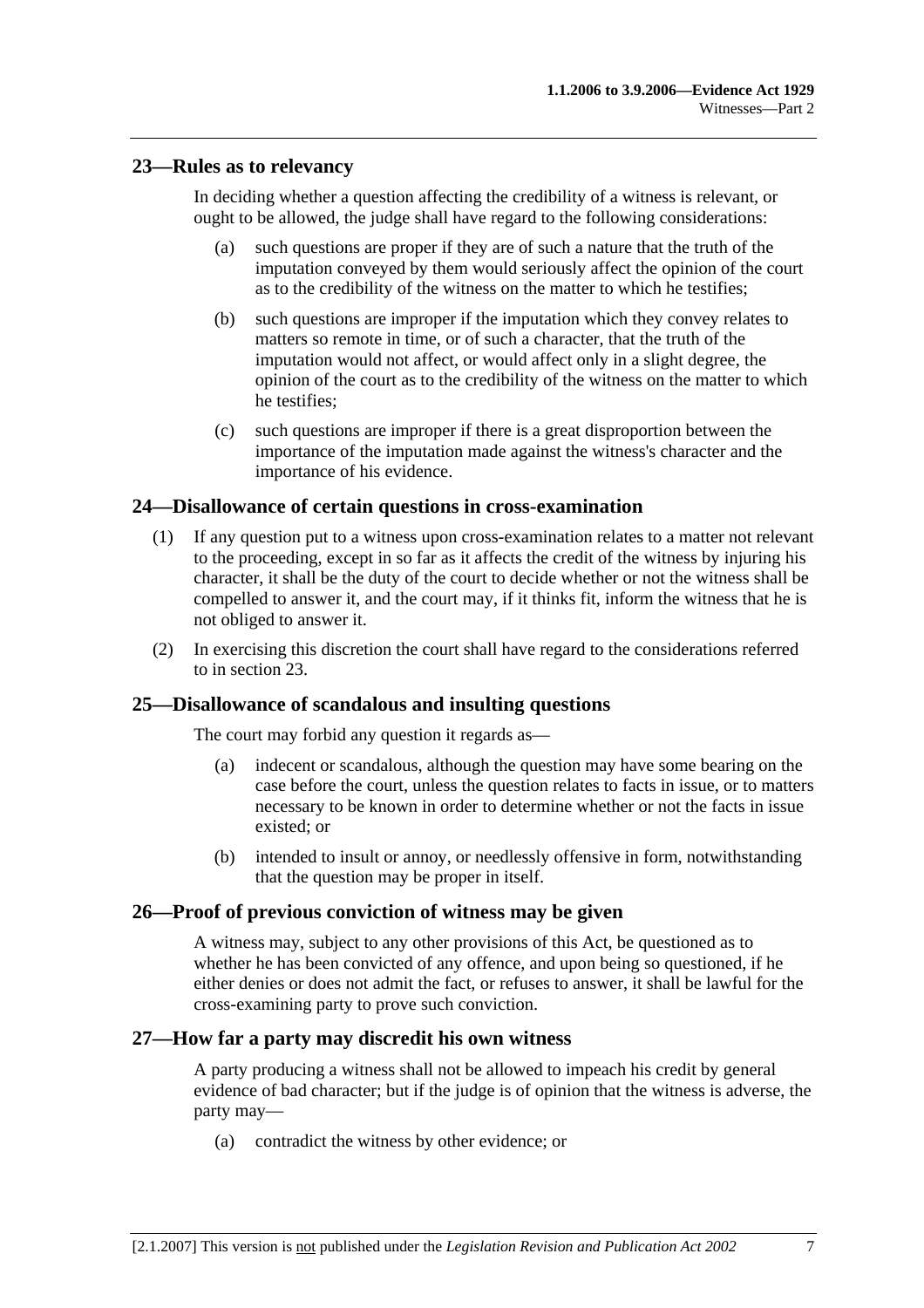(b) by leave of the judge, prove that the witness has made, at any other time, a statement inconsistent with his present testimony: Provided that, before giving such last-mentioned proof, the circumstances of the supposed statement sufficient to designate the particular occasion, must be mentioned to the witness, and he must be asked whether or not he has made the statement.

#### **28—Proof of contradictory statements of adverse witness**

If any witness, upon cross-examination as to a former statement made by him, relative to the subject matter of the cause, and inconsistent with his present testimony, does not distinctly admit that he has made the statement, proof may be given that he did in fact make it; but before such proof can be given, the circumstances of the supposed statement, sufficient to designate the particular occasion, must be mentioned to the witness, and he must be asked whether or not he has made the statement.

#### **29—Cross-examination as to previous statements in writing**

A witness may be cross-examined as to previous statements made by him in writing, or reduced into writing, relative to the subject matter of the cause, without the writing being shown to him; but if it is intended to contradict the witness by the writing, his attention must, before such contradictory proof can be given, be called to those parts of the writing which are to be used for the purpose of so contradicting him: Provided always, that the judge, at any time during the trial, may require the production of the writing for his inspection; and may thereupon make such use of it, for the purposes of the trial, as he thinks fit.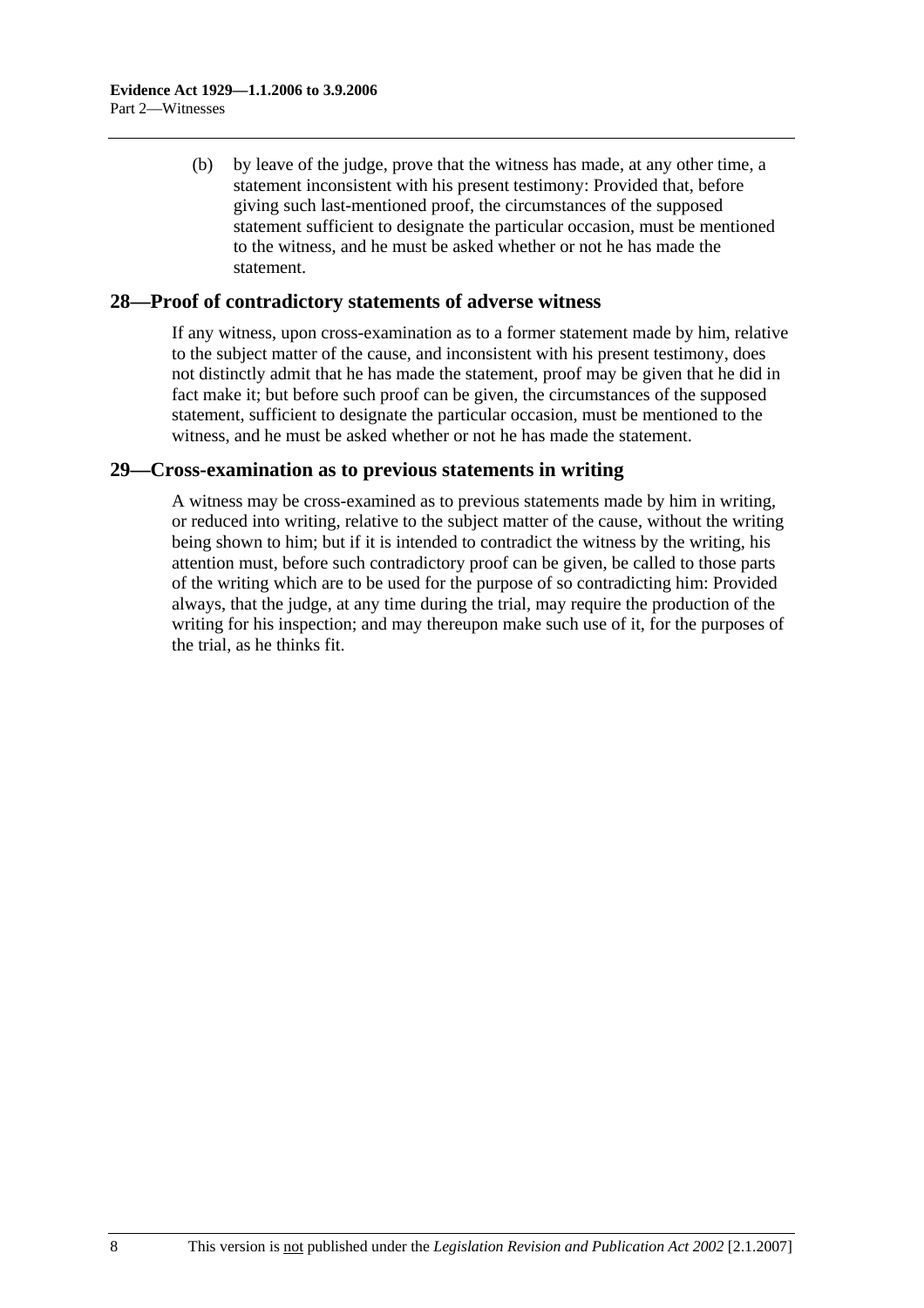## **Part 3—Miscellaneous rules of evidence**

## **30—As to comparison of disputed writing**

Comparison of a disputed writing with any writing proved to the satisfaction of the judge to be genuine shall be permitted to be made by witnesses; and such writings, and the evidence of witnesses respecting the same, may be submitted to the court as evidence of the genuineness or otherwise of the writing in dispute.

#### **31—Attesting witness need not be called in certain cases**

It shall not be necessary to prove, by the attesting witness, any instrument to the validity of which attestation is not requisite; and such instrument may be proved by admission or otherwise, as if there had been no attesting witness thereto.

#### **33—Discovery in action for defamation**

- (1) A person who is required to answer a question, or to discover or produce a document or thing, in civil proceedings for defamation is not excused from answering the question or discovering or producing the document or thing on the ground that the answer to the question or the discovery or production of the document or thing might tend to incriminate the person of an offence.
- (2) However, any answer given to a question, or document or thing discovered or produced, by a natural person in compliance with the requirement is not admissible in evidence against the person in any other action or proceedings.

#### **34—Admissions by accused persons**

A person may admit on his trial any fact alleged or sought to be proved against him, and such admission shall be sufficient proof of the fact without other evidence: Provided that the admission shall be made by the accused either personally or by his counsel or solicitor in his presence, or, in the case of a body corporate, by its counsel or solicitor.

#### **34A—Proof of commission of offence**

Where a person has been convicted of an offence or found by a court exercising criminal jurisdiction to have committed an offence and the commission of the offence is in issue or relevant to an issue in a civil proceeding, the conviction or finding is evidence of the commission of the offence and admissible in the proceeding against the person or a party claiming through or under the person.

#### **34C—Admissibility of documentary evidence as to facts in issue**

- (1) In any civil proceedings where direct oral evidence of a fact would be admissible, any statement made by a person in a document and tending to establish that fact shall, on production of the original document, be admissible as evidence of that fact if the following conditions are satisfied, that is to say—
	- (a) if the maker of the statement either—
		- (i) had personal knowledge of the matters dealt with by the statement; or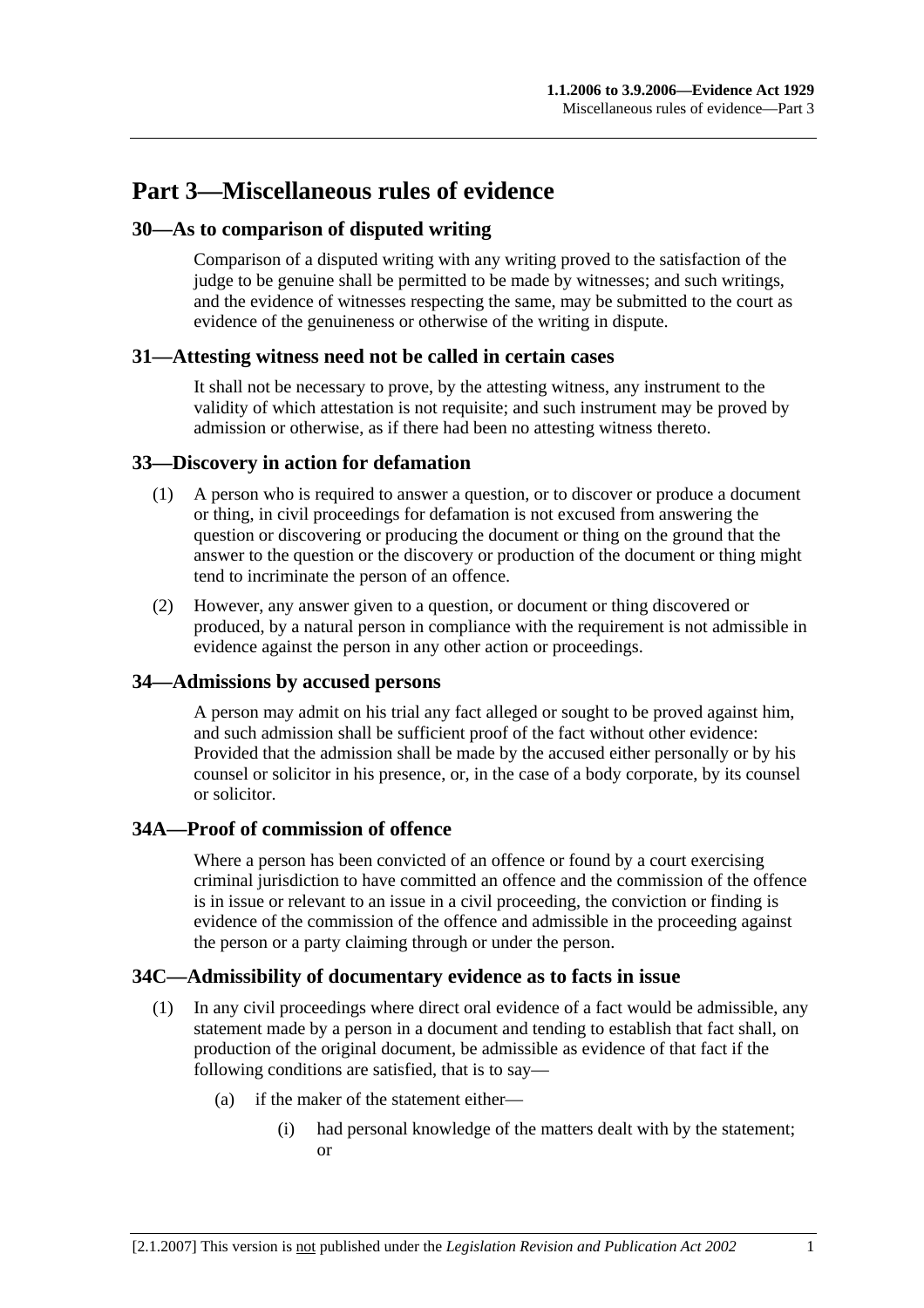- (ii) where the document in question is or forms part of a record purporting to be a continuous record, made the statement (in so far as the matters dealt with thereby are not within his personal knowledge) in the performance of a duty to record information supplied to him by a person who had, or might reasonably be supposed to have, personal knowledge of those matters; and
- (b) if the maker of the statement is called as a witness in the proceedings.
- (1a) However, the condition that the maker of the statement shall be called as a witness need not be satisfied if he is dead, or unfit by reason of his bodily or mental condition to attend as a witness, or if he is beyond the seas and it is not reasonably practicable to secure his attendance, or if all reasonable efforts to find him have been made without success.
- (2) In any civil proceedings, the court may at any stage of the proceedings, if having regard to all the circumstances of the case it is satisfied that undue delay or expense would otherwise be caused, order that such a statement as is mentioned in subsection (1) of this section shall be admissible as evidence or may, without any such order having been made, admit such a statement in evidence—
	- (a) notwithstanding that the maker of the statement is available but is not called as a witness;
	- (b) notwithstanding that the original document is not produced, if in lieu thereof there is produced a copy of the original document or of the material part thereof certified to be a true copy in such manner as may be specified in the order or as the court may approve, as the case may be.
- (3) Nothing in this section shall render admissible as evidence any statement made by a person interested at a time when proceedings were pending or anticipated involving a dispute as to any fact which the statement might tend to establish.
- (4) For the purposes of this section, a statement in a document shall not be deemed to have been made by a person unless the document or the material part thereof was written, made or produced by him with his own hand, or was signed or initialled by him or otherwise recognised by him in writing as one for the accuracy of which he is responsible.
- (5) For the purpose of deciding whether or not a statement is admissible as evidence by virtue of the foregoing provisions, the court may draw any reasonable inference from the form or contents of the document in which the statement is contained, or from any other circumstances, and may, in deciding whether or not a person is fit to attend as a witness, act on a certificate purporting to be the certificate of a legally qualified medical practitioner and where the proceedings are with a jury, the court may in its discretion reject the statement notwithstanding that the requirements of this section are satisfied with respect thereto, if for any reason it appears to it to be inexpedient in the interests of justice that the statement should be admitted.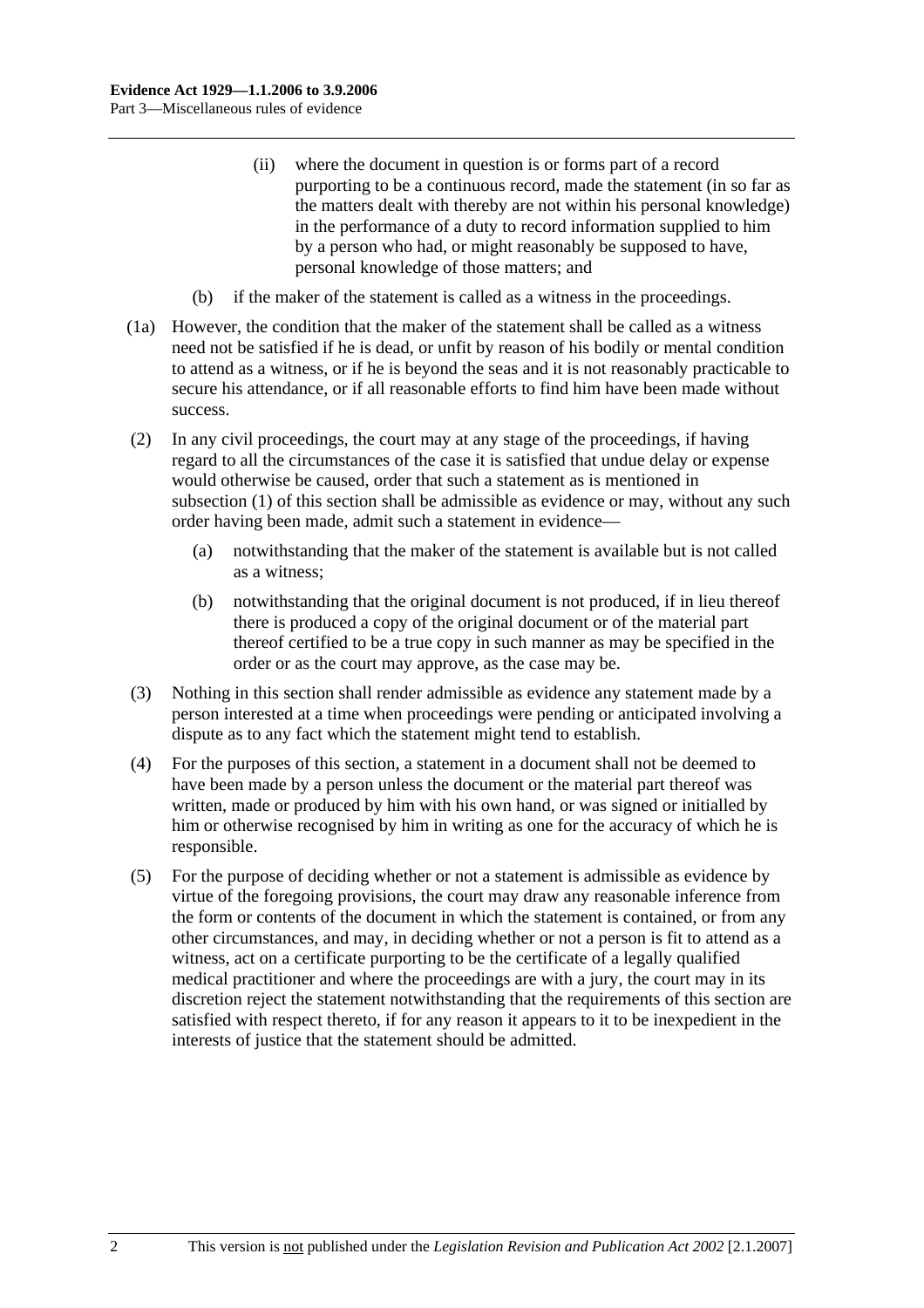## **34CA—Statement of victim of sexual offence who is a young child**

- (1) Subject to subsection (2), where the alleged victim of a sexual offence is a young child, the court may, in its discretion, admit evidence of the nature and contents of the complaint from a witness to whom the alleged victim complained of the offence if the court, after considering the nature of the complaint, the circumstances in which it was made and any other relevant factors, is of the opinion that the evidence has sufficient probative value to justify its admission.
- (2) Such evidence may not be admitted at the trial unless the alleged victim has been called, or is available to be called, as a witness.

#### **34D—Weight to be attached to evidence**

- (1) In estimating the weight, if any, to be attached to a statement rendered admissible as evidence by this Act, regard shall be had to all the circumstances from which any inference can reasonably be drawn as to the accuracy or otherwise of the statement, and in particular to the question whether or not the statement was made contemporaneously with the occurrence or existence of the facts stated, and to the question whether or not the maker of the statement had any incentive to conceal or misrepresent facts.
- (2) For the purpose of any rule of law or practice requiring evidence to be corroborated or regulating the manner in which uncorroborated evidence is to be treated, a statement rendered admissible as evidence by this Act shall not be treated as corroboration of evidence given by the maker of the statement.

## **34E—Proof of instrument to validity of which attestation is necessary**

Subject as hereinafter provided, in any proceedings, whether civil or criminal, an instrument to the validity of which attestation is requisite may, instead of being proved by an attesting witness, be proved in the manner in which it might be proved if no attesting witness were alive: Provided that nothing in this section shall apply to the proof of wills or other testamentary documents.

#### **34F—Presumptions as to documents twenty years old**

In any proceedings, whether civil or criminal, there shall, in the case of a document proved, or purporting, to be not less than twenty years old, be made any presumption which immediately before the commencement of this Act would have been made in the case of a document of like character proved, or purporting, to be not less than thirty years old.

#### **34G—Interpretation and savings**

(1) In sections 34C to 34F (inclusive) of this Act—

*document* includes books, maps, plans, drawings and photographs;

*statement* includes any representation of fact, whether made in words or otherwise;

*proceedings* includes arbitrations and references, and *court* shall be construed accordingly.

- (2) Nothing in sections 34C to 34F (inclusive) of this Act shall—
	- (a) prejudice the admissibility of any evidence which would apart from the provisions of those sections be admissible; or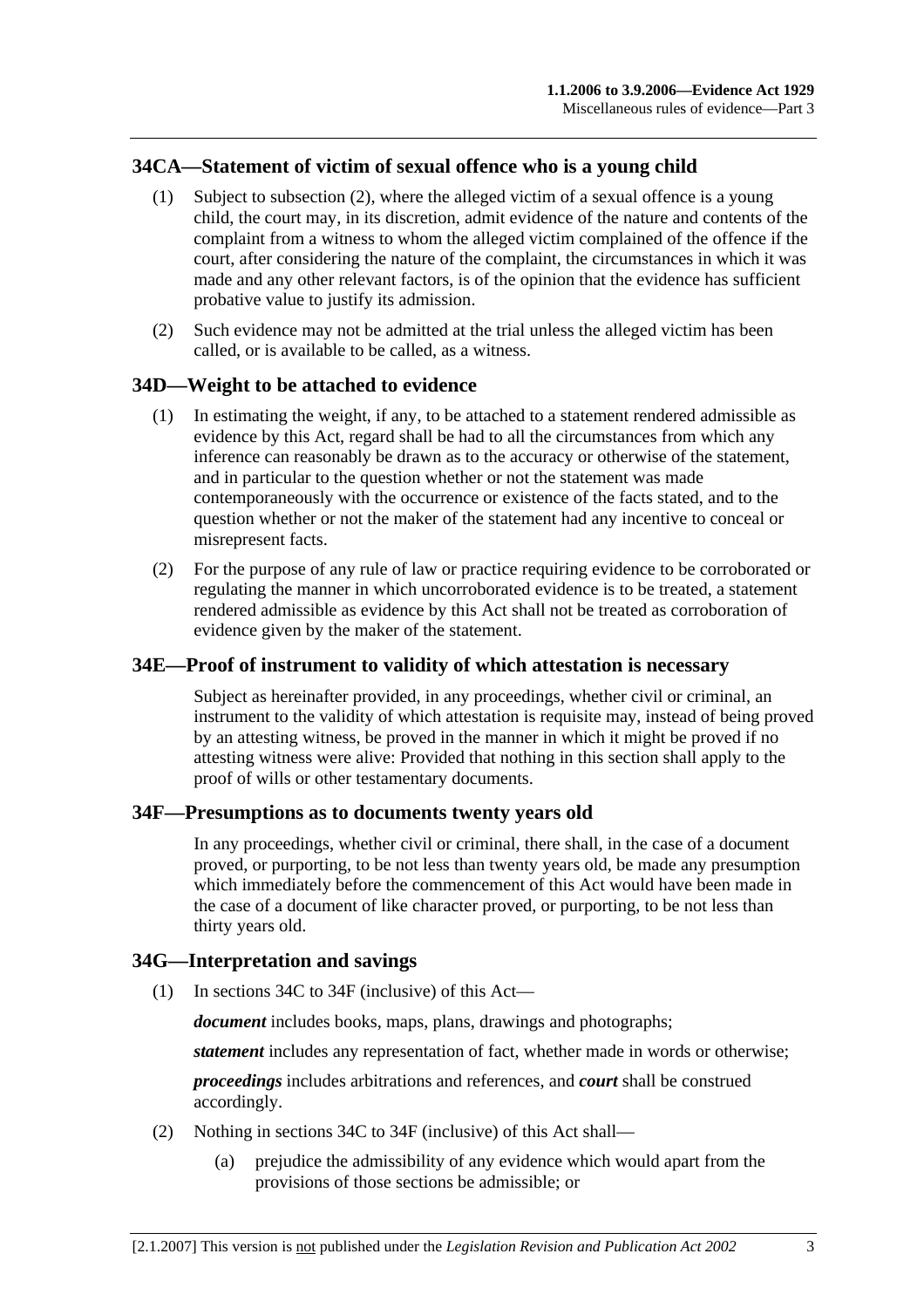(b) enable documentary evidence to be given as to any declaration relating to a matter of pedigree, if that declaration would not have been admissible as evidence if those sections had not been enacted.

#### **34H—Evidence of access or non-access**

In any proceedings a husband or wife may give evidence proving or tending to prove that he or she did or did not have sexual relations with his or her spouse, notwithstanding that any such evidence would prove or tend to prove that any child born to the wife during marriage was illegitimate.

#### **34I—Evidence in sexual cases**

- (1) In proceedings in which a person is charged with a sexual offence, no question shall be asked or evidence admitted—
	- (a) as to the sexual reputation of the alleged victim of the offence; or
	- (b) except with the leave of the judge, as to the alleged victim's sexual activities before or after the events of and surrounding the alleged offence (other than recent sexual activities with the accused).
- (2) In deciding whether leave should be granted under subsection (1)(b), the judge shall give effect to the principle that alleged victims of sexual offences should not be subjected to unnecessary distress, humiliation or embarrassment through the asking of questions or admission of evidence of the kind referred to in that subsection and shall not grant leave unless satisfied that the evidence in respect of which leave is sought—
	- (a) is of substantial probative value; or
	- (b) would, in the circumstances, be likely materially to impair confidence in the reliability of the evidence of the alleged victim,

and that its admission is required in the interests of justice.

- (3) Leave shall not be granted under subsection (1)(b) authorising the asking of questions or the admission of evidence the purpose of which is only to raise inferences from some general disposition of the alleged victim.
- (4) An application for leave under subsection (1)(b) shall be heard and determined in the absence of the jury (if any).
- (5) In proceedings in which a person is charged with a sexual offence, the judge is not required by any rule of law or practice to warn the jury that it is unsafe to convict the accused on the uncorroborated evidence of the alleged victim of the offence.
- (6) Subsection (5) does not affect the operation of any provision of this or any other Act requiring that the evidence of a witness be corroborated.
- (6a) If, in proceedings in which a person is charged with a sexual offence, any information is presented to the jury, or suggestion made in the presence of the jury, that the alleged victim failed to make a complaint, or delayed in making a complaint, about the alleged offence, the judge must—
	- (a) warn the jury that the alleged victim's failure to make a complaint, or delay in making a complaint, does not necessarily mean the allegation is false; and
	- (b) inform the jury that the victim of a sexual offence could have valid reasons for failing to make a complaint or for delaying in making a complaint.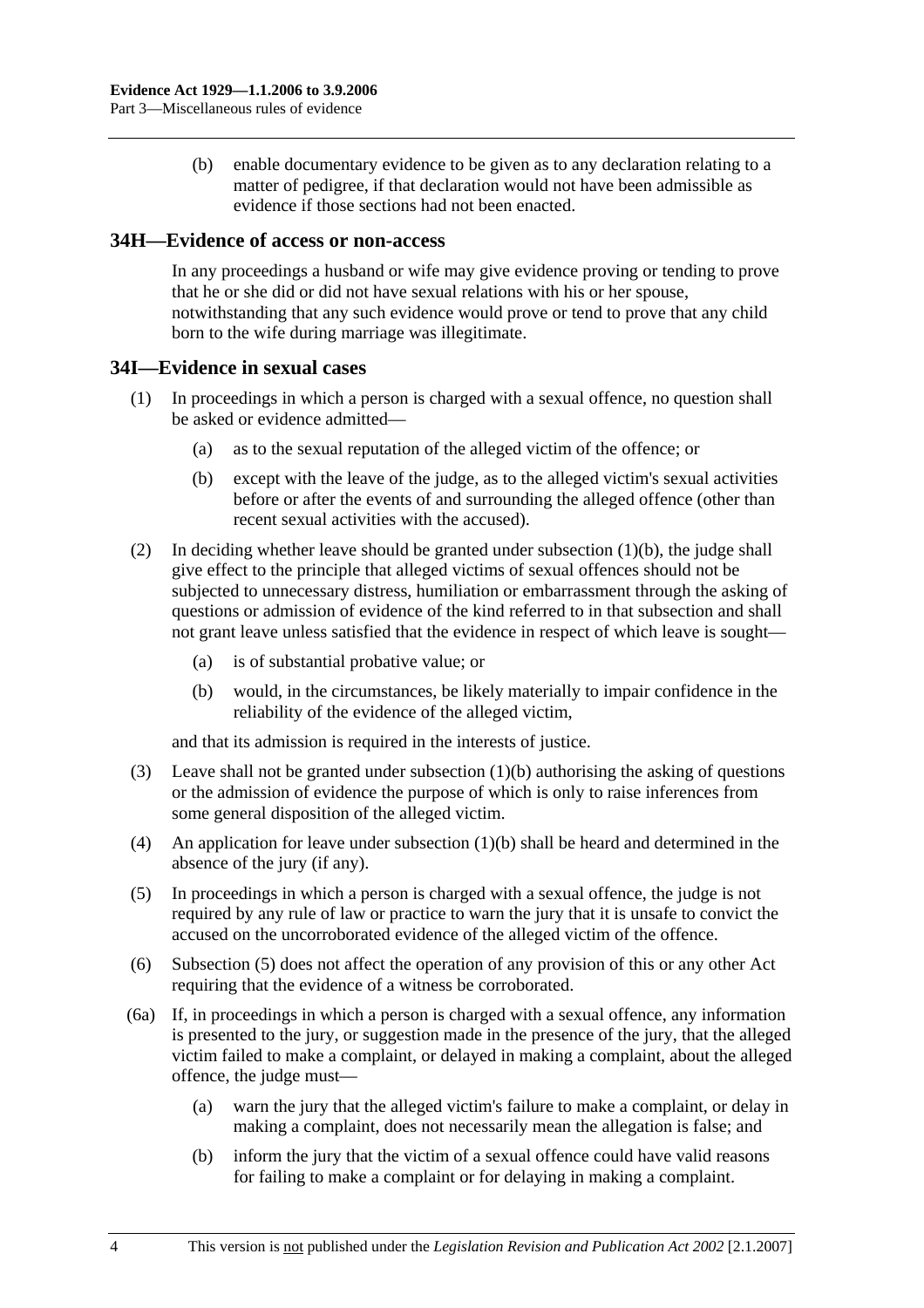(7) In this section—

*evidence* includes an allegation or statement made by way of an unsworn statement;

*sexual activities* includes sexual experience or lack of sexual experience.

## **34J—Special provision for taking evidence where witness is seriously ill**

- (1) Where a person who may be in a position to give information in relation to an indictable offence is dangerously ill and, in the opinion of a medical practitioner, unlikely to recover from the illness, a magistrate or justice may take a statement from that person.
- (2) The statement is to be a sworn statement unless the magistrate or justice determines that the person making the statement does not have sufficient understanding of the obligation to be truthful entailed in giving sworn evidence.
- (3) Where a person is subsequently charged with an indictable offence to which the statement is relevant, the statement is admissible in evidence at the preliminary examination or trial of the charge if it is established—
	- (a) that the person from whom the statement was taken is dead or unable to give evidence because of illness or infirmity; and
	- (b) that the prosecutor or defendant (as the case requires) had reasonable notice of the proposal to take evidence and a reasonable opportunity to attend and cross-examine the person.

## **34K—Admissibility of depositions at trial**

- (1) Where—
	- (a) a statement from a witness is filed or tendered for the purpose of the preliminary examination of a charge of an indictable offence or oral evidence is taken from a witness at a preliminary examination; and
	- (b) the witness subsequently dies or becomes so ill or infirm that he or she cannot give evidence at the trial,

the record of the witness's evidence at the preliminary examination may, by leave of the court of trial, be read as evidence at the trial.

 (2) Leave to admit evidence for the prosecution under this section will not be granted if the court considers that admission of the evidence without the opportunity of crossexamination would, in the circumstances of the case, be unfair to the defendant.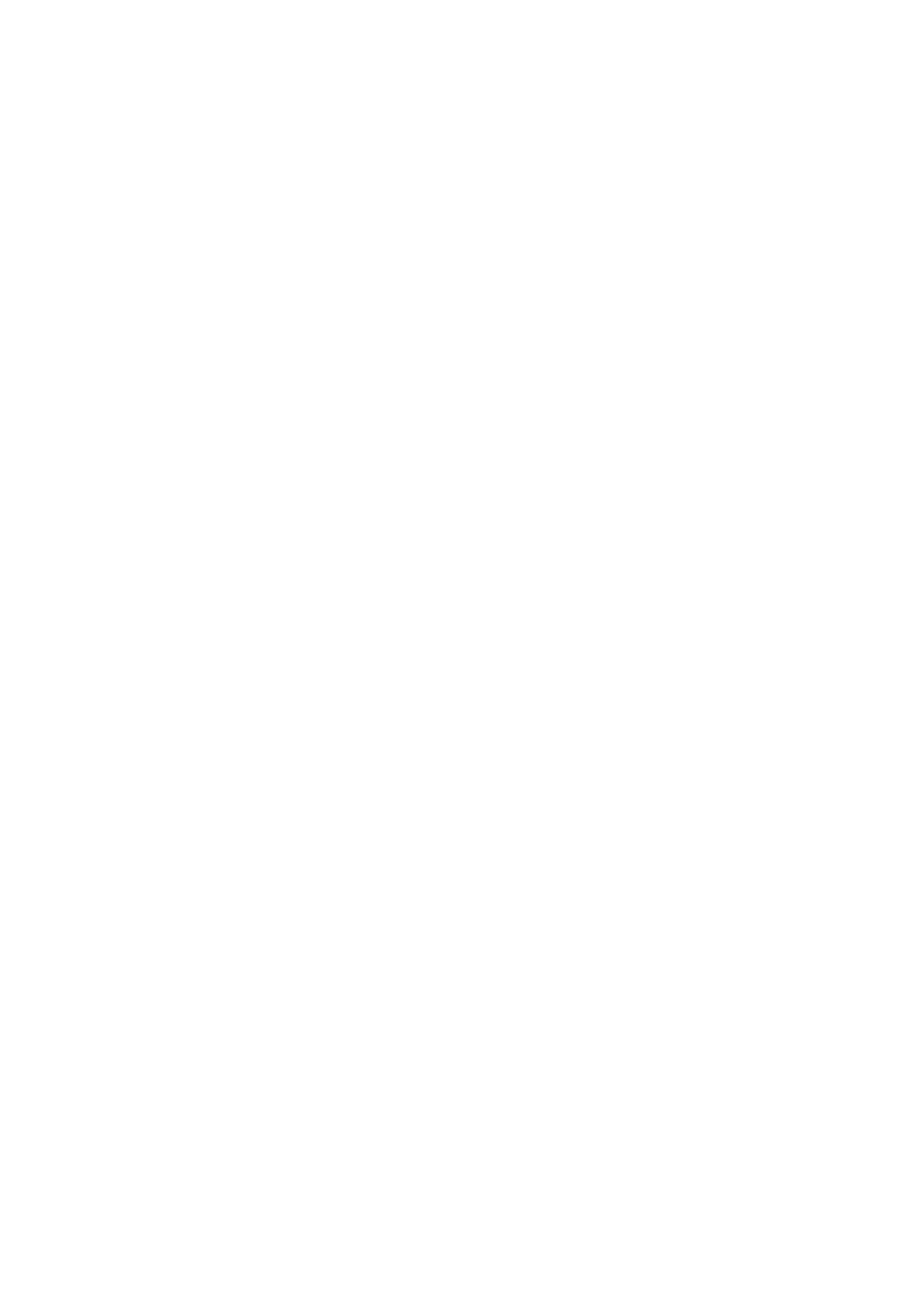## **Part 4—Public Acts and documents**

#### **35—Judicial notice of legislative instruments**

- (1) A court must take judicial notice of a legislative instrument.
- (2) In this section—

#### *legislative instrument* means—

- (a) an Act of this State, or an Act or ordinance of any other State or a Territory of the Commonwealth;
- (b) an Act of the Imperial Parliament that forms part of the law of this State or of any other State or a Territory of the Commonwealth;
- (c) a regulation, rule, by-law or other form of subordinate legislation made under the law of this State or of any other State or a Territory of the Commonwealth;
- (d) a proclamation, order or notice published in the Gazette or the corresponding official publication of some other State or a Territory of the Commonwealth;
- (e) an Act or other instrument of a kind referred to in a preceding paragraph as published or republished under—
	- (i) the *Legislation Revision and Publication Act 2002*; or
	- (ii) a former Act, or provision of an Act, of this State that provided for the reprinting or consolidation of any such instruments; or
	- (iii) a corresponding Act or ordinance of any other State or a Territory of the Commonwealth.

#### **36—Proof of votes and proceedings of Parliament**

All documents purporting to be copies of the votes and proceedings or journals or minutes of either House of Parliament, or of papers presented to either House of Parliament, if purporting to be printed by the Government Printer, shall on their mere production be admitted as evidence thereof.

#### **37—Evidentiary value of official publications**

The Gazette or the corresponding official publication of some other State or a Territory of the Commonwealth is admissible in any legal proceedings as evidence of any legislative, judicial or administrative acts published or notified in it.

#### **37A—Proof of Gazette**

The mere production of a paper purporting to be the Gazette shall in all courts be evidence that the paper is the Gazette and was published on the day on which it bears date.

## **37B—Proof of printing by Government Printer**

The mere production of a paper purporting to be printed by the Government Printer or by the authority of the Government of the State shall in all courts be evidence that the paper was printed by the Government Printer or by such authority.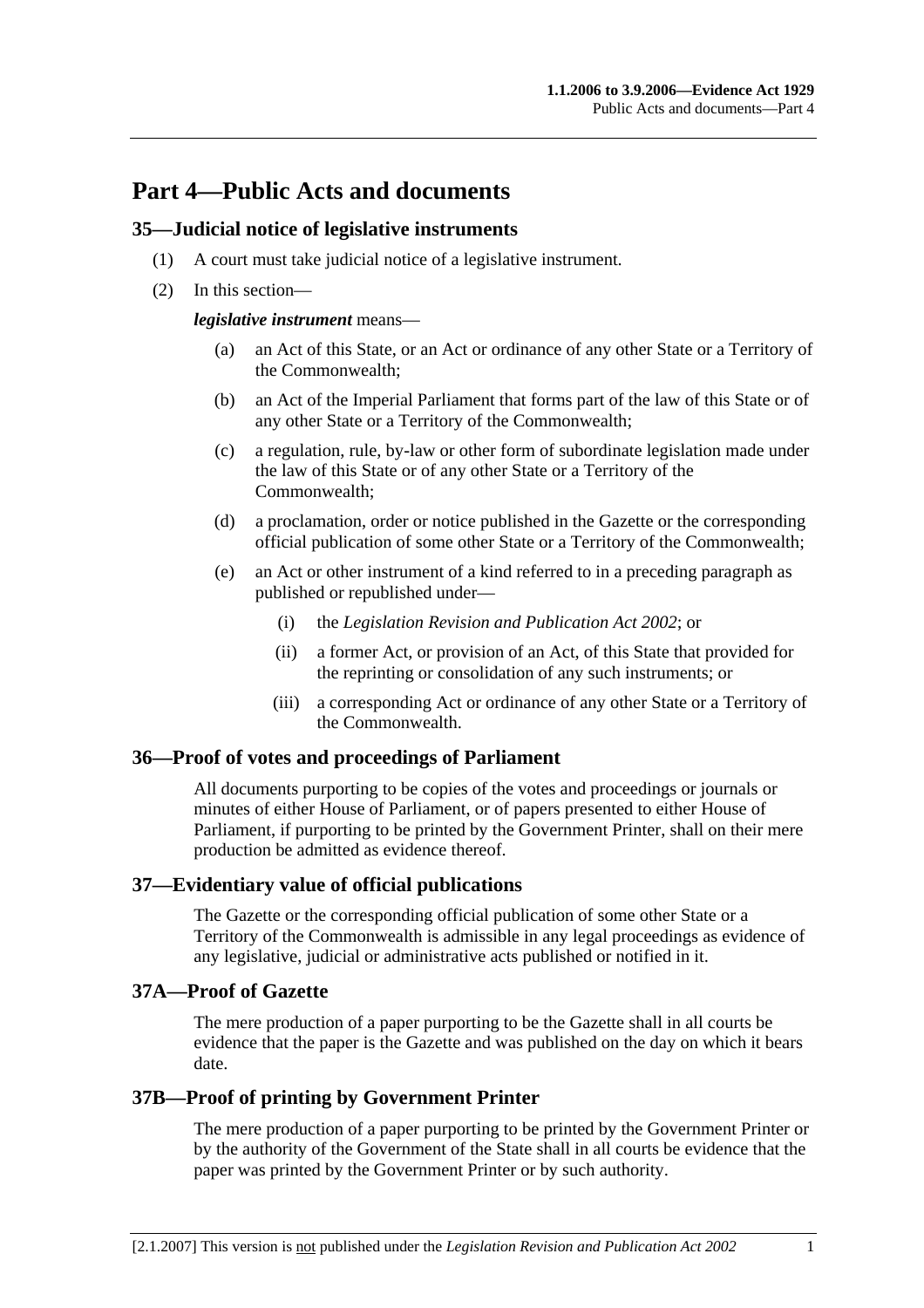## **37C—Proof of Imperial orders-in-Council**

(1) In this section—

#### *Imperial order-in-Council* means—

- any letters patent or Imperial order-in-Council; or
- (b) any admiralty map or chart issued by, or under the authority of, the Government of Great Britain, or the United Kingdom.
- (2) Evidence of the making and contents of an Imperial order-in-Council may be given by production of a document purporting to be certified by the Secretary to the Attorney-General as a true copy of the Imperial order-in-Council.
- (3) A statement in a document produced in evidence under subsection (2) of this section as to the date of publication of the Imperial order-in-Council shall be evidence that the Imperial order-in-Council was published on that date.

#### **38—Foreign and Colonial Acts of State, judgments etc provable by copies**

- (1) Evidence of any proclamation, treaty, or other act of State, of any foreign State, or in any part of His Majesty's Dominions outside the Commonwealth and other than the United Kingdom, may be given by the production of a document, purporting to be a copy thereof and—
	- (a) proved to be an examined copy thereof; or
	- (b) purporting to be sealed with the seal of the foreign State or of the said part of His Majesty's Dominions.
- (2) Evidence of any judgment, decree, order or other judicial proceeding of any court of justice in the United Kingdom or in any foreign State or part of His Majesty's Dominions outside the Commonwealth and other than the United Kingdom (including any affidavit, pleading, or other legal document filed or deposited in the court) may be given by the production of a document purporting to be a copy thereof; and
	- (a) proved to be an examined copy thereof; or
	- (b) purporting to be sealed with the seal of such court; or
	- (c) purporting to be signed by a judge of such court with a statement in writing attached by him to his signature that such court has no seal, and without proof of his judicial character, or of the truth of such statement.
- (3) If any such document as aforesaid purports to be sealed or signed as aforesaid it shall be admissible without proof of the seal or of the signature as the case may be.

#### **39—Public documents provable by examined or certified copy**

- (1) Whenever any book or other document is of such a public nature as to be admissible in evidence on its mere production from the proper custody, and no Act exists which renders its contents provable by means of a copy, any copy thereof or extract therefrom shall be admissible in evidence,
	- (a) if it is proved to be an examined copy or extract; or
	- (b) it purports to be signed and certified as a true copy or extract by the officer to whose custody the original is entrusted.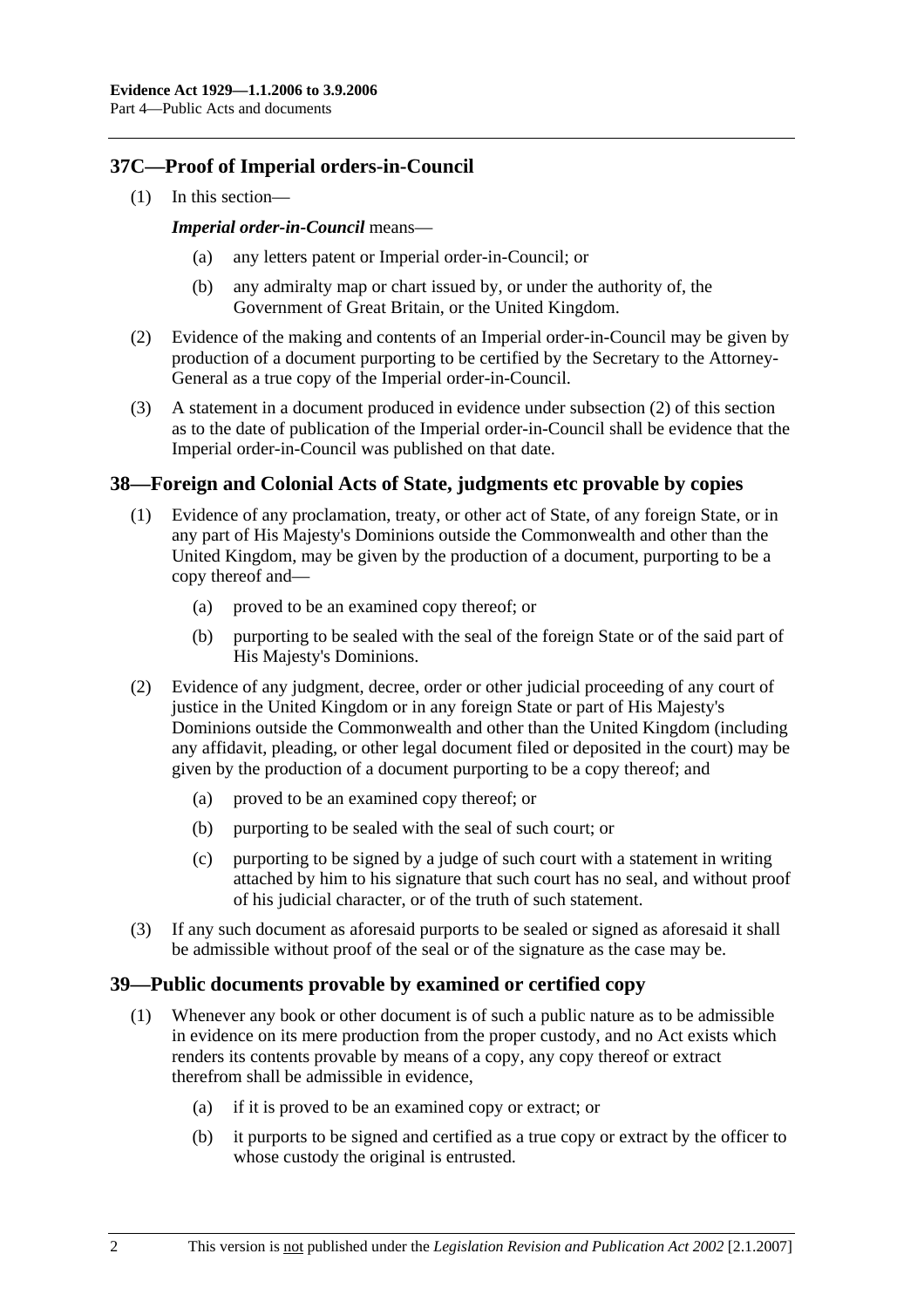(2) Every such officer is hereby required to furnish such certified copy or extract to any person applying for the same at a reasonable time, upon payment of a reasonable sum for the same, not exceeding five cents for every folio of ninety words.

## **40—Proof of documents by examined or certified copies**

Whenever any book, or other document, in the United Kingdom, or in any part of His Majesty's Dominions outside the Commonwealth and other than the United Kingdom, is provable (according to the law of England, or of the said part of His Majesty's Dominions) by means of a copy, any copy thereof or extract therefrom shall be admissible in evidence if it—

- (a) is proved to be an examined copy or extract; or
- (b) purports to be signed and certified as a true copy or extract by some officer who shall further certify that he is the officer to whose custody the original is entrusted.

#### **41—Certifying a false document**

If any officer authorised or required by this Act to furnish any certified copy or extract shall wilfully certify any document as being a true copy or extract, knowing that the same is not a true copy or extract, as the case may be, he shall be guilty of an offence, and be liable, on conviction, to imprisonment with hard labour for any term not less than eighteen months or more than three years.

#### **42—Proof of conviction or acquittal of an indictable offence**

- (1) The information, trial, and conviction, or acquittal of any person for an indictable offence may be proved by a certificate purporting to be under the hand of the Registrar of the Supreme Court or the District Court or the associate or other officer having the custody of the records of the court where such conviction, or acquittal took place, or of the deputy of such associate or other officer.
- (2) The certificate may set forth the substance and effect of the record omitting the formal parts thereof.
- (3) A conviction for any offence committed in any other State or any Territory of the Commonwealth may be proved by a like certificate.
- (4) No proof shall be required of the handwriting or official position of any person certifying in pursuance of this section.
- (5) The mode of proof authorised by this section shall be in addition to and not to the exclusion of any other authorised mode of proof.

#### **43—Proof of convictions and orders of courts of summary jurisdiction**

- (1) Any conviction, order of dismissal or other order made by a court of summary jurisdiction may be proved in any court whatever by the production of a copy of such conviction, order of dismissal or other order, purporting to be certified by the clerk of the court by which such conviction, order of dismissal or other order was made, or by the deputy of such clerk.
- (2) No proof shall be required of the signature or official character of the person appearing to have signed any such copy as aforesaid.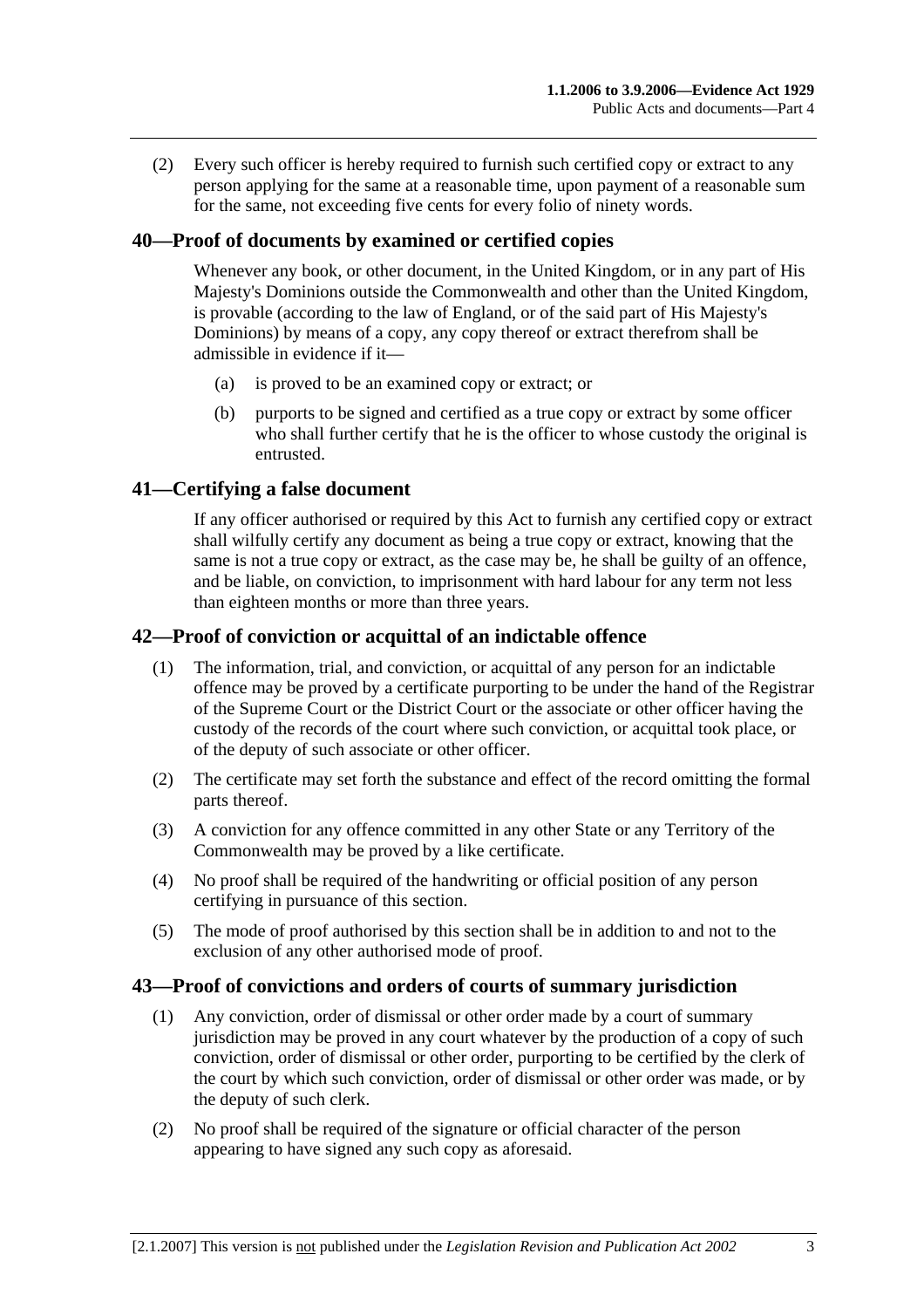- (3) This section shall apply to any conviction, order of dismissal or other order made before or after the commencement of this Act.
- (4) In this section the expression *court of summary jurisdiction* shall mean any court, by whatever name called, which in any State or Territory of the Commonwealth has jurisdiction to try offences summarily.

## **43A—Proof of identity of person convicted in another State**

For the purpose of proving the identity of any person alleged to have been convicted in any other State, or any Territory of the Commonwealth, an affidavit substantially in the form of Schedule 4 shall be admissible in evidence in all courts and shall be *prima facie* evidence that the person whose finger-prints are exhibited thereto—

- (a) is the person who in any document exhibited to the said affidavit and purporting to be a certificate of conviction or a certified copy of conviction, is referred to as having been convicted;
- (b) has been convicted of the offences mentioned in the said affidavit.

## **44—Registers of British vessels and certificates of registry admissible as** *prima facie* **evidence of their contents**

- (1) Every register of vessels kept under any of the Acts of the Imperial Parliament relating to the registry of British vessels, may be proved either by the production of the original or by an examined copy thereof, or by a copy thereof purporting to be certified under the hand of the person having the charge of the original.
- (2) Every such register, or such copy of a register, and also every certificate of registry granted under any of the said Acts relating to the registry of British vessels, and purporting to be signed as required by law, shall be received in evidence as *prima facie* proof of all the matters contained or recited in such register when the register or such copy thereof as aforesaid is produced, and of all matters contained or recited in or endorsed on such certificate of registry when the said certificate is produced.

## **45—Documents relating to transportation of persons or goods**

- (1) An apparently genuine document purporting to be a document of a prescribed nature and to relate to the transportation or shipment of any person or goods, from one place to another—
	- (a) shall be admissible in evidence on production without further proof; and
	- (b) shall be evidence of any fact stated, or referred to, in the document, or to be inferred from the document, and where the document relates to the shipment of goods, shall be evidence that the ownership of goods referred to in the document is in the consignee named in the document or his assignee.
- (2) Evidence of the description of any package or property, or of any inscription or mark upon any package or property shall be admissible (without production of the original inscription or mark) for the purpose of raising an inference as to the identity of the package or property with that referred to in a document admissible in evidence under this section.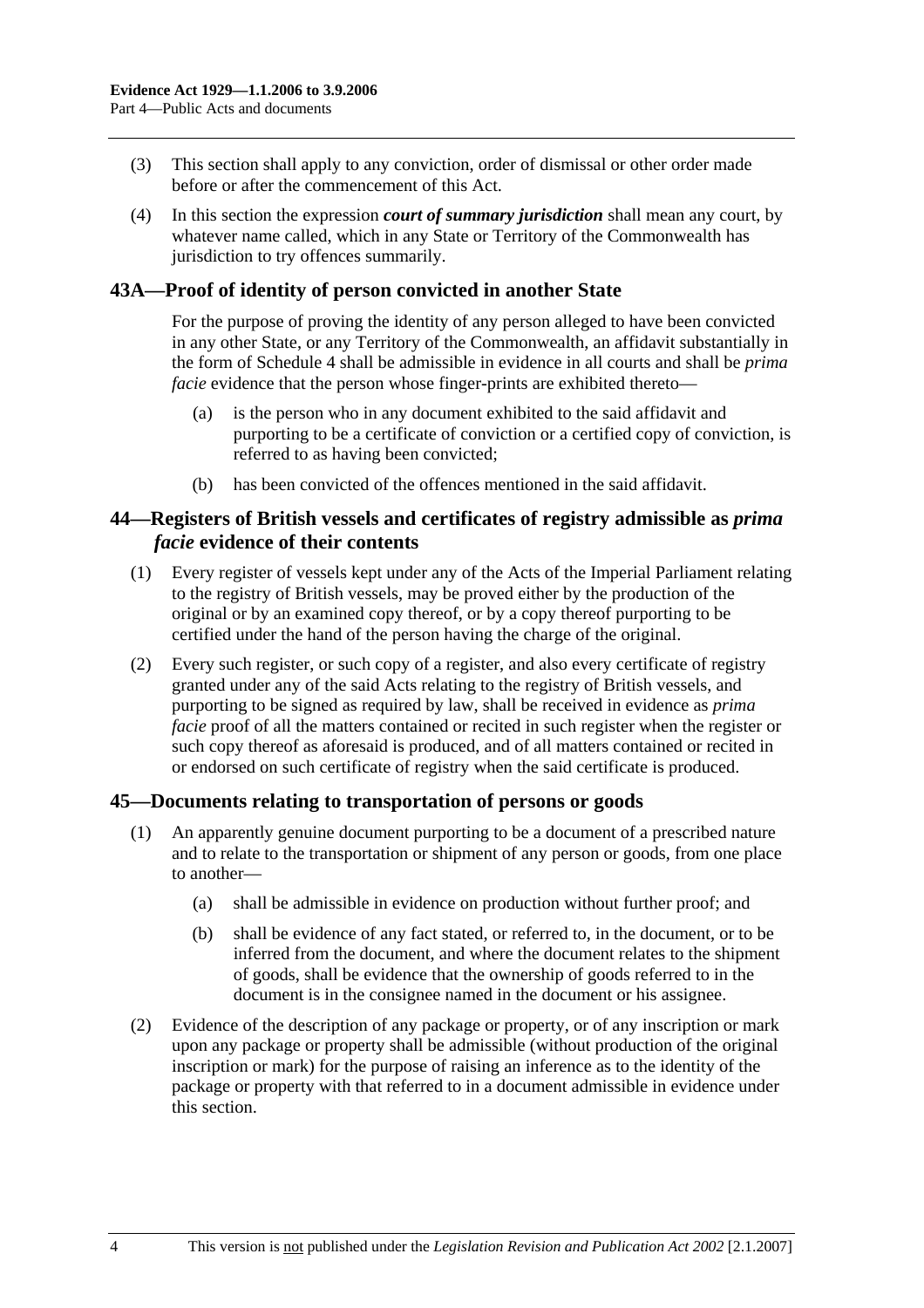- (3) For the purpose of determining the evidentiary weight, if any, of a document admitted in evidence under this section, consideration shall be given to the source from which the document is produced, the safeguards (if any) that have been taken to ensure its accuracy and any other relevant matters.
- (4) In this section—

#### *document of a prescribed nature* means—

- (a) bill of lading, manifest, shipping receipt, consignment note, way-bill, delivery sheet, register or order, invoice, ticket, passenger list or register, and any document of a like nature; or
- (b) any reproduction of any such document by photographic, photostatic, lithographic or other like process;

*shipment* means carriage by any means by air, land or water.

#### **45A—Admission of business records in evidence**

- (1) An apparently genuine document purporting to be a business record—
	- (a) shall be admissible in evidence without further proof; and
	- (b) shall be evidence of any fact stated in the record, or any fact that may be inferred from the record (whether the inference arises wholly from the matter contained in the record, or from that matter in conjunction with other evidence).
- (2) A document shall not be admitted in evidence under this section if the court is of the opinion—
	- (a) that the person by whom, or at whose direction, the document was prepared can and should be called by the party tendering the document to give evidence of the matters contained in the document; or
	- (b) that the evidentiary weight of the document is slight and is outweighed by the prejudice that might result to any of the parties from the admission of the document in evidence; or
	- (c) that it would be otherwise contrary to the interests of justice to admit the document in evidence.
- (3) For the purpose of determining the evidentiary weight, if any, of a document admitted in evidence under this section, consideration shall be given to the source from which the document is produced, the safeguards (if any) that have been taken to ensure its accuracy, and any other relevant matters.
- (4) In this section—

*business* means business, occupation, trade or calling and includes the business of any governmental or local governmental body or instrumentality;

#### *business record* means—

 (a) any book of account or other document prepared or used in the ordinary course of a business for the purpose of recording any matter relating to the business; or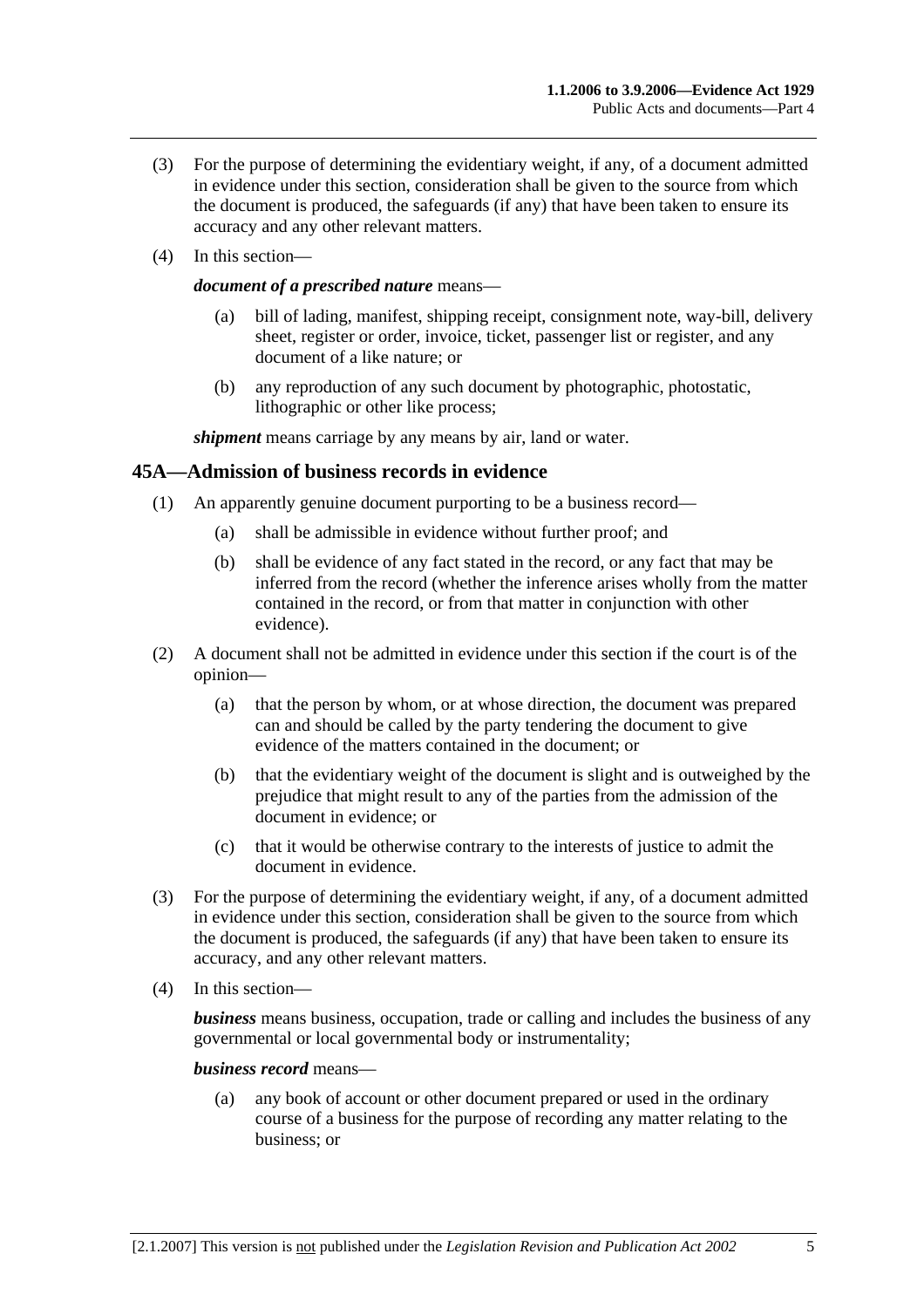(b) any reproduction of any such record by photographic, photostatic, lithographic or other like process.

## **45B—Admission of certain documents in evidence**

- (1) An apparently genuine document purporting to contain a statement of fact, or written, graphical or pictorial matter in which a statement of fact is implicit, or from which a statement of fact may be inferred shall, subject to this section, be admissible in evidence.
- (2) A document shall not be admitted in evidence under this section where the court is not satisfied that the person by whom, or at whose direction, the document was prepared could, at the time of the preparation of the document have deposed of his own knowledge to the statement that is contained or implicit in, or may be inferred from, the contents of the document.
- (3) A document shall not be admitted in evidence under this section if the court is of the opinion—
	- (a) that the person by whom, or at whose direction, the document was prepared can and should be called by the party tendering the document to give evidence of the matters contained in the document; or
	- (b) that the evidentiary weight of the document is slight and is outweighed by the prejudice that might result to any of the parties from the admission of the document in evidence; or
	- (c) that it would be otherwise contrary to the interests of justice to admit the document in evidence.
- (4) In determining whether to admit a document in evidence under this section, the Court may receive evidence by affidavit of any matter pertaining to the admission of that document in evidence.
- (5) For the purpose of determining the evidentiary weight, if any, of a document admitted in evidence under this section, consideration shall be given to the source from which the document was produced, the safeguards (if any) that have been taken to ensure its accuracy, and any other relevant matters.
- (6) In this section—

#### *document* means—

- (a) any original document; or
- (b) any reproduction of an original document by photographic, photostatic or lithographic or other like process.

#### **45C—Modification of best evidence rule**

- (1) A document that accurately reproduces the contents of another document is admissible in evidence before a court in the same circumstances, and for the same purposes, as that other document (whether or not that other document still exists).
- (2) In determining whether a particular document accurately reproduces the contents of another, a court is not bound by the rules of evidence and, in particular—
	- (a) the court may rely on its own knowledge of the nature and reliability of the processes by which the reproduction was made;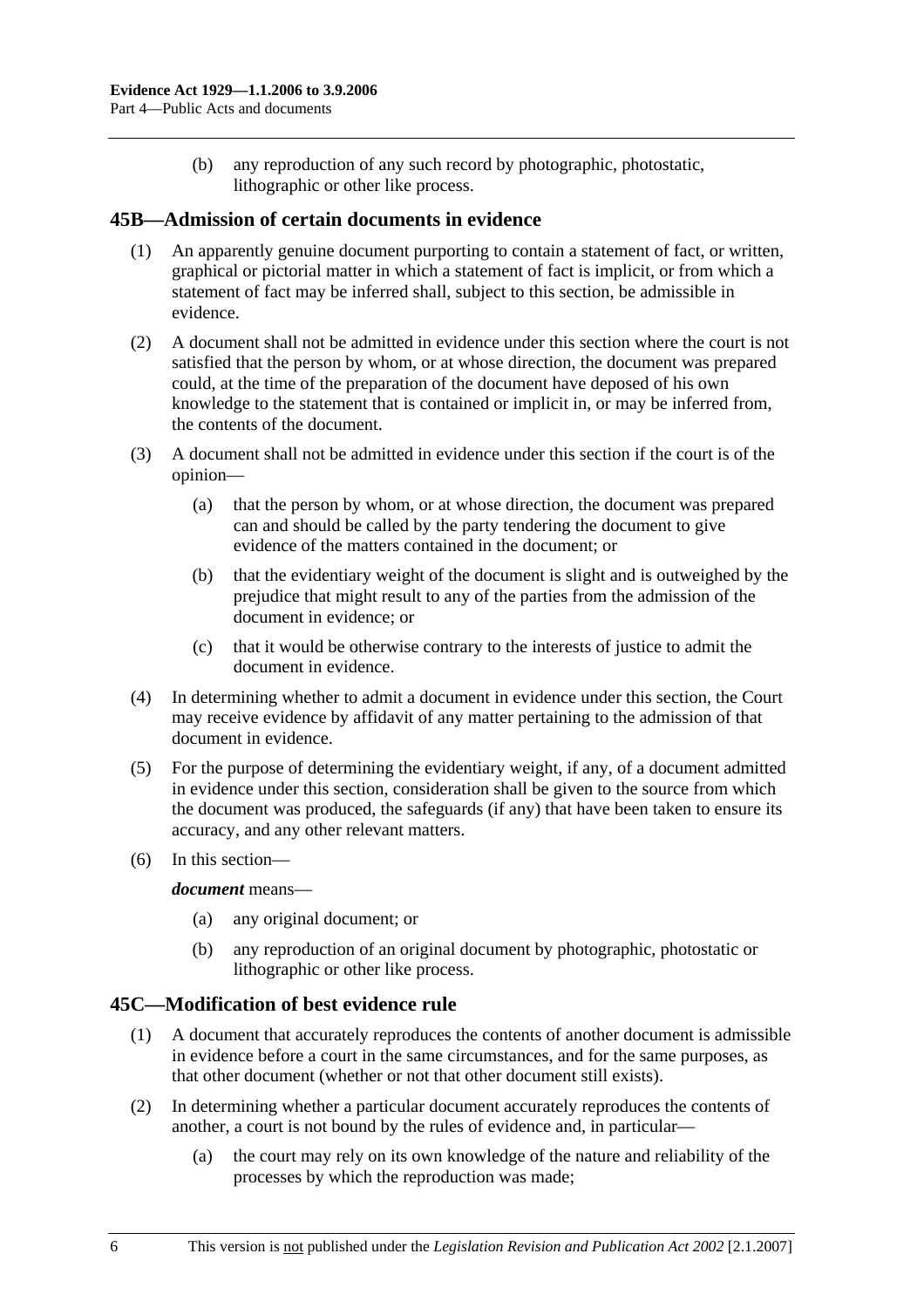- (b) the court may make findings based on the certificate of a person with knowledge and experience of the processes by which the reproduction was made;
- (c) the court may make findings based on the certificate of a person who has compared the contents of both documents and found them to be identical;
- (d) the court may act on any other basis it considers appropriate in the circumstances.
- (3) This section applies to reproductions made—
	- (a) by an instantaneous process; or
	- (b) by a process in which the contents of a document are recorded (by photographic, electronic or other means) and the reproduction is subsequently produced from that record; or
	- (c) in any other way.
- (4) Where a reproduction is made by an approved process, it will be presumed that it accurately reproduces the contents of the document purportedly reproduced unless the contrary is established.
- (5) The above reference to an approved process is a reference to a process prescribed by regulation for the purposes of this subsection.
- (6) Where a court admits or refuses to admit a document under this section, the court must, if so requested by a party to the proceedings, state the reason for its decision.
- (7) A person who gives a certificate for the purposes of this section knowing it to be false is guilty of an indictable offence.

Penalty: Division 5 imprisonment.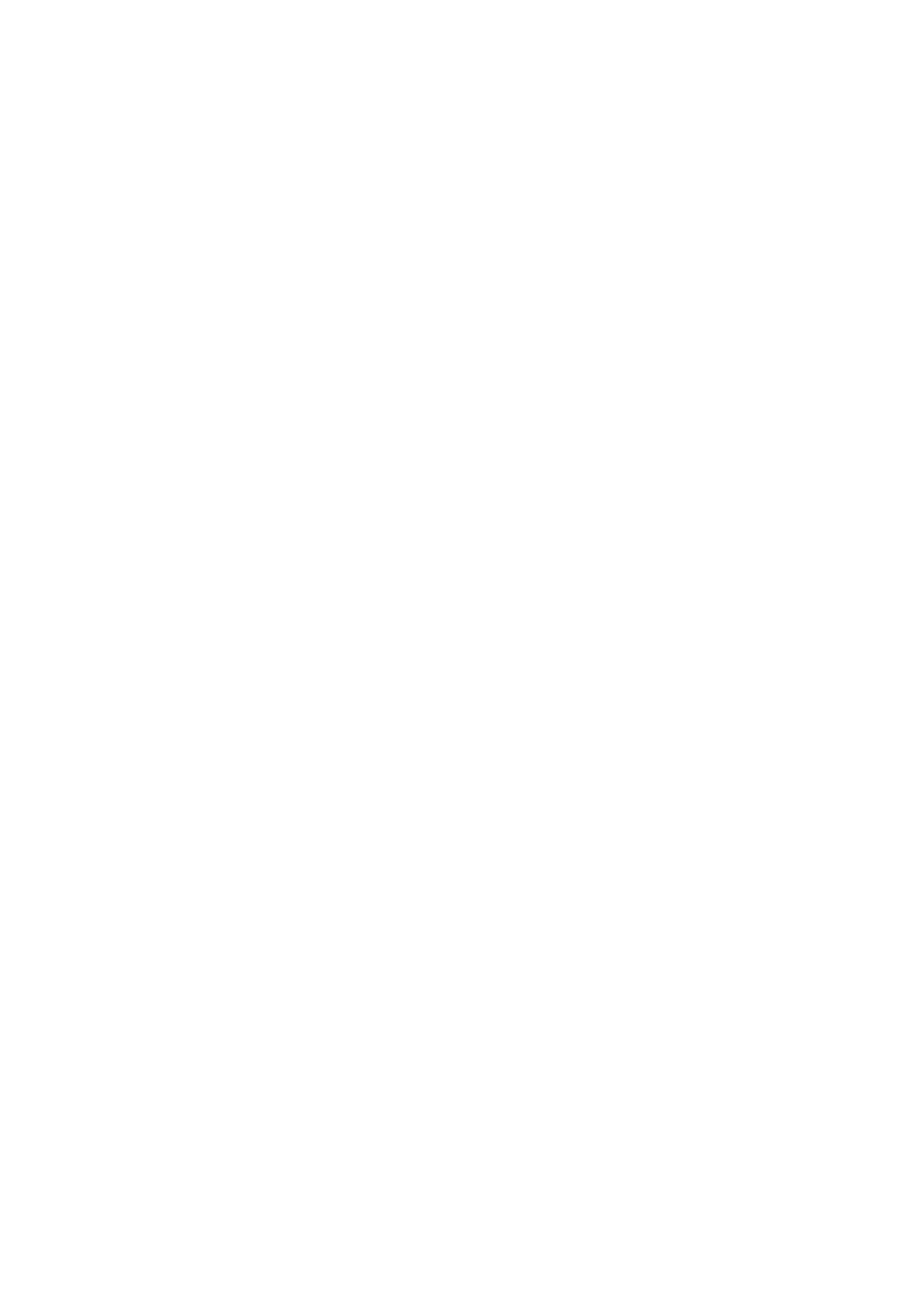## **Part 5—Banking records**

## **46—Interpretation**

In this Part—

*bank* means—

- (a) a body corporate carrying on the business of banking in a State or Territory of the Commonwealth; or
- (d) any other body that accepts money on deposit from the public;

#### *banking records* means—

- (a) books of account, accounts, and accounting records (including working papers and other documents necessary to explain the methods and calculations by which accounts are made up); and
- (b) books, diaries, or other records used in the course of carrying on the business of a bank; and
- (c) cheques, bills of exchange, promissory notes, deposit slips, orders for the payment of money, invoices, receipts and vouchers; and
- (d) securities, and documents of title to securities,

in the possession or control of a bank;

*copy*, in relation to a banking record made by microfilming or by a mechanical or electronic process, means a document produced from the record containing, in an intelligible form, the information stored in the record.

## **47—Admission of banking record in evidence**

- (1) Subject to subsection (2), a copy of a banking record is admissible in legal proceedings as evidence—
	- (a) of the record; and
	- (b) of the transactions or matters to which the record relates.
- (2) The copy shall not be admitted in evidence unless it is first proved—
	- (a) that the record was compiled in the ordinary course of business; and
	- (b) that the record is in the custody or control of the bank; and
	- (c) that reasonable steps have been taken to ensure that the copy is an accurate copy of the record, or accurately reproduces information stored in the record.
- (3) Evidence may be given orally or by affidavit by an officer of the bank for the purpose of proving the matters referred to in subsection (2).

## **48—Evidence of non-existence of account may be given by affidavit**

An affidavit made by an officer of a bank stating that a person named in the affidavit had at a time, or over a period, specified in the affidavit no account at the bank, or at a specified branch, is admissible in legal proceedings as evidence of the fact stated.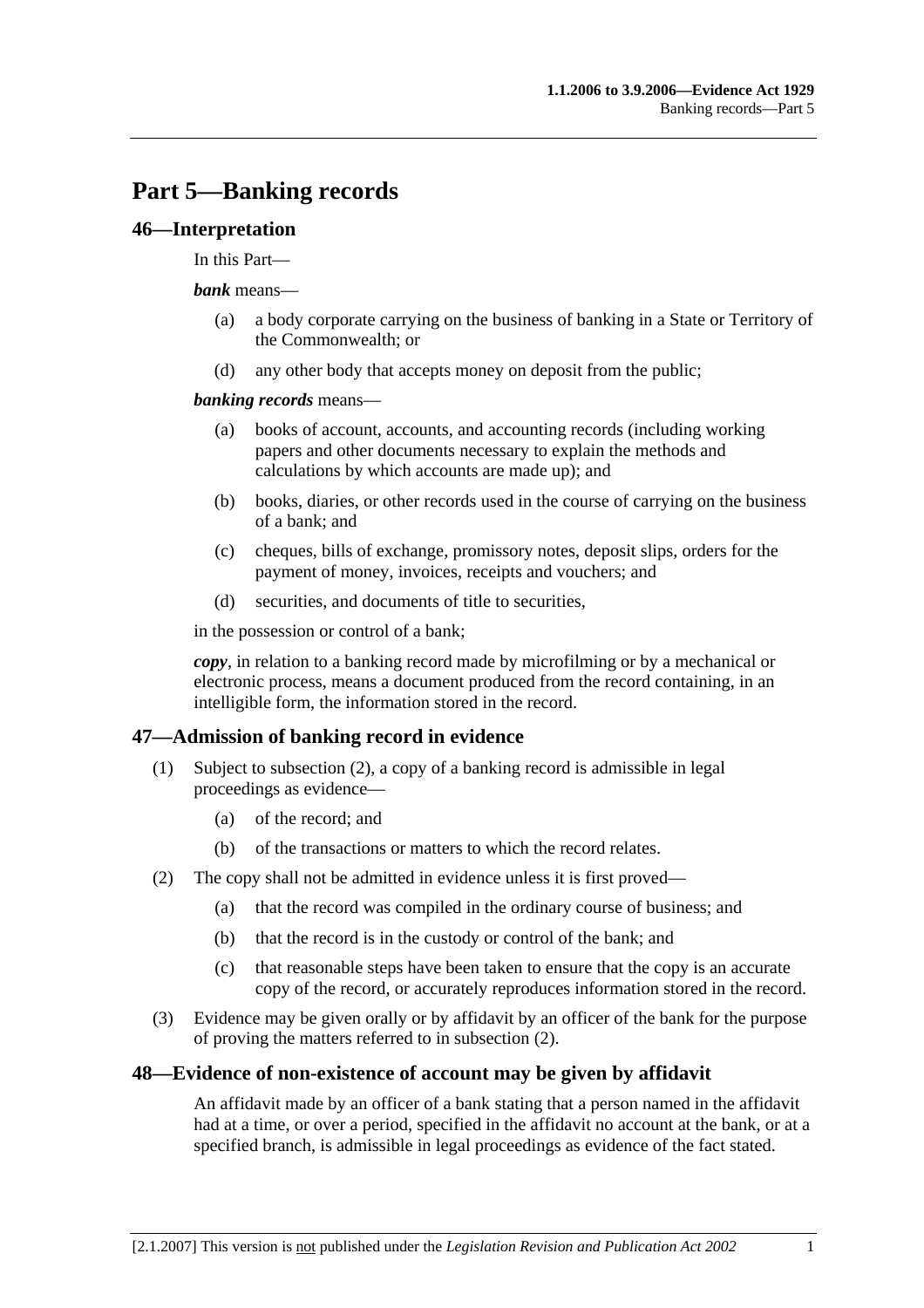## **49—Power to order inspection of banking records etc**

- (1) On the application of any party to a legal proceeding a judge may order that such party be at liberty to inspect and take copies of a banking record for any of the purposes of such proceedings.
- (1a) Where—
	- (a) a Judge of the Supreme Court; or
	- (b) a District Court Judge; or
	- (c) a Magistrate,

is satisfied on the application of a member of the police force or an officer of the Corporate Affairs Commission that it would be in the interests of the administration of justice to permit the applicant to inspect and take copies of banking records, the Judge may order that the applicant be at liberty to inspect and take copies of those banking records.

- (2) An order under this section may be made either with or without summoning the bank or any other person, and shall be served on the bank three clear days before the same is to be obeyed, unless the judge otherwise directs. Any Sunday or public holiday shall be excluded from the computation of time under this section.
- (3) Subject to subsection (4), where an order is made under subsection (1a), the applicant shall cause a copy of the order to be served personally or by post on the person subject to investigation within six months of the date of the order or such further period as may be allowed by a Judge.

Penalty: One thousand dollars.

- (4) Service of a copy of an order is not required under subsection (3)—
	- (a) if evidence of the commission of an offence was obtained in pursuance of the order and, within the period allowed under subsection (3) for service of a copy of the order, the person subject to investigation is charged with that offence; or
	- (b) if the whereabouts of the person on whom the copy is to be served is unknown and not ascertainable by reasonable inquiry.
- (5) A reference in subsection (3) or (4) to the person subject to investigation shall be construed as a reference to the person to whose financial transactions the banking records subject to inspection in pursuance of an order under subsection (1a) relate.
- (6) Copies of applications made under subsection (1a) shall be retained for a period of six years—
	- (a) in the case of applications made by members of the police force—by the Commissioner of Police; and
	- (b) in the case of applications made by officers of the Corporate Affairs Commission—by the Corporate Affairs Commission.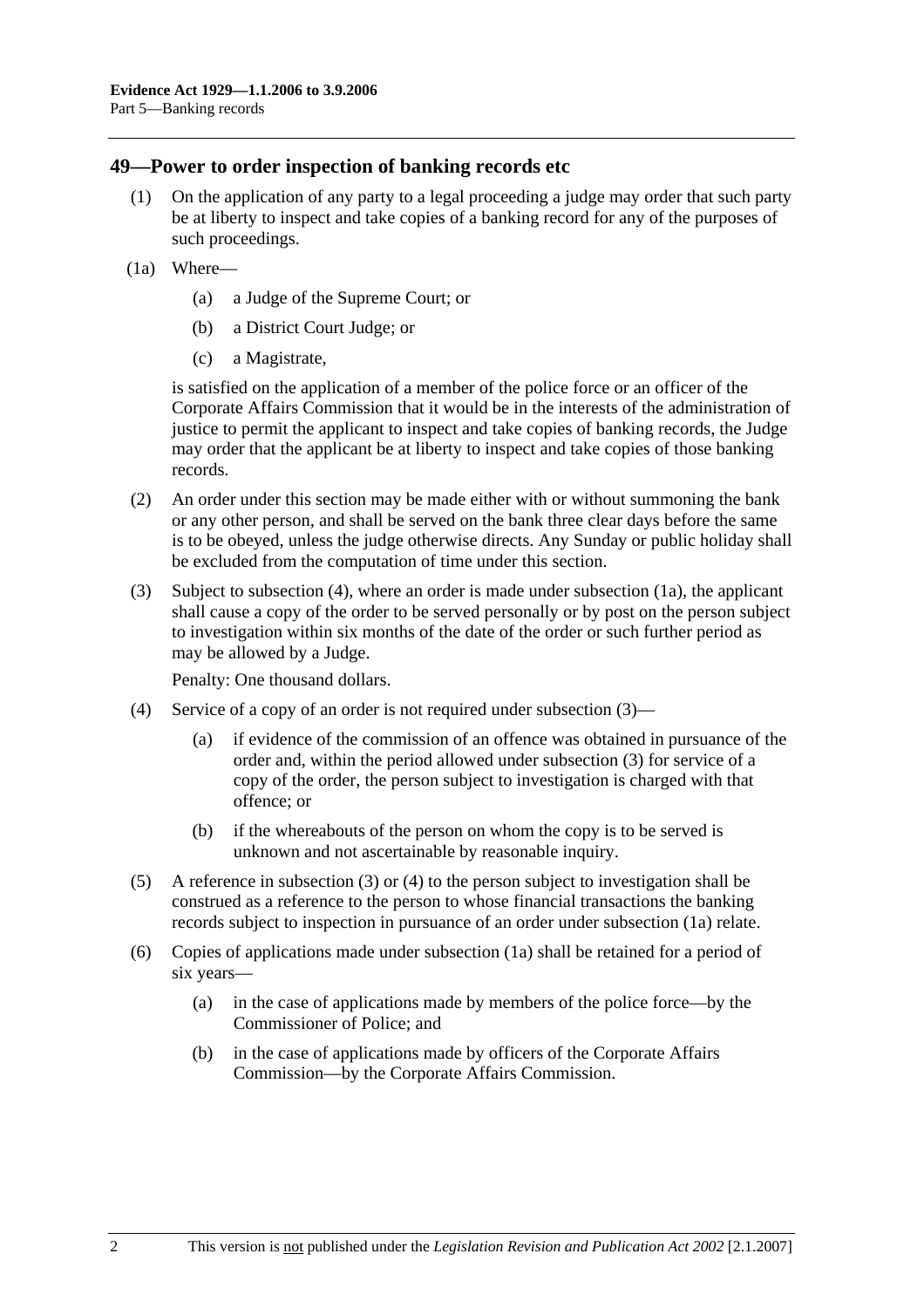- (7) The Commissioner of Police shall in each calendar year report to the Minister responsible for the police force the number of applications made under subsection (1a) by members of the police force during the previous calendar year, and the Corporate Affairs Commission shall in each calendar year report to the Minister to whom it is responsible the number of applications made under subsection (1a) by officers of the Commission during the previous calendar year.
- (8) A report under subsection (7) may be incorporated in any other annual report that the Commissioner of Police or the Corporate Affairs Commission (as the case may be) is required by or under statute to make to the Minister to whom the report under that subsection is to be submitted.
- (9) A person who divulges, otherwise than in the course of his official duties, information obtained by him by virtue of an order under subsection (1a) shall be guilty of an offence and liable to a penalty not exceeding five thousand dollars.

#### **50—Bank not compellable to produce records except under order**

A bank or officer of a bank shall not in any legal proceeding to which the bank is not a party be compellable—

- (a) to produce any banking record, the contents of which can be proved under this Act; or
- (b) to appear as a witness to prove the matters, transactions, and accounts recorded in a banking record,

unless by order of a judge made for special cause.

#### **51—Costs occasioned by default of bank**

- (1) Costs occasioned by a default or delay by a bank in complying with an order under this Part (not being an order under section 49(1a)) may be awarded by the judge against the bank.
- (2) Any such order against a bank may be enforced as if the bank were a party to the proceedings in aid of which the application is made.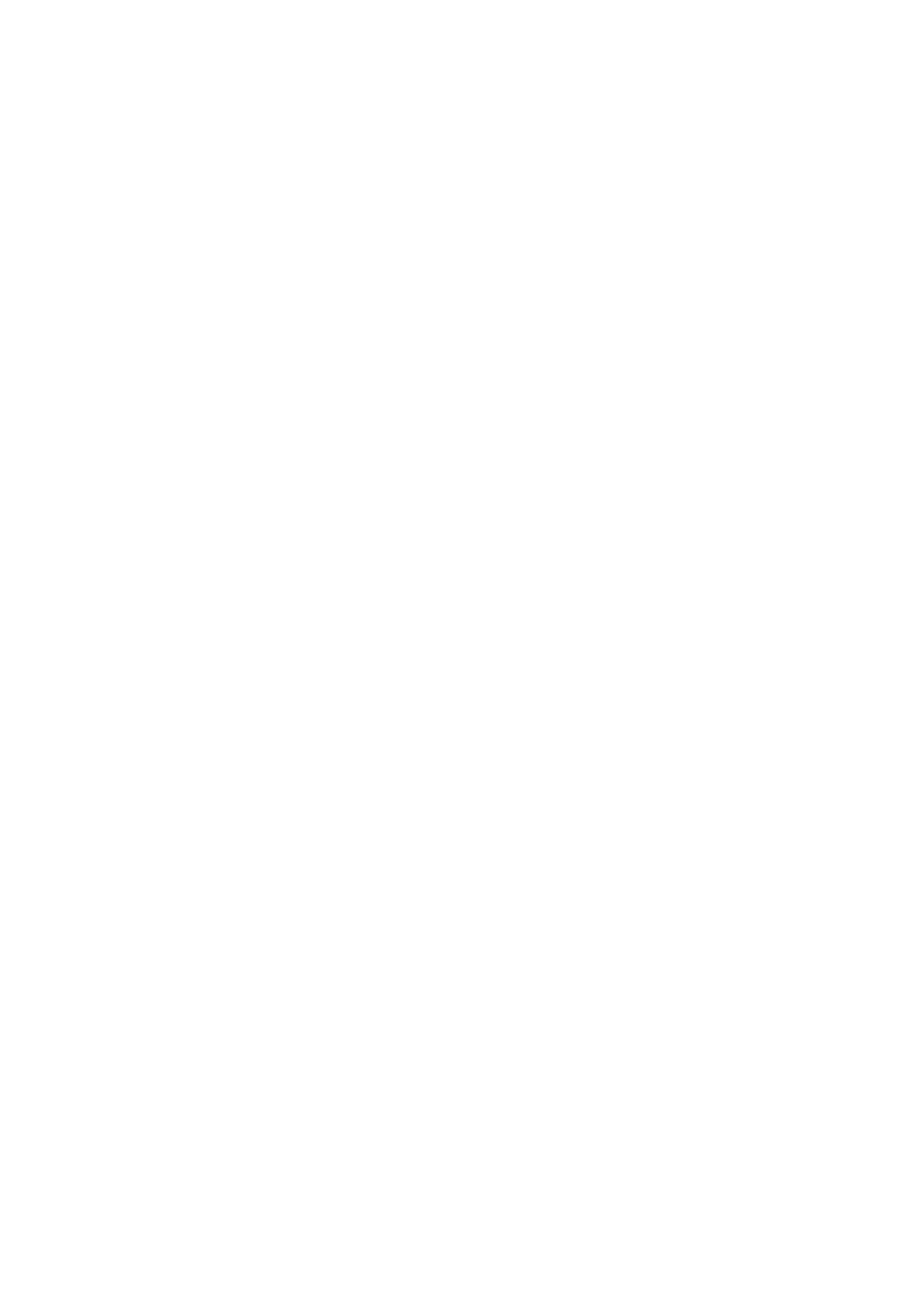## **Part 6—Telegraphic messages**

## **53—Party may give notice of intention to adduce telegraphic message in evidence**

- (1) Any party to any legal proceedings may at any time after the commencement thereof give notice to any other party that he proposes to adduce in evidence at the trial or hearing any telegraphic message that has been sent by electric telegraph from any station in the Commonwealth to any other station within the Commonwealth: Provided that the time between the giving of such notice and the day on which such evidence shall be tendered shall not in any case be less than two days.
- (2) Every such notice shall specify the names of the sender and receiver of the message, the subject matter thereof, and the date as nearly as may be.

## **54—And thereupon may produce message received with evidence that same received from telegraph station**

When such a notice has been given the production of any telegraphic message described in the notice, and purporting to have been sent by any person, together with evidence that the same was duly received from a telegraph station, shall be *prima facie* evidence that such message was signed and sent by the person so purporting to be the sender thereof to the person to whom the same shall be addressed without any further proof of the identity of the sender; but the party against whom any such message shall be given in evidence shall be at liberty, nevertheless, to prove that the same was not in fact sent by the person by whom it purports to have been sent.

## **55—After notice, sending a message may be proved by production of copy message and evidence of payment of fees for transmission**

In any legal proceedings, the production of any telegraphic message, or of a machine copy or press copy thereof, or a copy thereof verified on oath or affirmation together with evidence that such message was duly taken to a telegraph station, and that the fees (if any) for the transmission thereof were duly paid, shall be *prima facie* evidence that such message was duly delivered to the person named therein as the person to whom the same was to be transmitted; and the burden of proving that such message was not in fact received, shall be upon the person against whom such message shall be given in evidence: Provided that the party adducing the same in evidence shall give notice to the other party of his intention so to do in such manner and at such time as the practice of the court requires with respect to a notice to produce documents at the trial or hearing.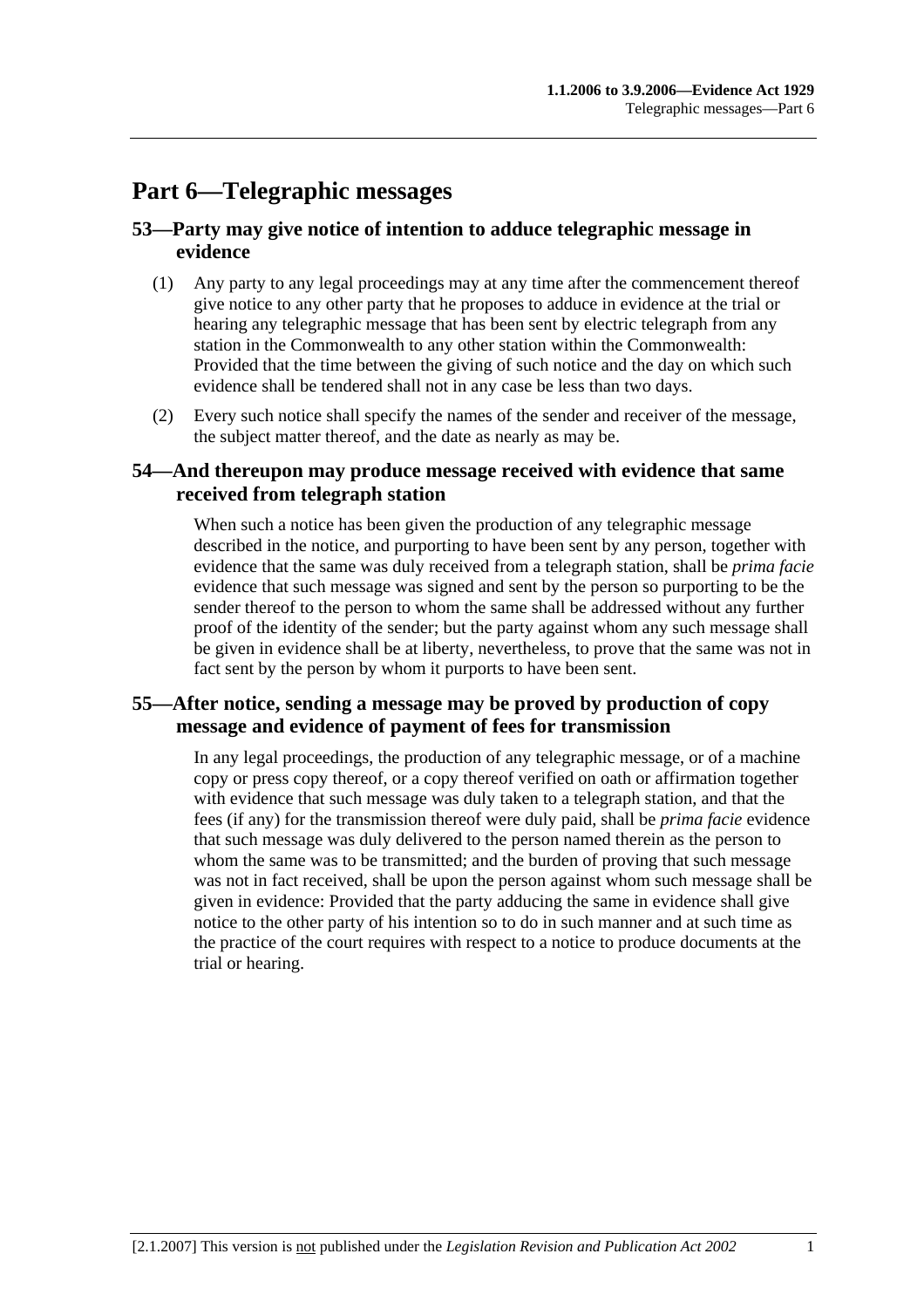## **56—Certain documents may be transmitted by electric telegraph under restriction**

- (1) The Governor, any Minister of the Crown, the President of the Legislative Council, the Speaker of the House of Assembly, a Judge of the Supreme Court, a Local Court Judge, or District Criminal Court Judge, the Judge in Insolvency, any special magistrate, and any principal officer of Government, or solicitor, may cause to be transmitted by electric telegraph the contents of any writ, warrant, rule, order, authority, or other communication requiring signature or seal subject to the provisions following, that is to say—
	- (a) the original document shall be delivered at the telegraph station in the presence and under the inspection of some justice of the peace or notary public;
	- (b) the person to whom the contents of any such document shall be so sent shall, forthwith and in the presence and under the supervision of a justice of the peace or notary public, cause to be sent back by electric telegraph, a copy of the message received by him; and in the event of any error appearing therein, the process shall be repeated under the like supervision, until it appears that a true copy of such document has been received by the person to whom it has been sent;
	- (c) when it appears that such true copy has been so received, such firstmentioned justice, or notary public, shall endorse upon the original document a certificate that a true copy thereof has been sent, under the provisions of this Act, to the person to whom the same has been so sent; and shall forthwith, by electric telegraph, inform such person that such certificate has been so endorsed;
	- (d) the person so receiving such true copy shall, upon receiving information of such certificate, endorse upon the copy of the original document received by him a certificate that the same has been duly received, under the provisions of this Act, which certificate shall be signed by him and by the justice or notary public so supervising the receipt of such copy as hereinbefore provided.
- (2) In this section—

*any principal officer of Government* includes the Auditor-General, the Under Secretary, the Under Treasurer, the Solicitor-General, the Crown Solicitor, the Director of Public Prosecutions and the secretary to any department presided over by a Minister of the Crown, the Clerk of the Legislative Council, the Clerk of the House of Assembly, the Surveyor-General, the Registrar-General, the Sheriff, the Master of the Supreme Court, the Commissioner of Police, inspectors of police, the Returning Officer for the State; and for the purposes of returns to writs of election, but not otherwise, also includes any returning officer or deputy returning officer of an electoral district.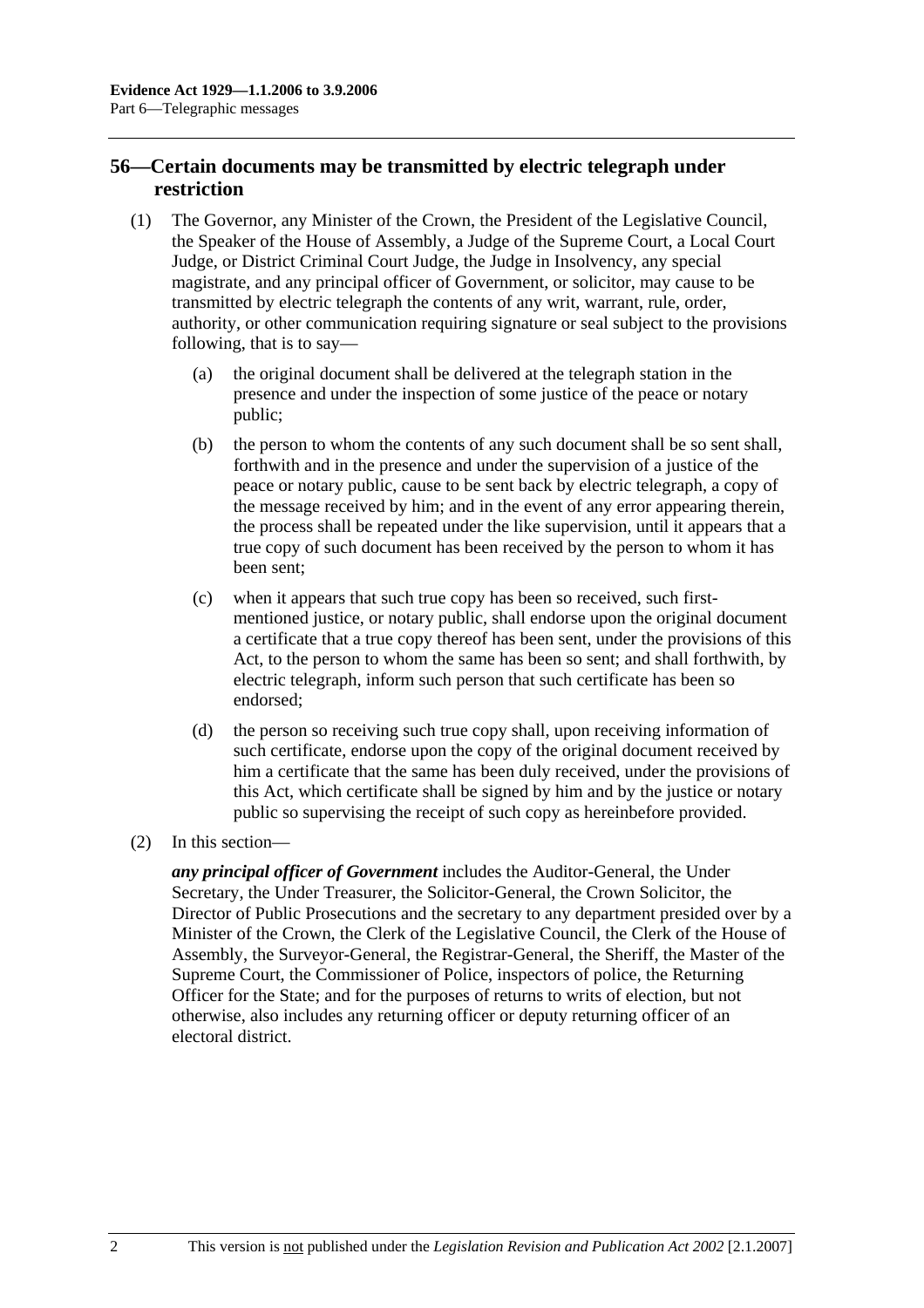#### **57—Copies so transmitted to be as valid and effectual as originals**

- (1) Every copy so endorsed and certified as aforesaid shall be as valid to all intents and purposes as the original, whereof it purports to be a copy, would have been, and shall be admissible in evidence in any case in which the original would have been so admissible; and any person by whom such copy has been received, or who is thereby authorised, instructed, or commanded, or who is lawfully charged with any duty in respect thereof, shall have and become liable to the same rights and duties in respect thereof as if he had received the original document duly signed and sealed, or signed or sealed, as the case may be.
- (2) In the case of any document intended to be served, or the efficacy or use whereof depends upon service, every such copy shall for the purpose of such service be deemed to be the original document whereof it purports to be a copy.

#### **58—Penalty for false certificate of sending message**

Any justice or notary public who wilfully and falsely endorses upon any original document, delivered at a telegraph station for the purpose of being transmitted under the provisions of this Act, a certificate that a true copy thereof has been sent under this Act, or who by telegraph wilfully and falsely informs any person to whom such has been so sent that a certificate under the provisions of this Act has been endorsed thereon, shall forfeit a sum not exceeding two hundred dollars, which may be sued for and recovered by the first person who shall, for his own benefit and without collusion, sue for the same.

#### **59—Signing false certificate upon copy**

Any person by this Part of this Act required to sign a certificate upon any copy of a document that such copy has been duly received under the provisions of this Act, who shall wilfully sign such certificate, knowing the same to be false, shall be guilty of an offence, and, being convicted thereof, shall be liable to be imprisoned for any term not exceeding two years.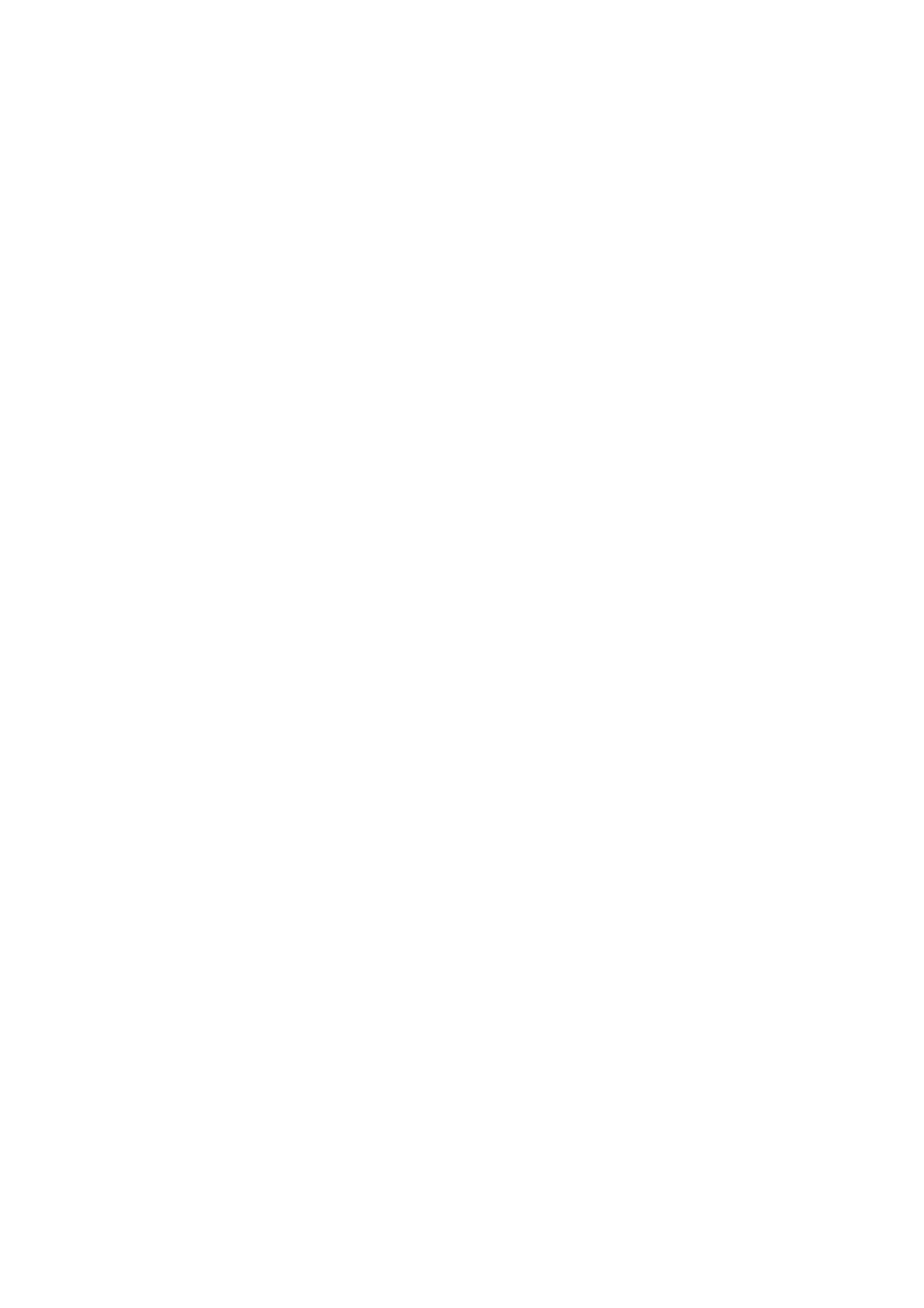## **Part 6A—Computer evidence**

#### **59A—Interpretation**

In this Part, unless the contrary intention appears—

*computer* means a device that is by electronic, electro-mechanical, mechanical or other means capable of recording and processing data according to mathematical and logical rules and of reproducing that data or mathematical or logical consequences thereof;

*computer output* or *output* means a statement or representation (whether in written, pictorial, graphical or other form) purporting to be a statement or representation of fact—

- (a) produced by a computer; or
- (b) accurately translated from a statement or representation so produced;

*data* means a statement or representation of fact that has been transcribed by methods, the accuracy of which is verifiable, into the form appropriate to the computer into which it is, or is to be, introduced.

#### **59B—Admissibility of computer output**

- (1) Subject to this section, computer output shall be admissible as evidence in any civil or criminal proceedings.
- (2) The court must be satisfied—
	- (a) that the computer is correctly programmed and regularly used to produce output of the same kind as that tendered in evidence pursuant to this section; and
	- (b) that the data from which the output is produced by the computer is systematically prepared upon the basis of information that would normally be acceptable in a court of law as evidence of the statements or representations contained in or constituted by the output; and
	- (c) that, in the case of the output tendered in evidence, there is, upon the evidence before the court, no reasonable cause to suspect any departure from the system, or any error in the preparation of the data; and
	- (d) that the computer has not, during a period extending from the time of the introduction of the data to that of the production of the output, been subject to a malfunction that might reasonably be expected to affect the accuracy of the output; and
	- (e) that during that period there have been no alterations to the mechanism or processes of the computer that might reasonably be expected adversely to affect the accuracy of the output; and
	- (f) that records have been kept by a responsible person in charge of the computer of alterations to the mechanism and processes of the computer during that period; and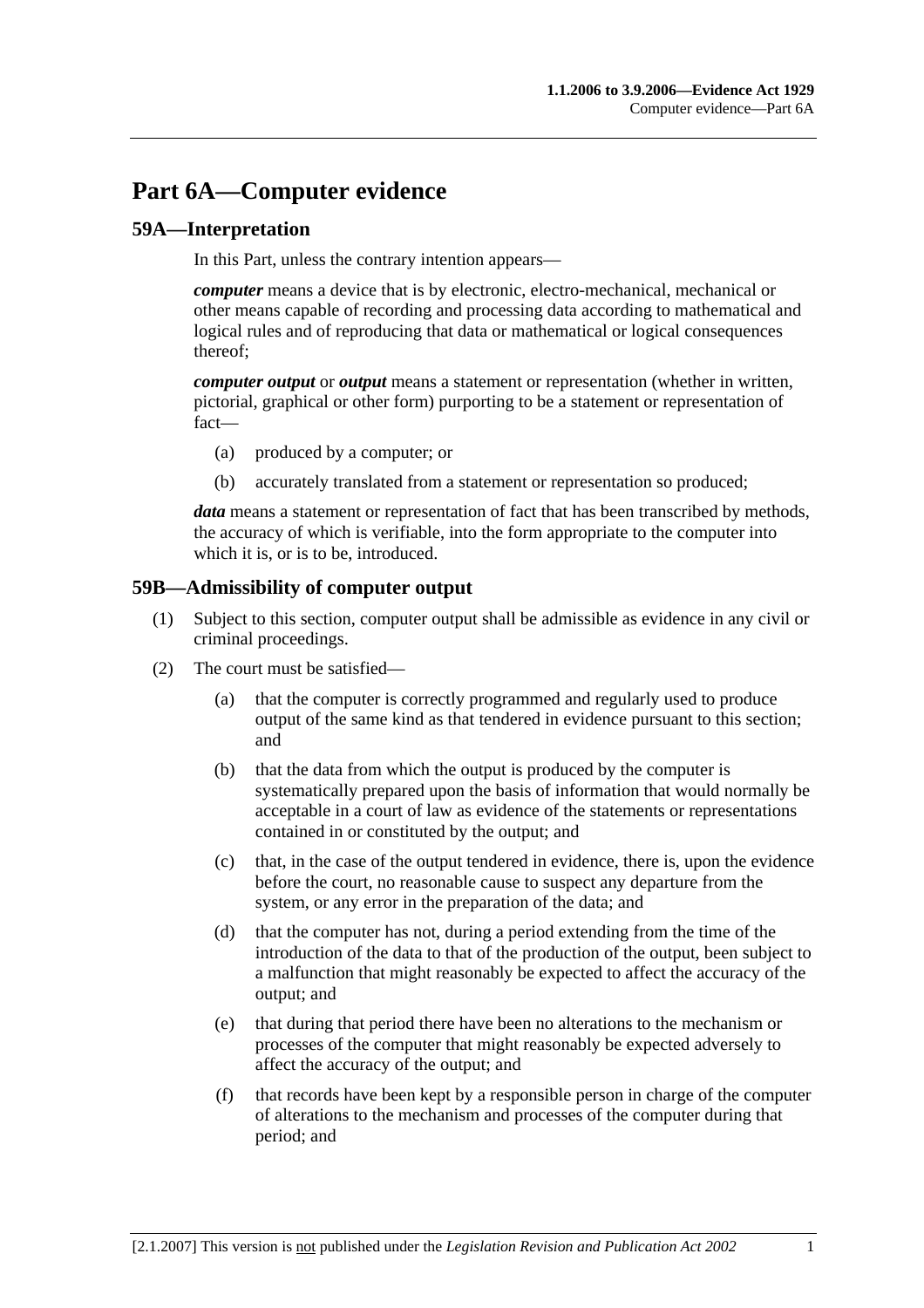- (g) that there is no reasonable cause to believe that the accuracy or validity of the output has been adversely affected by the use of any improper process or procedure or by inadequate safeguards in the use of the computer.
- (3) Where two or more computers have been involved, in combination or succession, in the recording of data and the production of output derived therefrom and tendered in evidence under this section, the court must be satisfied that the requirements of subsection (2) of this section have been satisfied in relation to each computer so far as those requirements are relevant in relation to that computer to the accuracy or validity of the output, and that the use of more than one computer has not introduced any factor that might reasonably be expected adversely to affect the accuracy or validity of the output.
- (4) A certificate under the hand of a person having prescribed qualifications in computer system analysis and operation or a person responsible for the management or operation of the computer system as to all or any of the matters referred to in subsection (2) or (3) of this section shall, subject to subsection (6) of this section, be accepted in any legal proceedings, in the absence of contrary evidence, as proof of the matters certified.
- (5) An apparently genuine document purporting to be a record kept in accordance with subsection (2) of this section, or purporting to be a certificate under subsection (4) of this section shall, in any legal proceedings, be accepted as such in the absence of contrary evidence.
- (6) The court may, if it thinks fit, require that oral evidence be given of any matters comprised in a certificate under this section, or that a person by whom such a certificate has been given attend for examination or cross-examination upon any of the matters comprised in the certificate.

#### **59C—Regulations**

The Governor may make such regulations as he deems necessary or expedient for the purposes of this Part, and without limiting the generality of the foregoing those regulations may—

- (a) make any provision for the purposes of this Part with respect to the preparation, auditing or verification of data, or the methods by which it is prepared; and
- (b) prescribe the qualifications of a person by whom a certificate may be given, or a translation made, under this Part.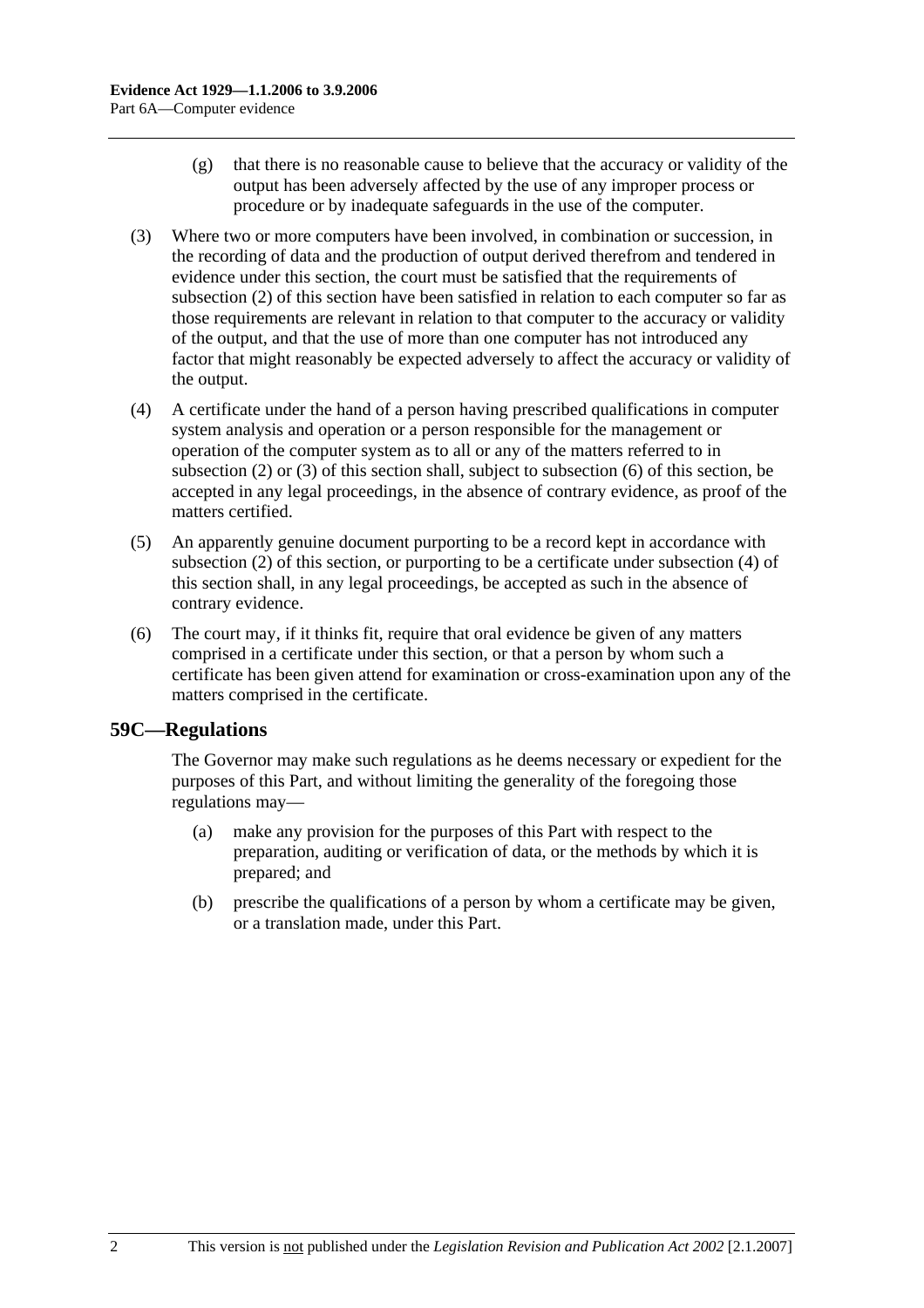## **Part 6B—Obtaining evidence from outside a court's territorial jurisdiction**

#### **59D—Interpretation**

(1) In this Part—

#### *authorised South Australian court* means—

- (a) the Supreme Court;
- (b) the District Court;
- (c) the Magistrates Court;
- (e) a court or tribunal declared by the Attorney-General, by notice in the Gazette, to be an authorised South Australian court for the purposes of this Part;

*foreign court* means a court established under the law of some country, state or territory other than this State.

- (2) This Part applies in respect of—
	- (a) civil proceedings originating in courts within or outside Australia;
	- (b) criminal proceedings originating in Australian courts.

#### **59E—Taking of evidence outside the State**

- (1) Where, in the opinion of an authorised South Australian court, it is necessary or expedient that evidence relating to proceedings before it be taken outside the State, the court may—
	- (a) sit outside the State for the purpose of taking the evidence; or
	- (b) issue a commission to an officer of the court or some other appropriate person to take the evidence; or
	- (c) request a foreign court to take the evidence.
- (2) Subject to any just exception—
	- (a) any depositions taken on commission or by a foreign court that takes evidence in pursuance of a request under this Part may be put in as evidence at the hearing of the proceedings to which they relate; and
	- (b) any documents produced to a commissioner or a foreign court that takes evidence in pursuance of a request under this Part are admissible at the hearing of the proceedings to which they relate as if produced at the hearing.
- (3) Any documents appearing to be depositions or documents so taken or produced, will, in the absence of evidence to the contrary, be accepted as such.
- (4) An authorised South Australian court may take evidence from a place outside the State by video link or any other form of telecommunication that the court thinks appropriate in the circumstances.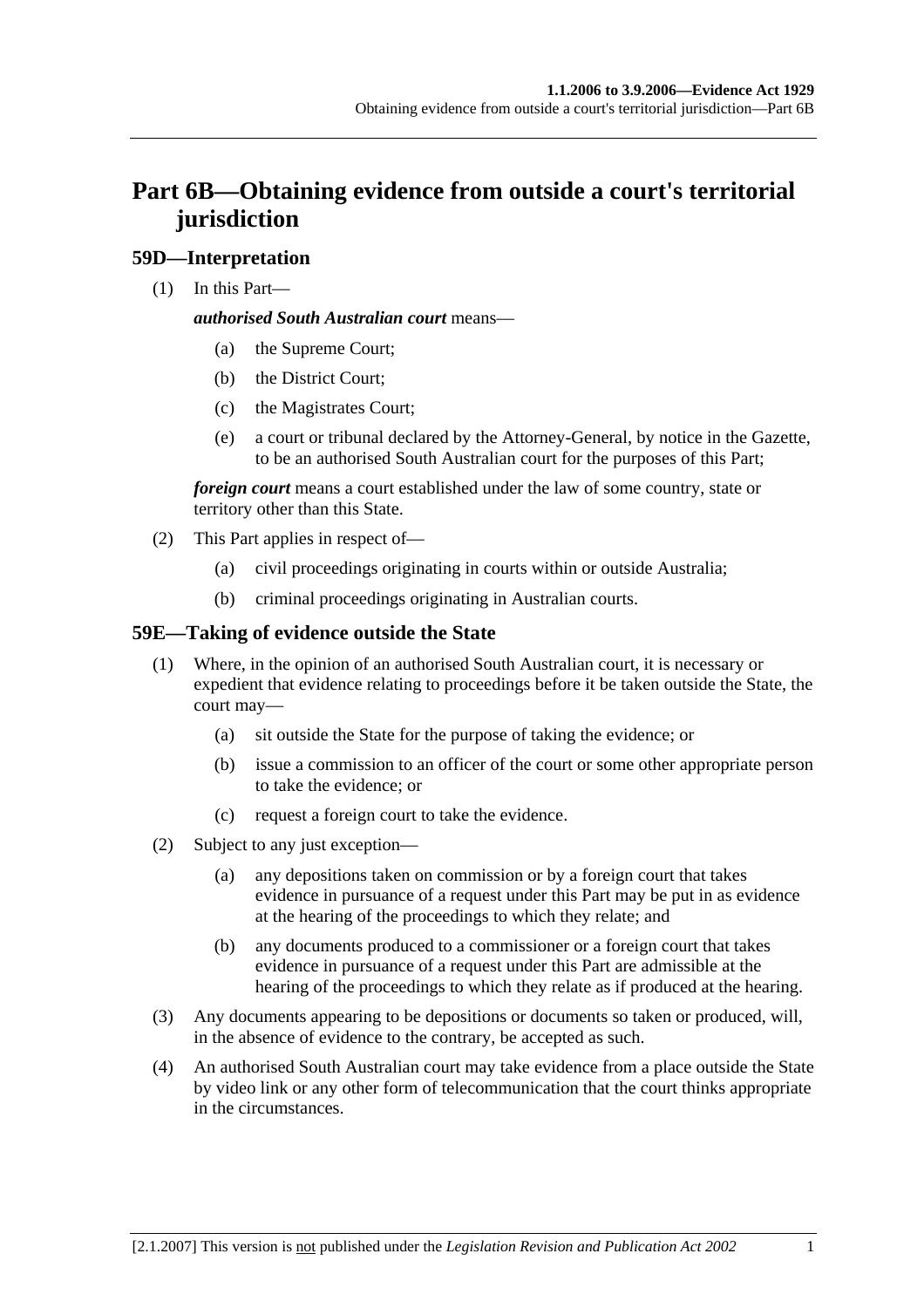Part 6B—Obtaining evidence from outside a court's territorial jurisdiction

#### **59F—Power of South Australian Court to take evidence on request**

- (1) Where a foreign court requests an authorised South Australian court to take evidence in this State for the purpose of proceedings before that foreign court the South Australian court may summon any person to appear before it for the purpose of giving evidence or for the purpose of producing documents.
- (2) A witness summoned to appear before an authorised South Australian court under this section may be examined, cross-examined or re-examined before that court.
- (3) Subject to this Part, the South Australian court in taking evidence under this section shall have the same powers as if the proceedings originated in that court.
- (4) If, while any person is being examined before an authorised South Australian court, objection is taken to any question, or to answering any question, the ground of the objection and the answer (if any) to the question shall be set out in the deposition of that person.
- (5) Subject to subsections (6) and (7), the validity of the ground of any such objection shall not be determined by the authorised South Australian court but by the foreign court at whose request the examination is being conducted.
- (6) The authorised South Australian court may permit a witness to decline to answer a question where in the opinion of the court the answer to that question might incriminate him or where it would in the opinion of the court be unfair to the witness, or to any other person, that the answer should be given and recorded.
- (7) A witness cannot be compelled to give evidence on a particular subject if he or she could not be compelled to give evidence on that subject in the foreign court from which the request to take evidence originated.

#### **59G—Depositions to be signed**

Where pursuant to this Part—

- (a) a witness has given evidence before an authorised South Australian court, his deposition shall be signed by him and by the person presiding over the court; or
- (b) a document has been produced before an authorised South Australian court, the person presiding over the court shall attach to that document a certificate signed by him stating the name of the person by whom the document was produced.

#### **59H—Transmission of request**

Where an authorised South Australian court receives a request from a foreign court for the examination of a witness, or the production of documents, and it appears to the court that the witness or person by whom the evidence is to be given, or the documents produced, is not in South Australia and is not proceeding to South Australia, but is in, or proceeding to, some other country or State, the South Australian court—

 (a) may transmit the request to a foreign court in that other country or State together with such information as it possesses concerning the whereabouts of that person; and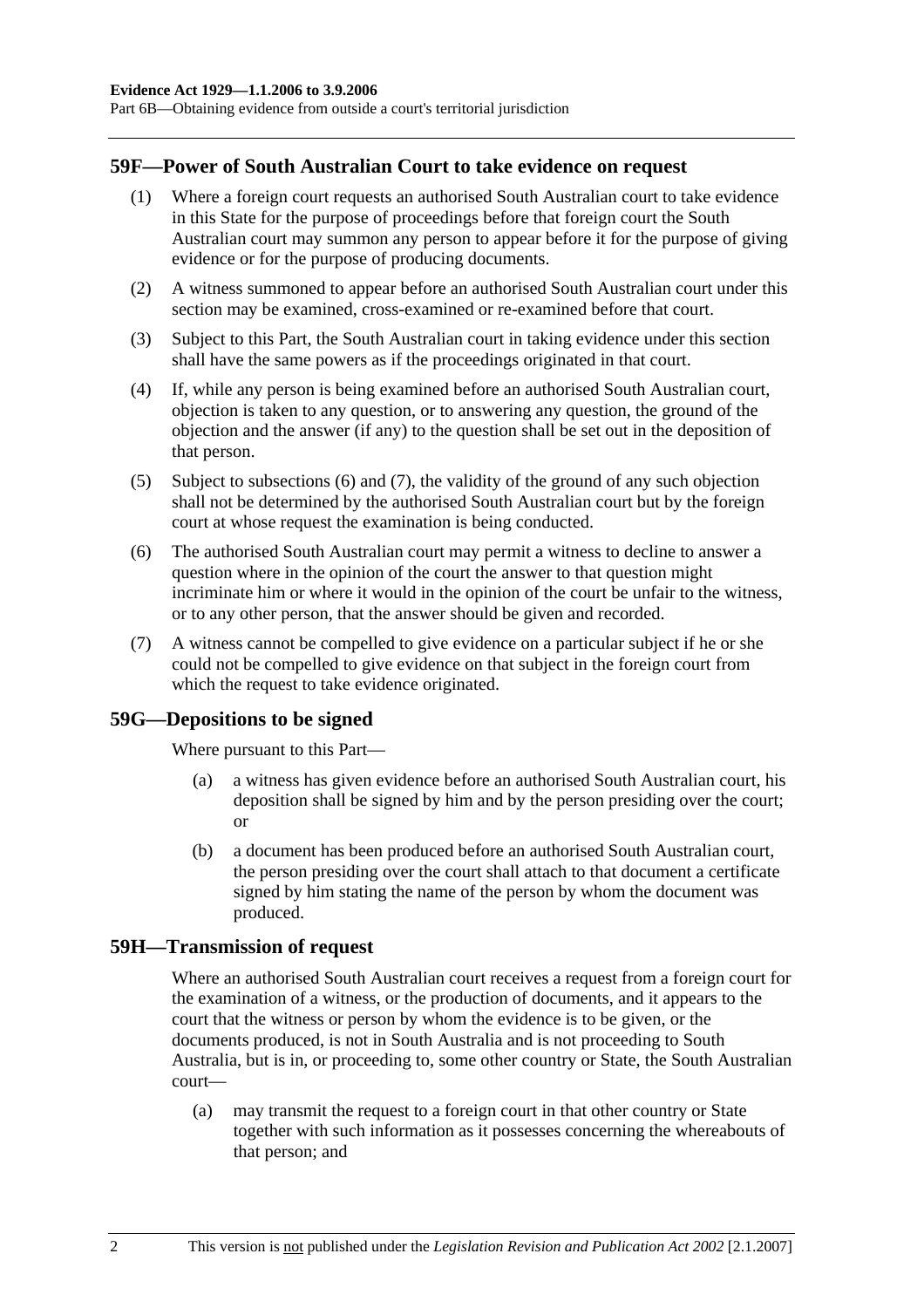(b) shall give notice to the foreign court from which it received the request of the fact that the request has been so transmitted.

## **59I—Saving provision**

- (1) Nothing in this Part limits the power of a court to require a witness to attend in person before the court.
- (2) The provisions of this Part are supplementary to, and do not derogate from, the provisions of any other Act or law.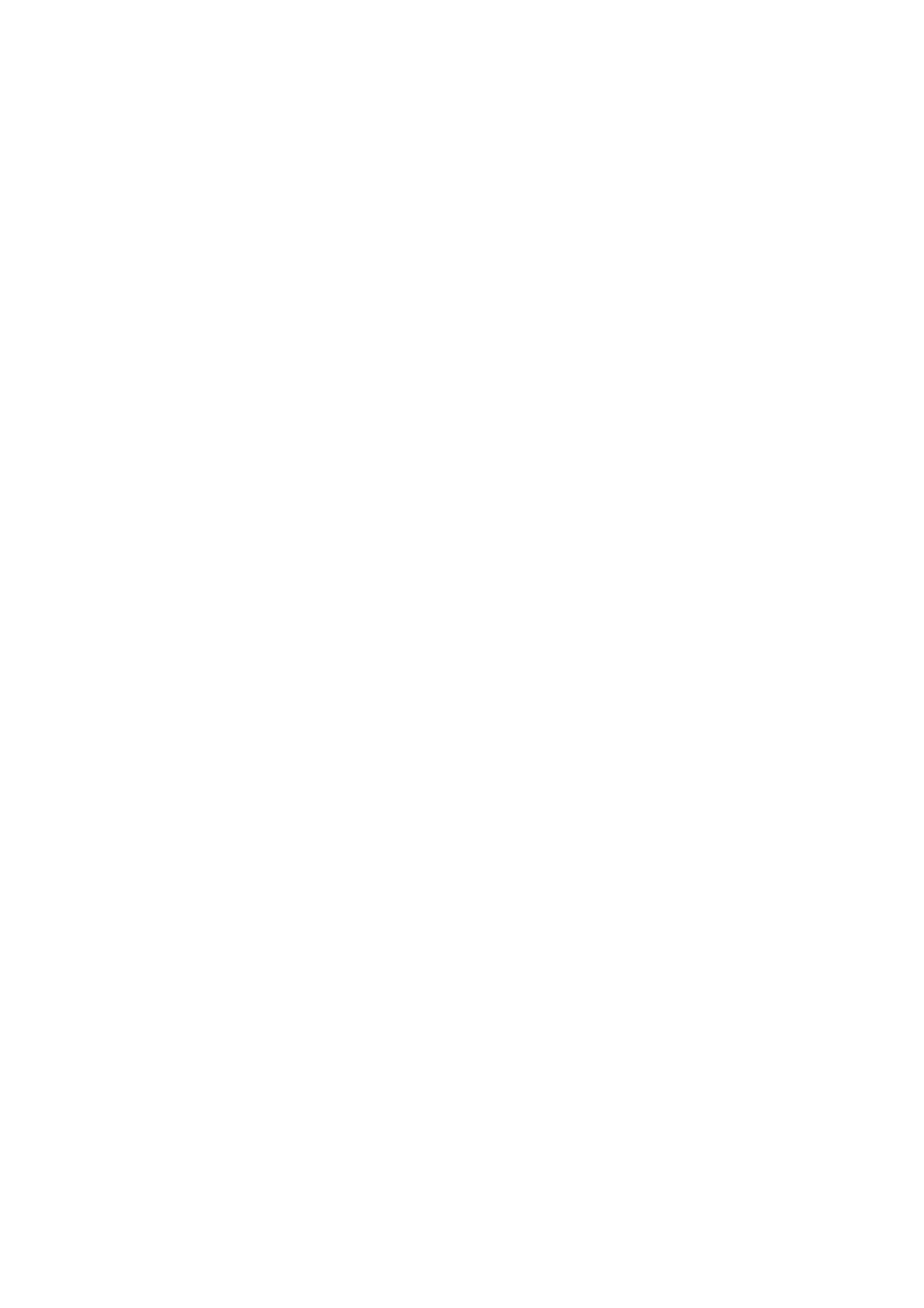## **Part 6C—Use of audio and audio visual links**

## **Division 1—Preliminary**

#### **59IA—Interpretation**

In this Part—

*audio link* means a system of two-way communication linking different places so that a person speaking at any one of the places can be heard at the other;

#### **Example—**

An audio link may be established by facilities such as a two-way radio or telephone.

*audio visual link* means a system of two-way communication linking different places so that a person speaking at any one of the places can be seen and heard at the other;

#### **Example—**

An audio visual link may be established by facilities such as a closed-circuit television.

*participating State* means another State in which statutory provisions substantially corresponding to this Part are in force;

*recognised court* means a court or tribunal of a participating State that is authorised by the provisions of an Act of that State in terms substantially corresponding to this Part to direct that evidence be taken or submissions made by audio, or audio visual, link from South Australia;

*South Australian court* means—

- (a) the Supreme Court;
- (b) the District Court;
- (c) the Magistrates Court;
- (d) the Coroner's Court;
- (e) a court or tribunal prescribed by regulation to be a South Australian court for the purposes of this Part;

*State* includes Territory;

*tribunal* of a State means a person or body authorised by or under a law of the State to take evidence on oath or affirmation.

#### **59IB—Transitional**

This Part extends to proceedings whether the proceedings were commenced, or the cause of action arose, before or after the commencement of this Part.

#### **59IC—Application of Part**

This Part is in addition to, and does not derogate from, other provisions of this Act or of any other law authorising the taking of evidence, or the conduct of proceedings, outside this State.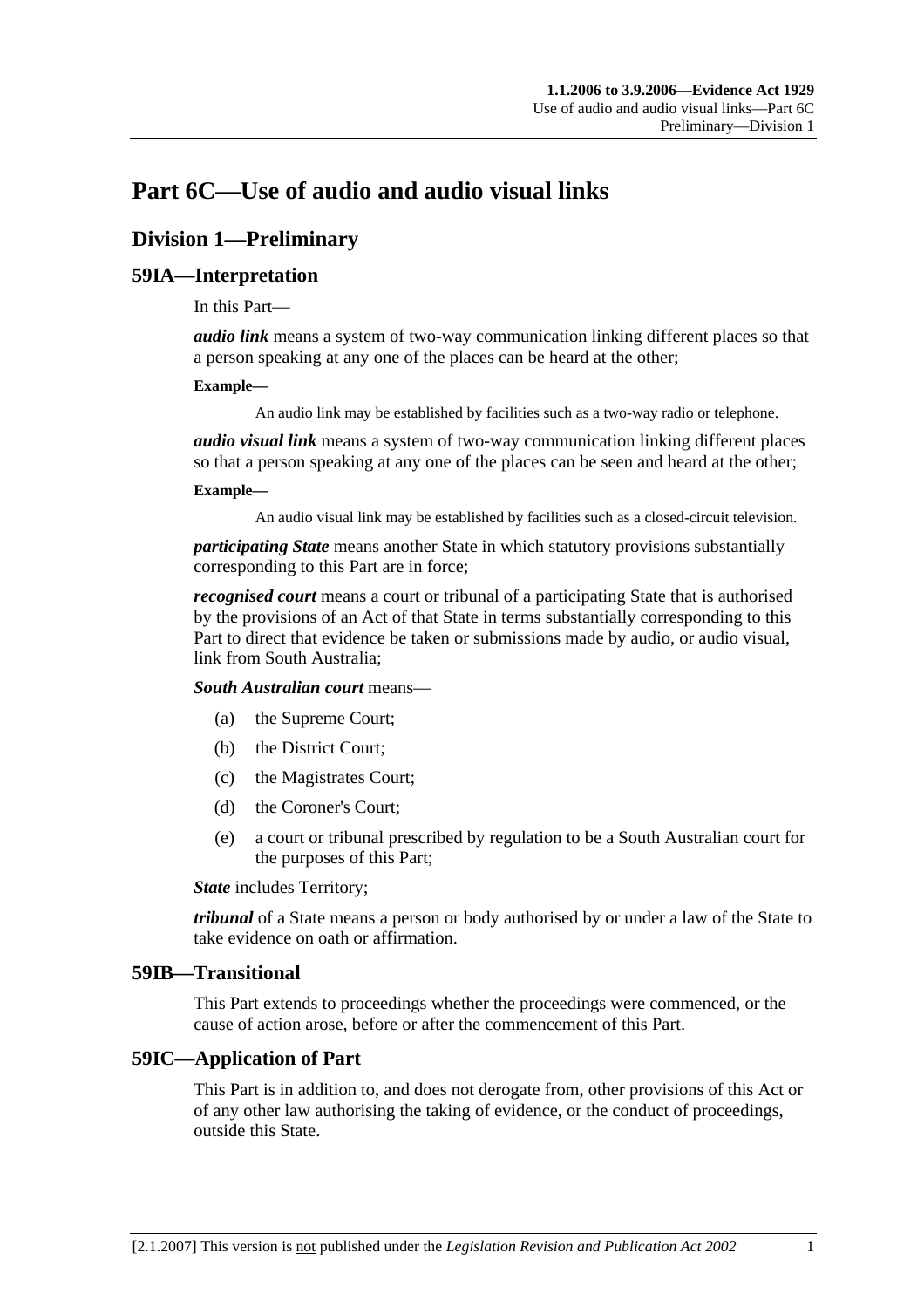## **Division 2—Use of interstate audio or audio visual link in proceedings before South Australian courts**

#### **59ID—Application of this Division**

This Division applies to any proceeding (including a criminal proceeding) before a South Australian court.

#### **59IE—State courts may take evidence and submissions from outside State**

- (1) A South Australian court may, on the application of a party to a proceeding before the court, direct that evidence be taken or submissions made by audio, or audio visual, link from a participating State.
- (2) The court must not make such a direction if—
	- (a) the necessary facilities are unavailable or cannot reasonably be made available; or
	- (b) the court is satisfied that the evidence or submission can be more conveniently given or made in this State; or
	- (c) the court is satisfied by a party opposing the making of the direction that the direction would be unfair to the party.
- (3) The court may exercise in the participating State in connection with taking evidence or receiving submissions by audio, or audio visual, link any of its powers that the court is permitted, under the law of the participating State, to exercise in the participating State.

#### **59IF—Expenses**

If a South Australian court directs evidence to be taken, or submissions to be made, by audio, or audio visual, link from a person in a participating State, the court may make such orders as it considers just for payment of expenses incurred in connection with—

- (a) taking the evidence or making the submissions; or
- (b) providing the audio, or audio visual, link.

#### **59IG—Counsel entitled to practise**

A person who is entitled to practise as a legal practitioner in a participating State is entitled to practise as a barrister, solicitor or both—

- (a) in relation to the examination-in-chief, cross-examination or re-examination of a witness in the participating State whose evidence is being given by audio, or audio visual, link in a proceeding before a South Australian court; and
- (b) in relation to the making of submissions by audio, or audio visual, link from the participating State in a proceeding before a South Australian court.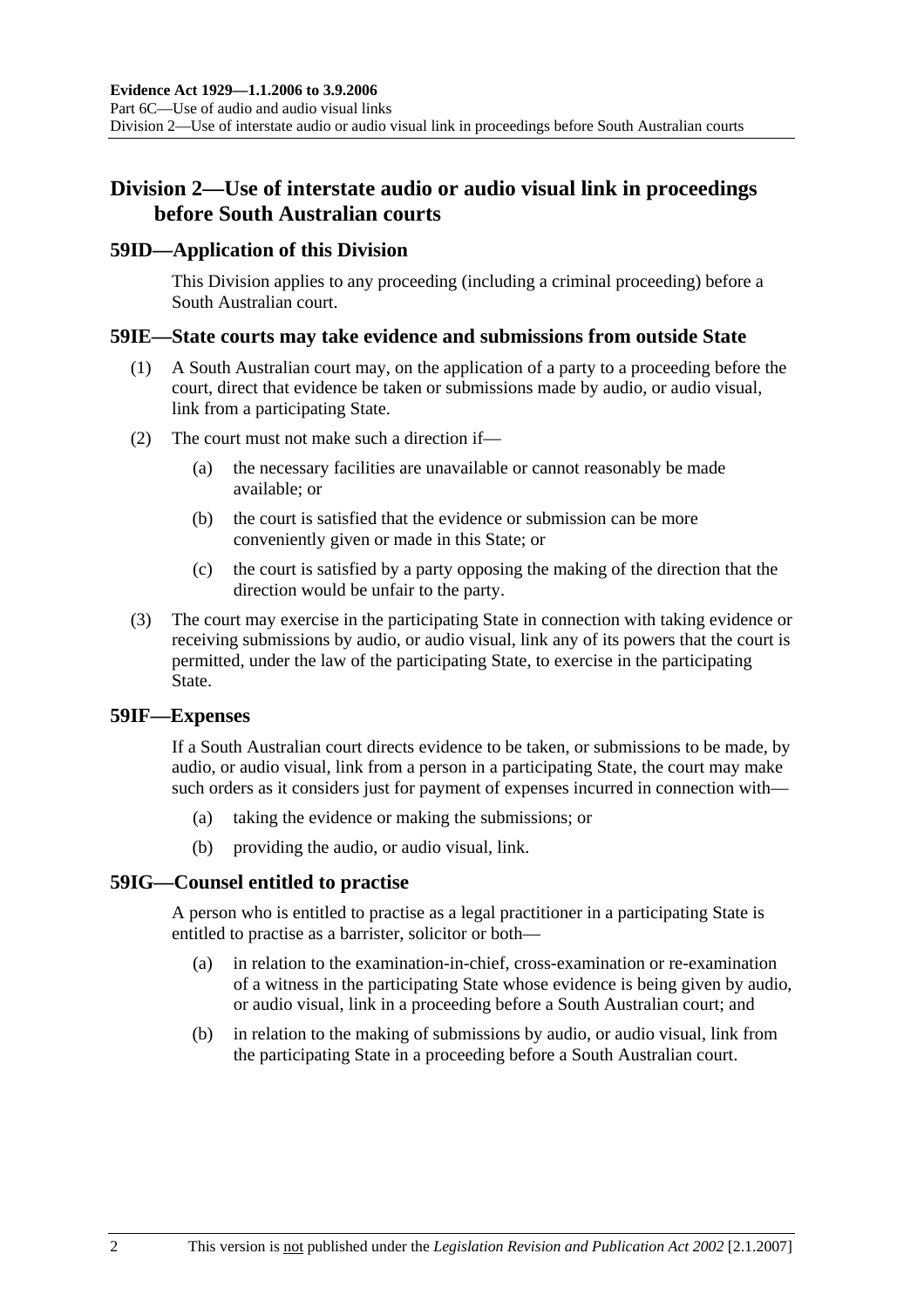## **Division 3—Use of interstate audio or audio visual link in proceedings in participating States**

#### **59IH—Application of Division**

This Division applies to any proceeding (including a criminal proceeding) before a recognised court.

#### **59II—Recognised courts may take evidence or receive submissions from persons in South Australia**

A recognised court may, for the purposes of a proceeding before it, take evidence or receive submissions by audio, or audio visual, link from a person in South Australia.

#### **59IJ—Powers of recognised courts**

- (1) The recognised court may, for the purposes of the proceeding, exercise in South Australia, in connection with taking evidence or receiving submissions by audio, or audio visual, link any of its powers, except its powers—
	- (a) to punish for contempt; and
	- (b) to enforce or execute its judgments or process.
- (2) The laws of the participating State (including rules of court) that apply to the proceeding in that State also apply, by force of this subsection, to the practice and procedure of the recognised court in taking evidence or receiving submissions by audio, or audio visual, link from a person in South Australia.
- (3) For the purposes of the recognised court exercising its powers, the place in South Australia where evidence is given or submissions are made is taken to be part of the court.

#### **59IK—Orders made by recognised court**

Without limiting section 59IJ, the recognised court may, by order—

- (a) direct that the proceeding, or a part of the proceeding, be conducted in private; or
- (b) require a person to leave a place in South Australia where the giving of evidence or the making of submissions is taking place or is going to take place; or
- (c) prohibit or restrict the publication of evidence given in the proceeding or of the name of a party to, or a witness in, the proceeding.

### **59IL—Enforcement of order**

- (1) An order of a recognised court under this Division must be complied with.
- (2) Subject to rules of court, the order may be enforced by the Supreme Court as if the order were an order of the Supreme Court.
- (3) Without limiting subsection (2), a person who contravenes the order—
	- (a) is taken to be in contempt of the Supreme Court; and
	- (b) is punishable accordingly,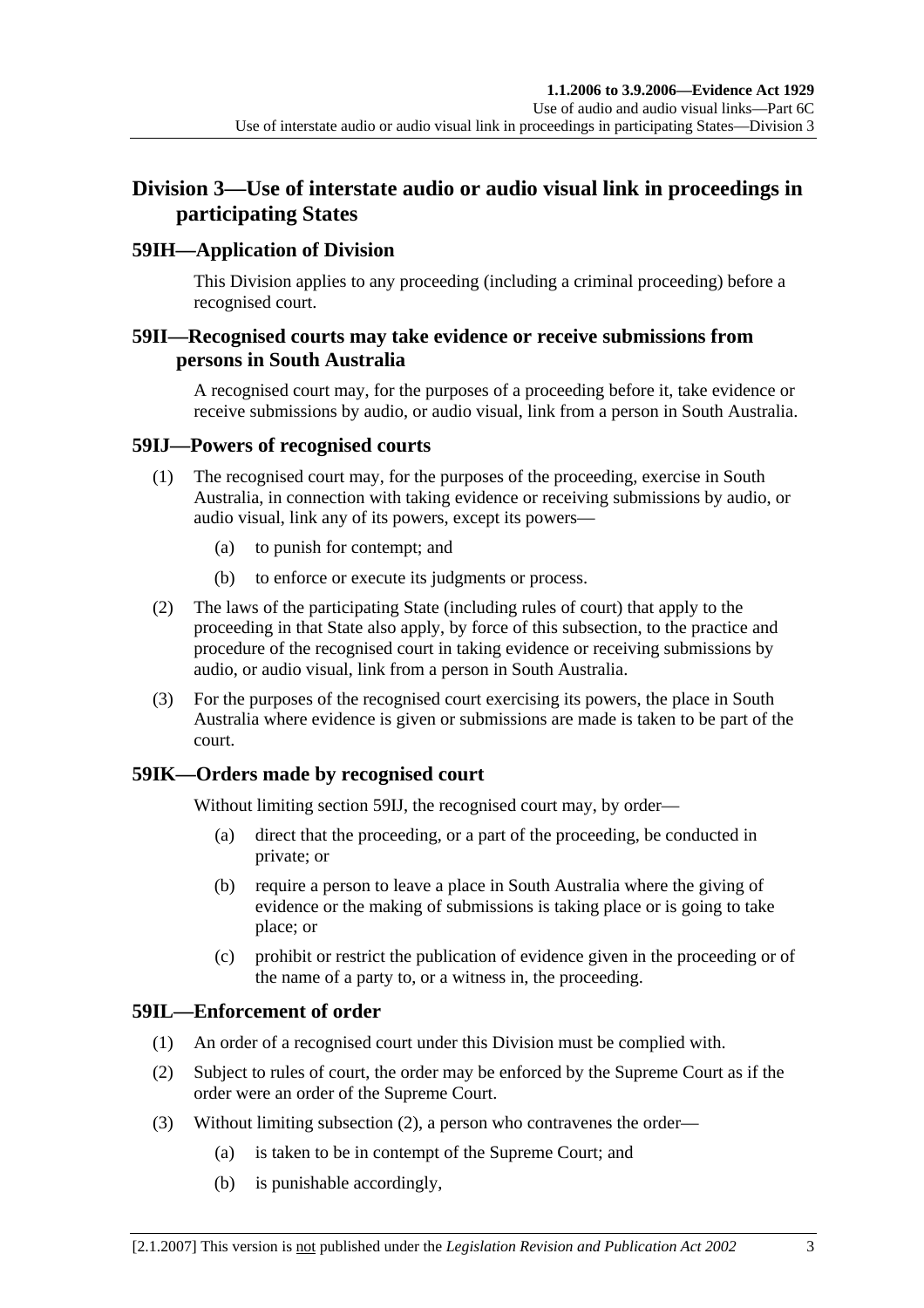unless the person establishes that the contravention should be excused.

#### **59IM—Privileges, protection and immunity of participants in proceedings in courts of participating States**

- (1) A judge or other person presiding at a proceeding before a recognised court has, in connection with evidence taken or submissions received by audio, or audio visual, link from a person in South Australia, the same privileges, protection and immunity as a judge of the Supreme Court.
- (2) A person appearing as a legal practitioner in a proceeding before a recognised court has, in connection with evidence taken or submissions received by audio, or audio visual, link from a person in South Australia, the same protection and immunity as a legal practitioner has in appearing for a party in a proceeding before the Supreme Court.
- (3) A person appearing as a witness in a proceeding before a recognised court by audio, or audio visual, link from South Australia has the same protection as a witness in a proceeding before the Supreme Court.

#### **59IN—Recognised court may administer oath in South Australia**

- (1) A recognised court may, for the purpose of obtaining in the proceeding by audio, or audio visual, link the testimony of a person in South Australia, administer an oath or affirmation in accordance with the practice and procedure of the recognised court.
- (2) Evidence given by a person on oath or affirmation so administered is, for the purposes of the law of South Australia, testimony given in a judicial proceeding.

#### **59IO—Assistance to recognised court**

An officer of a South Australian court may, at the request of a recognised court—

- (a) attend at the place in the State where evidence is to be or is being taken, or submissions are to be or are being made, in the proceeding; and
- (b) take such action as the recognised court directs to facilitate the proceeding; and
- (c) assist with the administering by the recognised court of an oath or affirmation.

#### **59IP—Contempt of recognised courts**

- (1) A person must not, in relation to proceedings in South Australia for the purpose of taking of evidence or the receiving of submissions by a recognised court by audio, or audio visual, link, engage in conduct that would, if the proceeding were before the Supreme Court, constitute—
	- (a) an offence; or
	- (b) a contempt of the Supreme Court.
- (2) A person who contravenes subsection (1) is liable to—
	- (a) if the conduct would have constituted an offence—the same penalty as if the offence had been committed in relation to proceedings before the Supreme Court; or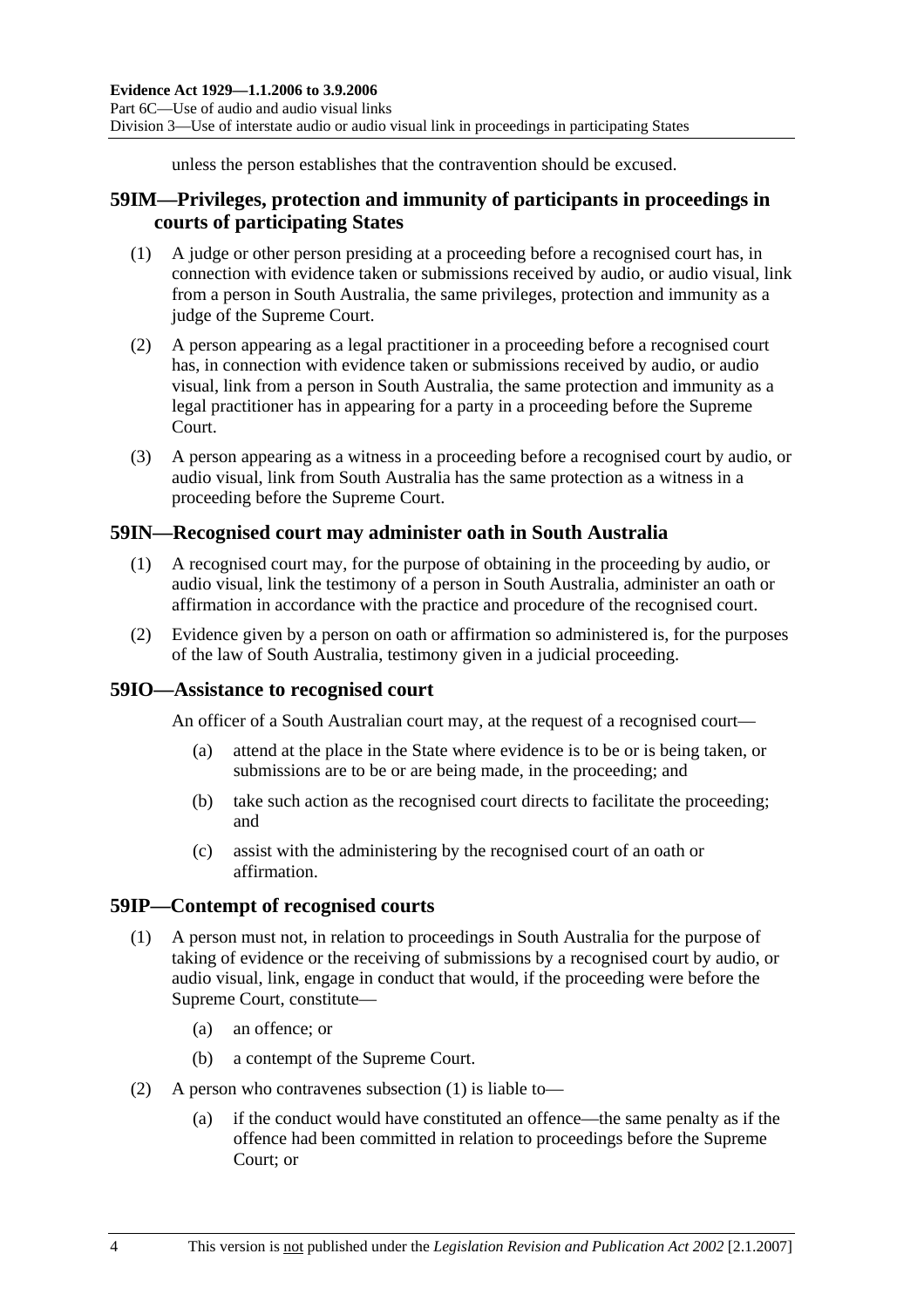(b) if the conduct would have constituted a contempt—imprisonment for 3 months.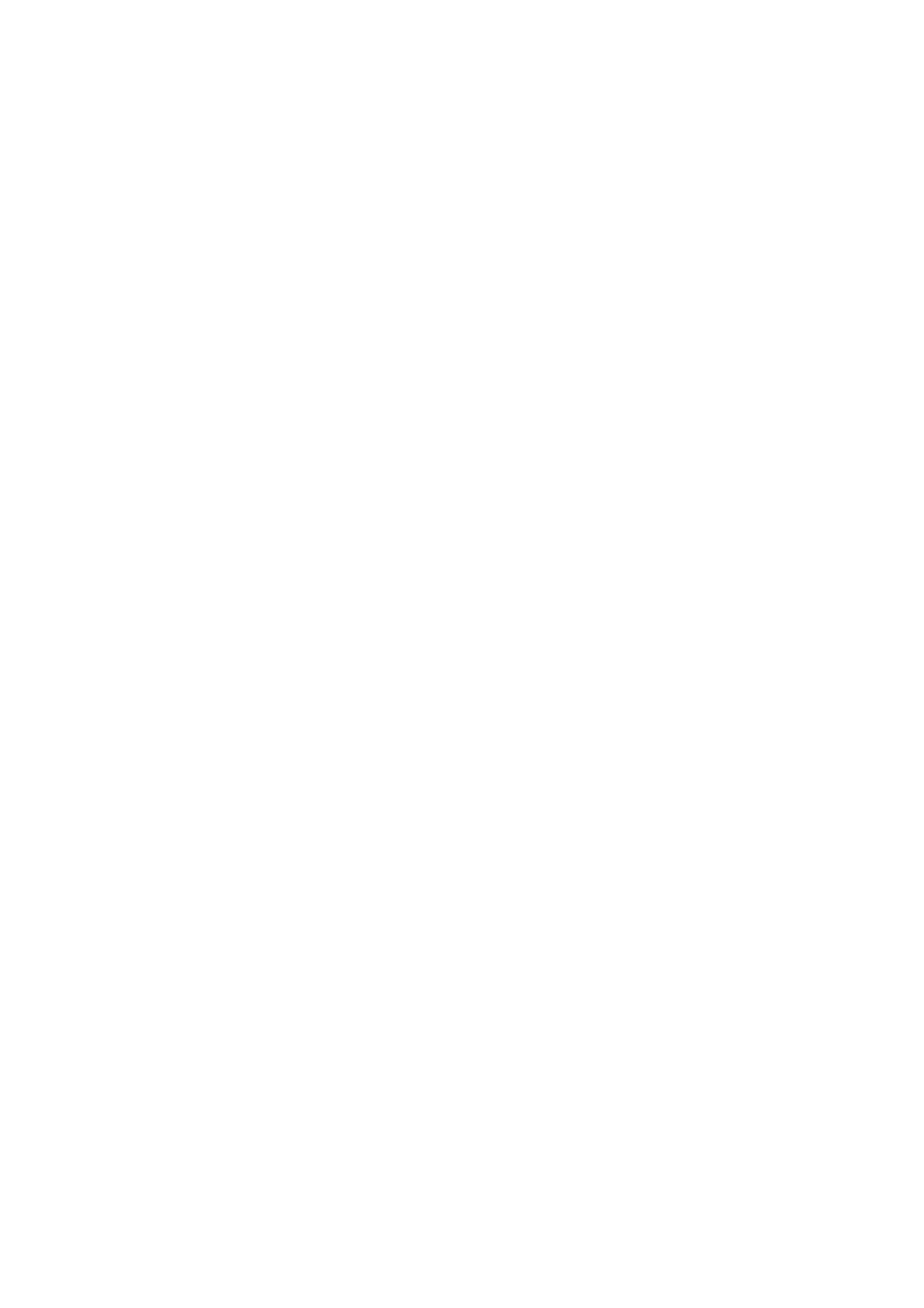## **Part 7—General provisions**

### **Division 1—Power to dispense with formal proof**

#### **59J—Court's power to dispense with formal proof**

- (1) A court may at any stage of civil or criminal proceedings—
	- (a) dispense with compliance with the rules of evidence for proving any matter that is not genuinely in dispute; or
	- (b) dispense with compliance with the rules of evidence where compliance might involve unreasonable expense or delay.
- (2) In exercising its power under subsection (1) the court may, for example, dispense with proof of—
	- (a) a document or the execution of a document;
	- (b) handwriting;
	- (c) the identity of a party;
	- (d) the conferral of an authority to do a particular act.
- (3) A court is not bound by the rules of evidence in informing itself on any matter relevant to the exercise of its discretion under this section.

## **Division 2—Notice of action**

#### **60—Sufficiency of notice of action**

In any action, suit, or other proceeding in any court of justice in which notice of action is required, such notice shall be deemed sufficient if, in the opinion of the judge, commissioner, stipendiary or special magistrate, or justice of the peace presiding, such notice shall have given the defendant reasonable notice of the cause of such action, and the sufficiency of such notice shall be a question of fact and not of law; and no notice of action shall be held insufficient merely for want of form.

## **Division 3—Facilitation of proof of certain matters**

#### **62—Proof of "public place" in certain cases**

Whenever in any proceedings before justices, in respect of any offence, it is an essential ingredient of the offence that the place (where any fact or matter occurred or was done) should be a public place, an allegation, in the complaint or information, that the place (specified as that in which the fact or matter charged occurred or was done) was a public place, shall be *prima facie* evidence of that fact, but the court may, if it thinks fit, and at any stage of the proceedings, permit evidence to be called with respect to the said fact.

### **62A—Proof of place being within municipality etc**

 (1) In any complaint or information an allegation that any place is within a municipality, district council district, town or township, shall be *prima facie* evidence of the fact so alleged.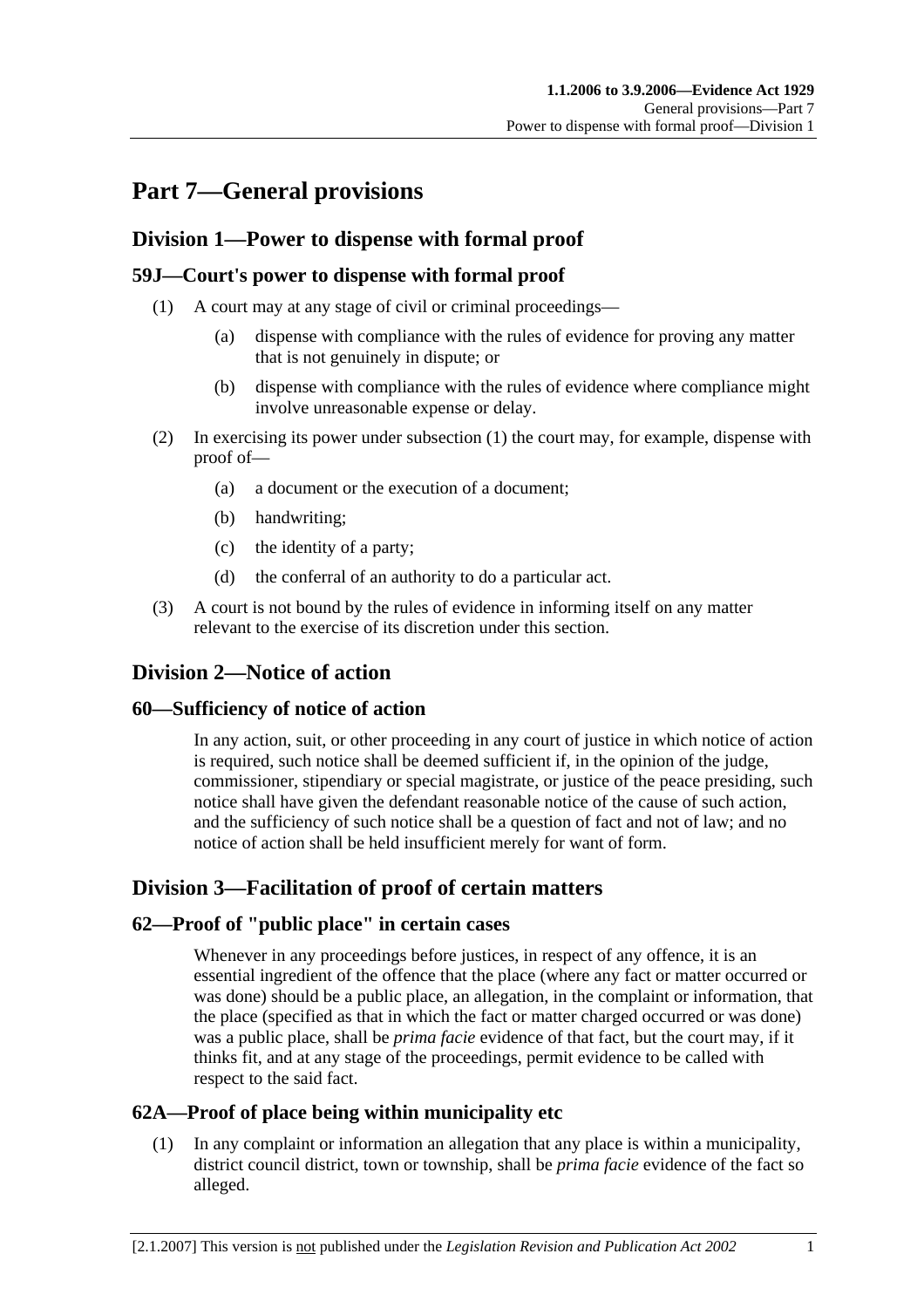(2) In this section the word *place* shall include any place, public or private, however described in the complaint or information, including any street road or other thoroughfare, or part thereof, and any building or structure or part thereof.

#### **63—Proof of foreign law**

Printed books purporting to contain statutes, ordinances or other written laws in force in any country, although not purporting to have been printed or published by authority, and books purporting to contain reports of decisions of courts or judges in such country, and text books treating of the laws of such country, may be referred to by all courts for the purpose of ascertaining the laws in force in such country; but such courts shall not be bound to accept or act on the statements in any such books as evidence of such laws.

#### **63A—Evidence as to foreign law**

Where upon trial of any proceedings by judge and jury it is necessary to ascertain the law of any other country or state applicable to the proceedings, any question as to the effect of evidence given with respect to that law shall, instead of being submitted to the jury, be decided by the judge.

#### **64—Proof of matters of history, science etc**

All courts may, in matters of public history, literature, science, or art, refer, for the purposes of evidence, to such published books, calendars, maps, or charts as such courts consider to be of authority on the subjects to which they respectively relate: Provided that nothing herein contained shall be deemed to require any such court to accept or act upon any such evidence when tendered, unless it thinks fit.

#### **65—Reference by court to books, official certificates etc**

- (1) In any matter relating to—
	- (a) the ordinary course of the post between any place within the Commonwealth and any other place, whether within or without the Commonwealth, or to the public business and transactions of the Australian Postal Commission; or
	- (b) the territorial limits of the area controlled by any municipal or district council or other local governing body, or of any other area designated or proclaimed or appointed by or under any statute or to the inclusion in any such area or the exclusion therefrom of any particular place; or
	- (c) the distance between any two places in the State;

every court may refer to—

- (d) any such published book, map, chart, or document as the court considers to be of authority upon the subject to which it relates; or
- (e) any certificate purporting to be signed by some person occupying any official position which, in the opinion of the court, qualifies him to certify to the fact in question.
- (2) However nothing herein contained shall be deemed to require any such court to accept or act upon any such evidence when tendered unless it thinks fit.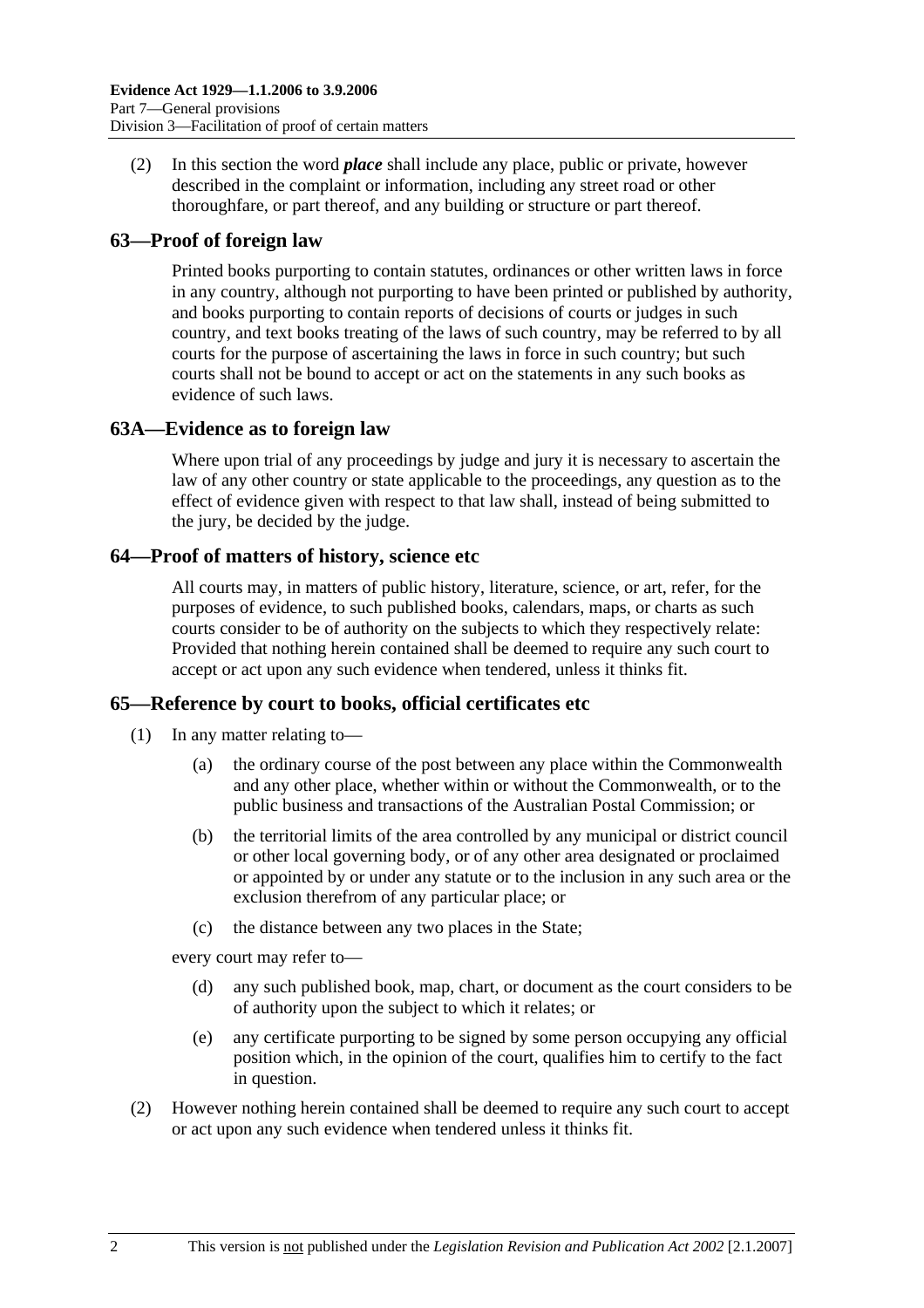#### **65A—Proof of age**

 $If$ 

- (a) the age of a person is relevant to proceedings before a court; and
- (b) a document that appears to be a certified copy of, or extract from, a register of births kept under an Australian law, or under the law of the country in which the person was born, is produced to the court; and
- (c) the name of the person to whom the document relates is the name or a former name of the person whose age is to be established,

it will be presumed, in the absence of evidence to the contrary, that the person whose age is to be established is the person named in the document produced to the court and that the date of his or her birth is the date of birth shown in that document.

## **Division 4—Taking affidavits etc outside the State**

#### **66—Taking of affidavits out of the State**

- (1) Any oath or affidavit required for the purpose of any court or matter in the State may be taken or made, in any place out of the State, before—
	- (a) a commissioner for taking affidavits in the Supreme Court empowered and authorised to act in that place; or
	- (b) a British diplomatic or consular agent exercising his function in that place; or
	- (ba) any person appointed to hold or act in any of the following offices of the Commonwealth in that place:
		- (i) ambassador;
		- (ii) high commissioner;
		- (iii) minister;
		- (iv) head of mission;
		- (v) commissioner;
		- (vi) charge d'affaires;
		- (vii) counsellor or secretary at an embassy, high commissioner's office, legation or other post;
		- (viii) consul-general;
		- (ix) consul;
		- (x) vice-consul;
		- (xi) trade commissioner;
		- (xii) consular agent; or
	- (bb) an employee of the Commonwealth, or the Australian Trade Commission, authorised under section 3 of the *Consular Fees Act 1955* (Commonwealth) and exercising his or her function in that place; or
	- (c) any person having authority to administer an oath in that place.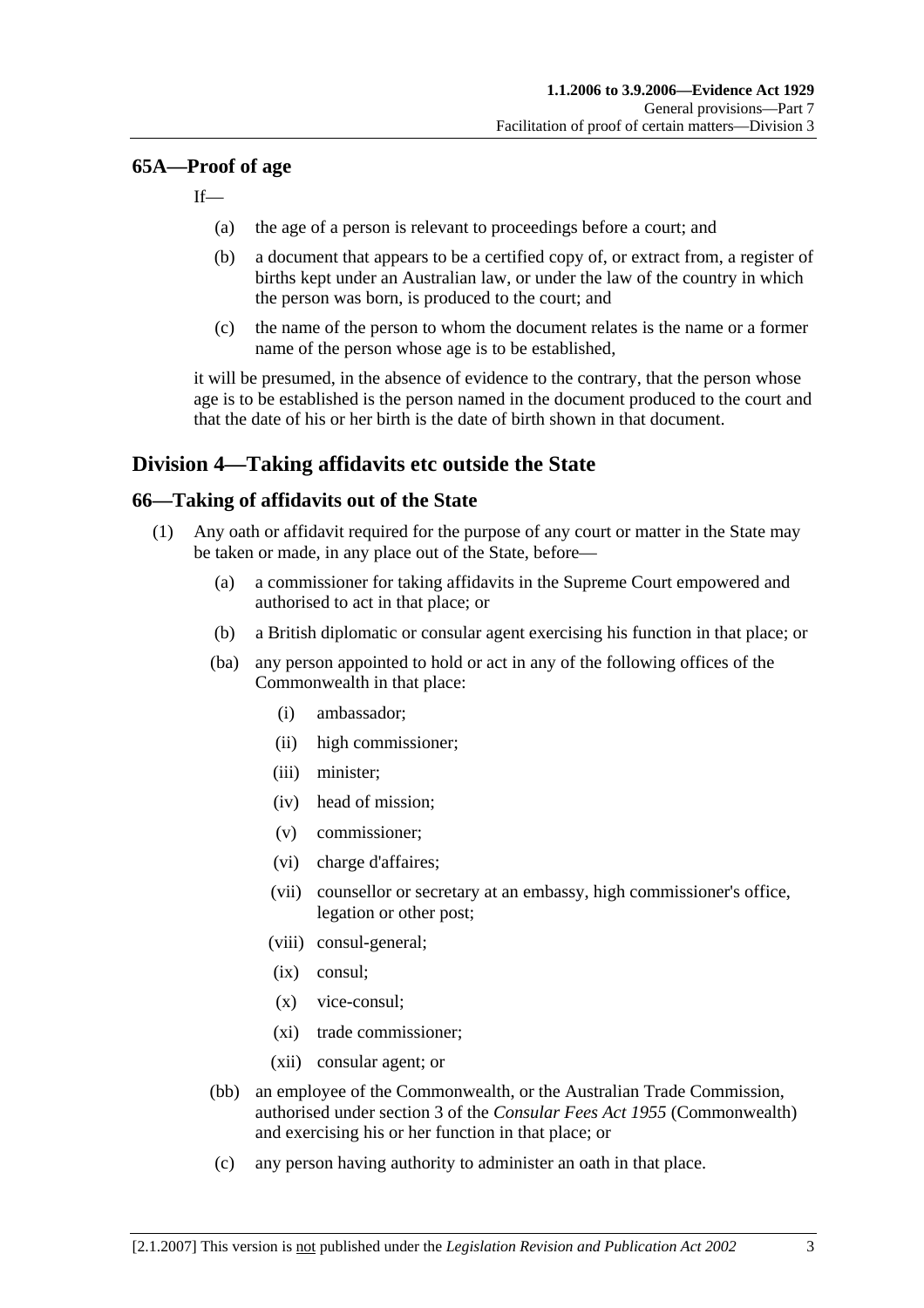- (2) Judicial and official notice may be taken—
	- (a) of the signature or seal of any such commissioner or agent or of any person appointed as aforesaid, or of any person having authority as aforesaid if he purports to have such authority, otherwise than by the law of a foreign country not under the dominion of His Majesty; and
	- (b) of the fact that any particular place is under the dominion of His Majesty.
- (3) In the case of a person purporting to have such authority by the law of a foreign country not under the dominion of His Majesty, such authority may be verified by any of the persons mentioned in paragraphs (a), (b) and (ba) of subsection (1) hereof, or by the certificate of the superior court of such place, and if such authority purports to be so verified the oath or affidavit may be admitted or received without further proof of the signature or seal, or of the judicial, official, or other character of such first mentioned person.
- (4) In this section—

*oath* includes affirmation and declaration;

*affidavit* includes any statutory or other declaration, acknowledgment, or examination;

*diplomatic agent* means ambassador, envoy, minister, charge d'affaires, or secretary of embassy or legation;

*consular agent* means consul-general, consul, vice-consul, or consular agent, or acting consul-general, acting consul, acting vice-consul, or acting consular agent.

#### **66A—Taking of affidavits out of the State by sailors, soldiers and airmen**

- (1) Any oath or affidavit required to be made by any member of a fighting force, for the purpose of any court or matter in the State, may be taken or made in any place out of the State before any officer of any naval, military or air force of any part of His Majesty's dominions who holds a rank not below the following, namely:
	- (a) in the case of a naval officer, lieutenant;
	- (b) in the case of a military officer, captain;
	- (c) in the case of an officer of an air force, flight-lieutenant,

or before any person having authority to administer an oath in the State.

- (2) An officer administering an oath or taking an affidavit by virtue of the powers conferred by this section shall state in the jurat or attestation to the oath or affidavit the following matters, namely:
	- (a) the date on which the oath or affidavit is taken or sworn;
	- (b) the full name and rank of the officer.
- (3) An apparently genuine signature purporting to be the signature of a person administering an oath or taking an affidavit, and purporting to be the signature of an officer of a naval, military or air force of any part of His Majesty's dominions who holds a rank not below that specified in subsection (1) of this section, may be deemed to be the signature of such an officer unless the contrary is shown.
- (5) In this section—

*affidavit* includes any statutory or other declaration, acknowledgment, or examination;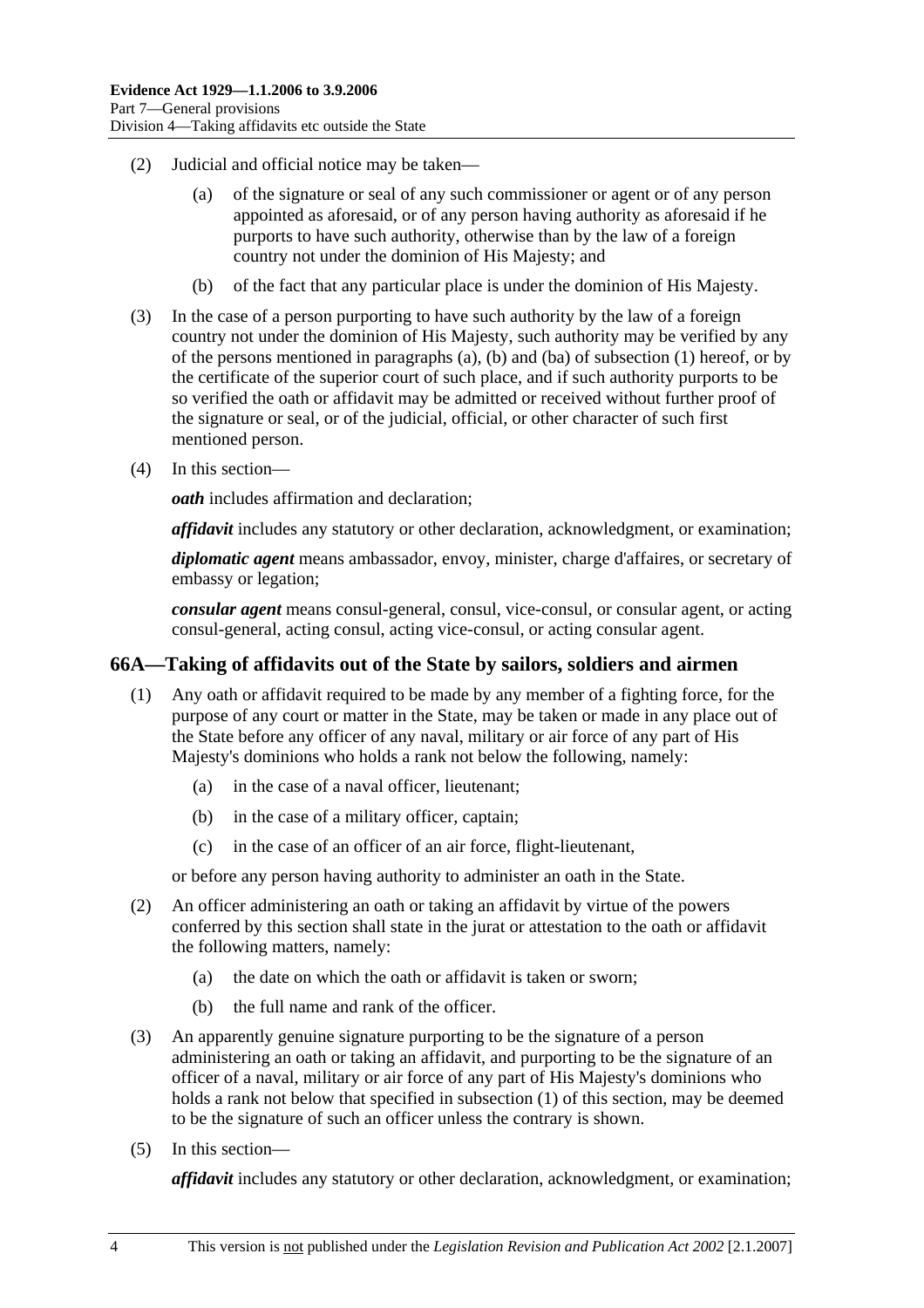*His Majesty's dominions* includes the United Kingdom of Great Britain and Northern Ireland, and all self-governing dominions, dependencies, colonies, protectorates, protected states, and mandated territories of His Majesty;

*member of a fighting force* includes any man or woman who is a member of a naval, military or air force of any country, and any person who, as a representative or employee of any charitable, religious or other organisation for promoting the welfare of members of any such force, is attached to any such force;

*oath* includes affirmation and declaration.

### **67—Extension of provisions relating to affidavits to attestation etc of other documents**

- (1) The provisions of section 66 and 66A shall, as far as applicable, extend to every attestation, verification, acknowledgment, or signature in relation to any document required, authorised, or permitted by or under any statute or by custom or otherwise to be attested, verified, acknowledged, or signed, and to the doing of all notarial acts as if such provisions had been re-enacted in this section, excluding words relating to the administration of oaths or affirmations and the taking of affidavits and substituting therefor words relating to attestation, verification, acknowledgment, or signature, as the case may be.
- (1a) Notwithstanding the provisions of section 66 of this Act as affected by subsection (1) of this section, judicial and official notice may be taken of the signature or seal of a person who, in connection with any of the matters to which those provisions so extend, appears to have signed that signature or affixed that seal while acting in the capacity of a notary public under the law for the time being in force in any country state or territory that is declared by proclamation to be a place within the Commonwealth of Nations to which this subsection applies, whether or not his authority for so acting has been verified in accordance with the provisions of subsection (3) of section 66 as so extended.
- (1b) A proclamation referred to in subsection (1a) of this section may be made, and may be varied or cancelled by subsequent proclamation, as the Governor thinks fit.
- (2) *Notarial act* includes any act, matter, or thing which in South Australia or elsewhere a notary public can attest or verify or otherwise do by or under any Act of Parliament or custom or otherwise for the purpose of being used in the State.
- (3) The provisions of this section apply to documents required, authorised, or permitted by or under the *Real Property Act 1886*.

## **Division 5—Admission of official documents in evidence**

#### **67A—Admissibility of documents without proof of seal etc**

Every document admissible in evidence for any purpose in any court of justice in England or Wales without proof of the seal, or stamp, or signature authenticating the document, or of the judicial or official character of the person appearing to have signed it, shall be admissible in evidence for the like purpose in any court of the State or before any person acting judicially under any law of the State, without proof of the seal, or stamp, or signature authenticating the document, or of the judicial or official character of the person appearing to have signed it.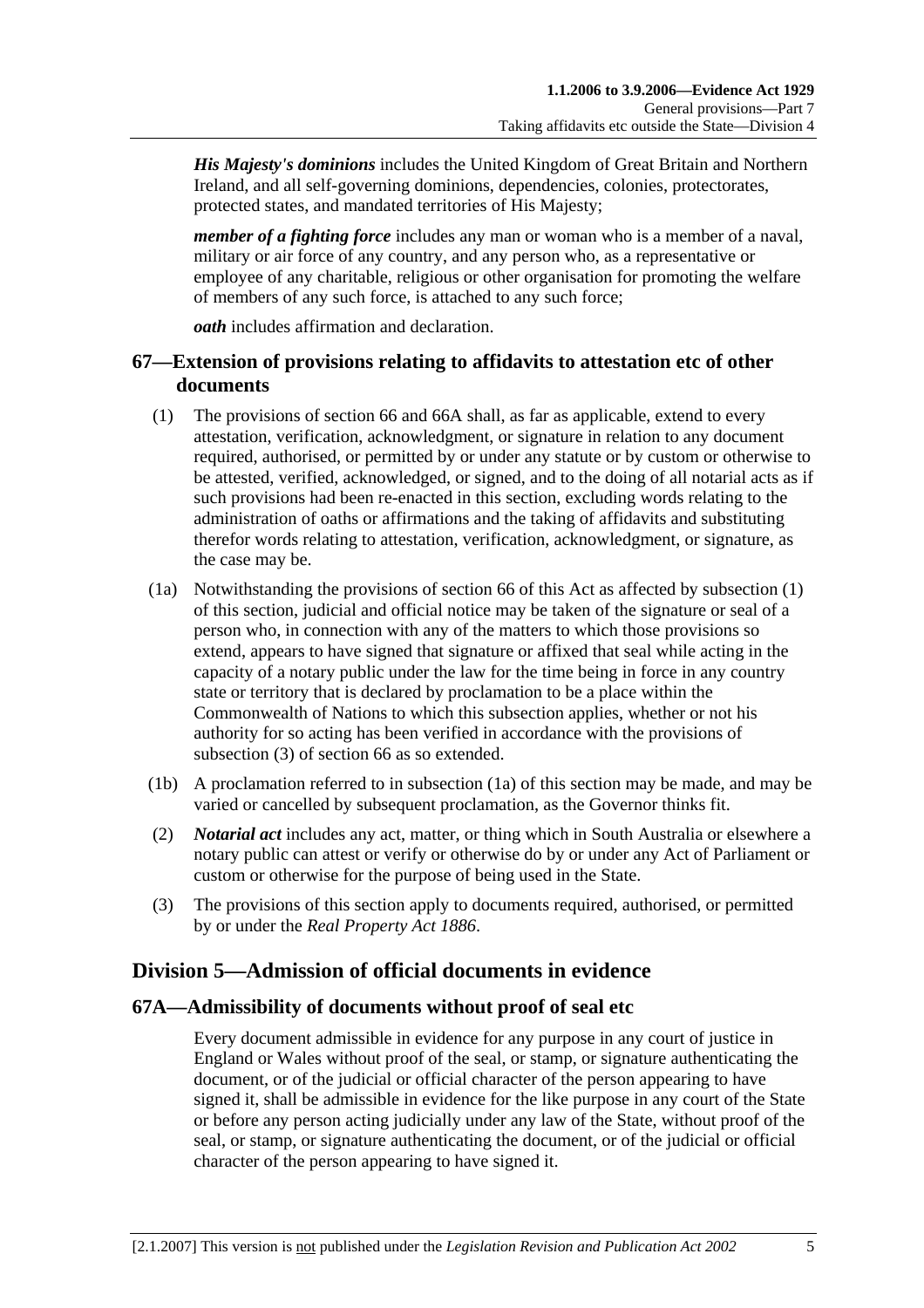## **Division 6—Power of foreign authority to take evidence**

#### **67AB—Taking of evidence in this State by foreign authorities**

- (1) Subject to subsection (2) of this section, a foreign authority may—
	- (a) take evidence; and
	- (b) administer an oath or affirmation to any witness for the purpose of taking evidence,

in this State.

- (2) Where—
	- (a) the foreign authority is not a court constituted of a person who holds judicial office under the laws of the place in which the court is established; or
	- (b) the evidence to be taken by the foreign authority relates to criminal proceedings,

it shall not be lawful for the foreign authority to take evidence, or to administer an oath or affirmation, in this State without the authority of the Attorney-General.

(3) In this section—

*foreign authority* means—

- (a) a court established under the law of a place outside this State; or
- (b) any body or person authorised under the law of a place outside this State to take evidence; or
- (c) any person commissioned or otherwise authorised by any such court, body or person to act on its behalf in taking evidence in this State.

### **Division 7—Select Committee evidence**

#### **67B—Evidence before the Parliamentary Select Committee of Inquiry into Prostitution**

- (1) Where a person in evidence, or in a submission, to the Select Committee makes a statement tending to incriminate himself of an offence, no proceedings in respect of that offence shall be commenced against him in respect of that offence except upon the authorisation of the Attorney-General.
- (2) Notwithstanding any law to the contrary no Minister or other person shall have power to give an authorisation under subsection (1) of this section on behalf of or in place of the Attorney-General.
- (3) An apparently genuine document purporting to be under the hand of the Attorney-General and to authorise the commencement of proceedings in respect of an offence shall be accepted, in the absence of proof to the contrary, as proof of the authorisation required by subsection (1) of this section.
- (4) A person who, without the authority of the Select Committee, publishes—
	- (a) the name of any person who gives evidence, or makes a submission, to the Select Committee; or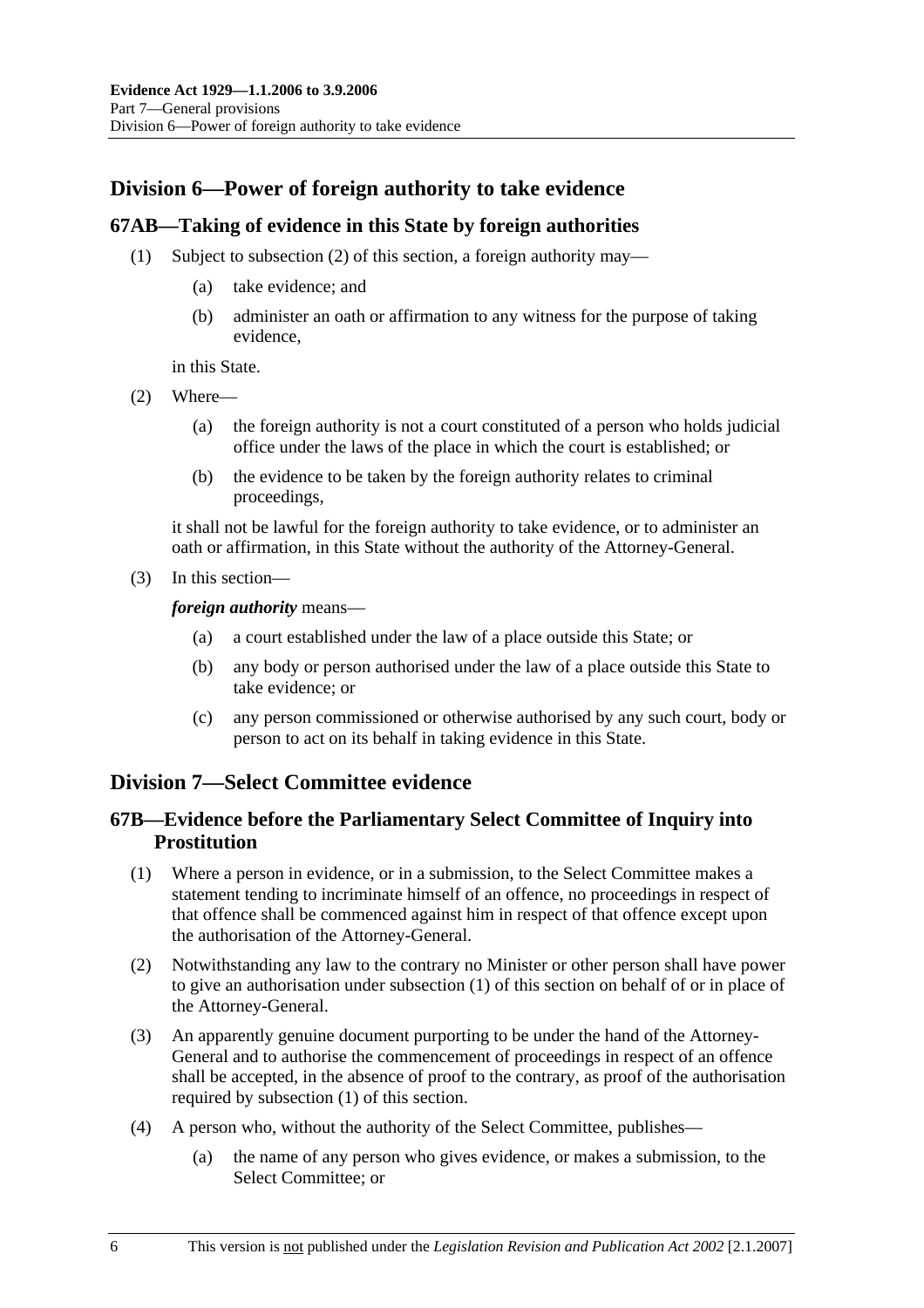(b) any information or material tending to identify any person who gives evidence, or makes a submission, to the Select Committee,

shall be guilty of an offence and liable, upon summary conviction, to a penalty not exceeding five thousand dollars.

(5) In this section—

*the Select Committee* means the Parliamentary Select Committee of Inquiry into Prostitution.

## **Division 8—Evidence of settlement negotiations**

#### **67C—Exclusion of evidence of settlement negotiations**

- (1) Subject to this section, evidence of a communication made in connection with an attempt to negotiate the settlement of a civil dispute, or of a document prepared in connection with such an attempt, is not admissible in any civil or criminal proceedings.
- (2) Such evidence is, however, admissible if—
	- (a) the parties to the dispute consent; or
	- (b) the substance of the evidence has been disclosed with the express or implied consent of the parties to the dispute; or
	- (c) the substance of the evidence has been partly disclosed with the express or implied consent of the parties to the dispute, and full disclosure of the evidence is reasonably necessary to—
		- (i) enable a proper understanding of the other evidence that has already been adduced; or
		- (ii) avoid unfairness to any of the parties to the dispute; or
	- (d) the communication or document included a statement to the effect that it was not to be treated as confidential; or
	- (e) the proceeding in which the evidence is to be adduced is a proceeding to enforce an agreement for the settlement of the dispute or a proceeding in which the making of such an agreement is in issue; or
	- (f) the evidence tends to contradict or to qualify evidence that has already been admitted about the course of an attempt to settle the dispute; or
	- (g) the making of the communication, or the preparation of the document, affects the rights of a party to the dispute; or
	- (h) the communication was made, or the document was prepared, in furtherance of—
		- (i) the commission of a fraud or an offence; or
		- (ii) the doing of an act that renders a person liable to a civil penalty; or
		- (iii) the abuse of a statutory power.
- (3) Subsection (1) does not apply to parts of a document that do not concern attempts to negotiate a settlement of a dispute, if it would not be misleading to adduce evidence of only those parts of the document.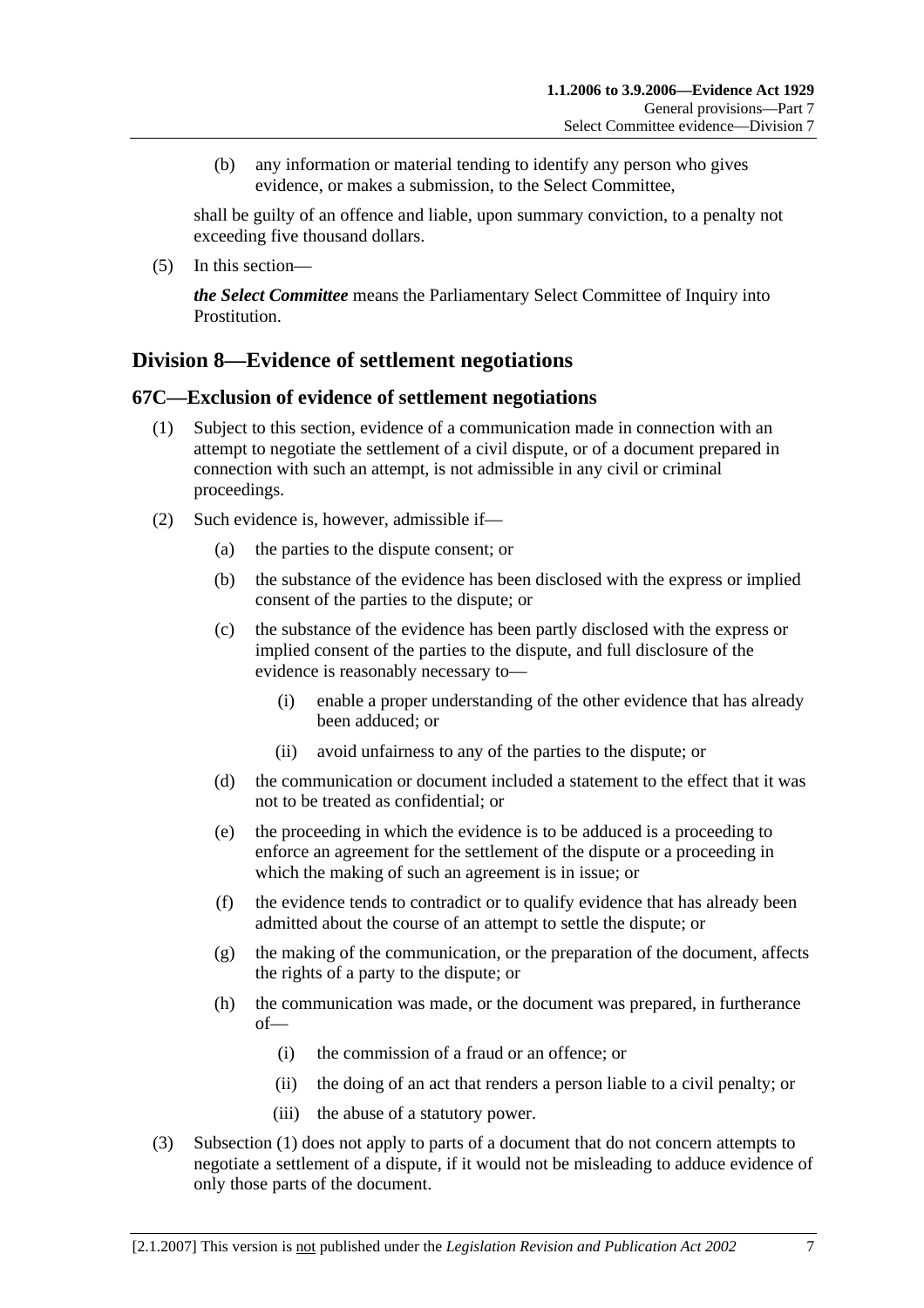## **Division 9—Protected communications**

#### **67D—Interpretation**

In this Division—

*committal proceedings* means proceedings for the preliminary examination of a charge of an indictable offence;

*counsellor or therapist* means a person whose profession or work consists of, or includes, providing psychiatric or psychological therapy to victims of trauma (and includes a person who works voluntarily in that field);

*protected communication* means a communication that is protected by public interest immunity under section 67E;

*psychiatric or psychological therapy* includes counselling;

*therapeutic context*—a communication relating to a victim or alleged victim of a sexual offence is made in a therapeutic context if—

- (a) the communication is made—
	- (i) to enable a counsellor or therapist to assess the nature and severity of the trauma suffered by the victim or alleged victim, or consequent psychiatric, psychological or emotional harm; or
	- (ii) for the purposes, or in the course, of psychiatric or psychological therapy provided to the victim or alleged victim; and
- (b) the communication is made in circumstances that give rise to a duty of confidentiality or a reasonable expectation of confidentiality.

#### **67E—Certain communications to be protected by public interest immunity**

- (1) A communication relating to a victim or alleged victim of a sexual offence is, if made in a therapeutic context, protected from disclosure in legal proceedings by public interest immunity.
- (2) However, the following communications are not subject to public interest immunity:
	- (a) a communication made for the purposes of, or in the course of, a physical examination of the victim or alleged victim of a sexual offence by a registered medical practitioner or registered nurse; or
	- (b) a communication made for the purposes of legal proceedings arising from the commission of the alleged offence or for commencing such legal proceedings; or
	- (c) a communication as to which reasonable grounds exist to suspect that the communication evidences a criminal fraud, an attempt to pervert the administration of justice, perjury or another offence.
- (3) A public interest immunity arising under this section cannot be waived by—
	- (a) the counsellor or therapist; or
	- (b) a party to the protected communication; or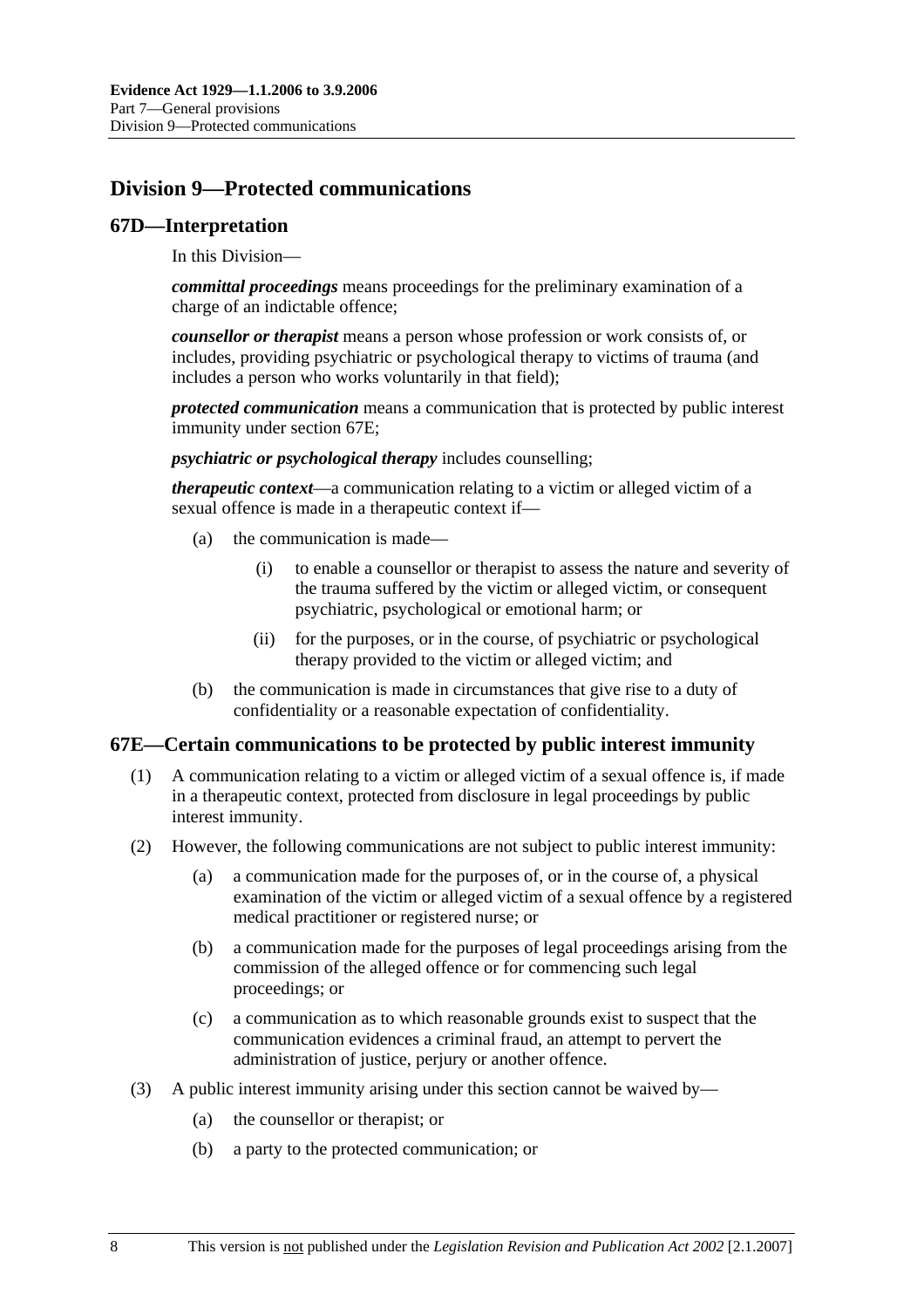(c) the victim or alleged victim of the sexual offence or the guardian of the victim or alleged victim.

#### **67F—Evidence of protected communications**

- (1) Evidence of a protected communication—
	- (a) is entirely inadmissible in committal proceedings; and
	- (b) cannot be admitted in other legal proceedings unless—
		- (i) the court gives leave to a party to the proceedings to adduce the evidence; and
		- (ii) the admission of the evidence is consistent with any limitations or restrictions fixed by the court; and
	- (c) is not liable to discovery or any other form of pre-trial disclosure.
- (2) On an application for leave to adduce evidence of a protected communication, the judge may make a preliminary examination of the relevant evidence if satisfied that—
	- (a) the applicant has a legitimate forensic purpose for seeking leave to adduce the evidence; and
	- (b) there is an arguable case that the evidence would materially assist the applicant in the presentation or furtherance of his or her case.
- (3) For the purposes of a preliminary examination of evidence, the court may order the counsellor or therapist to do one or more of the following:
	- (a) to provide written answers to questions;
	- (b) to produce written materials relating to the relevant protected communications;
	- (c) to appear for oral examination.

#### **Exceptions—**

- 1 If the counsellor or therapist who provided the counselling or therapy is an employee, answerable to another (the *principal*) in the organisation in which the counsellor or therapist is employed, an order under this subsection is to be addressed to the principal unless the court is satisfied that there are good reasons for not taking that course in the circumstances of the particular case.
- 2 An order requiring a person to appear for oral examination is not to be made unless the court is satisfied that the examination cannot otherwise be effectively conducted.
- (4) The following provisions govern the conduct of a preliminary examination:
	- (a) the preliminary examination is to be conducted—
		- (i) in the absence of the jury (if any); and
		- (ii) in a room closed to the public; and
	- (b) the evidence taken at the preliminary examination is not to be disclosed to the parties or their legal representatives except to the extent determined by the court; and
	- (c) no record of the preliminary examination is to be available for public access.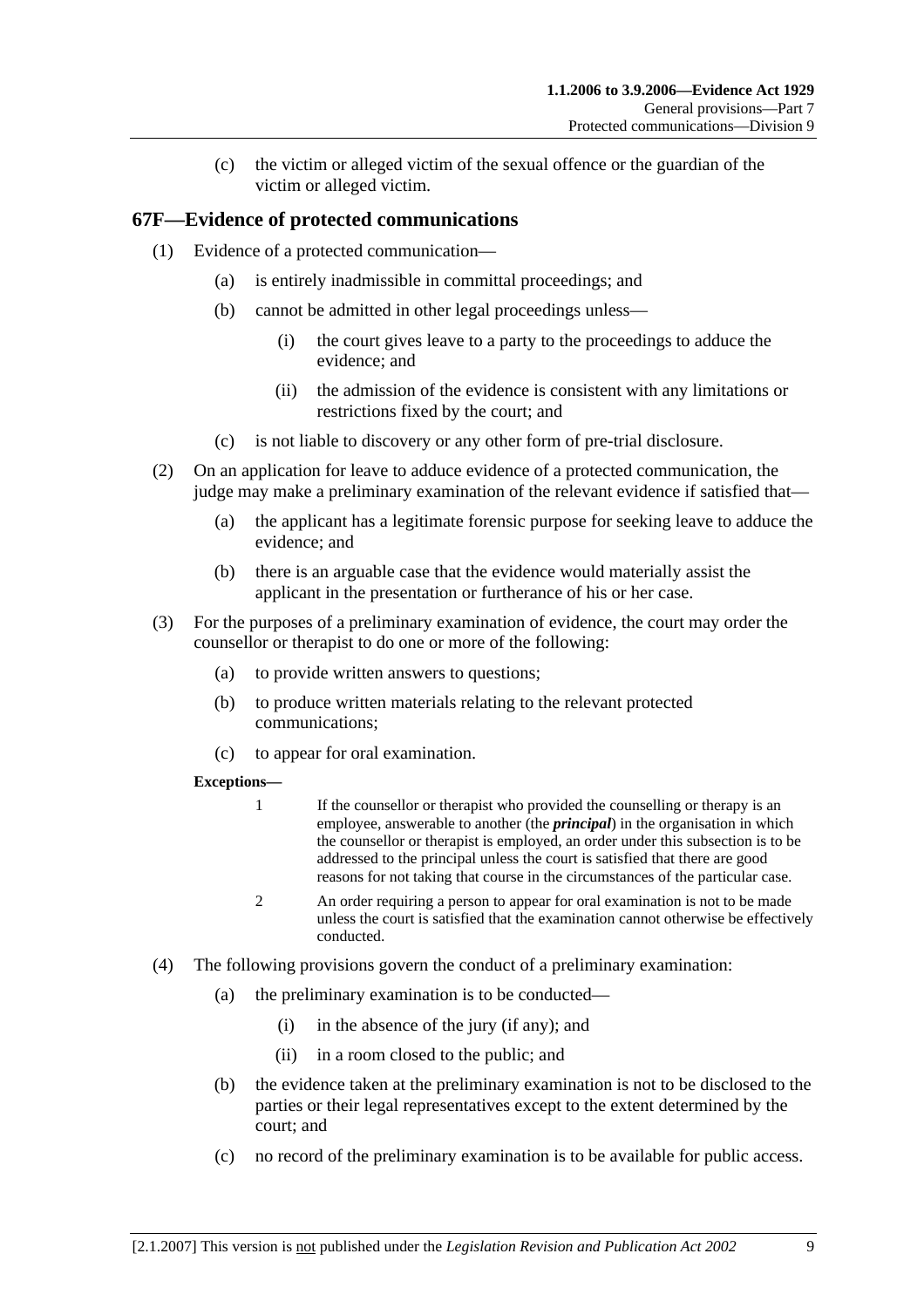- (5) In deciding whether to grant leave to adduce evidence of a protected communication, the court is to weigh—
	- (a) the public interest in preserving the confidentiality of protected communications;

against—

- (b) the public interest in preventing a miscarriage of justice that might arise from suppression of relevant evidence.
- (6) In weighing the above considerations, the court is to have regard to—
	- (a) the need to encourage victims of sexual offences to seek psychiatric or psychological therapy and the extent to which the effectiveness of such therapy is dependent on the maintenance of confidentiality between the counsellor or therapist and the victim;
	- (b) the probative value of the evidence and whether its exclusion may lead to a miscarriage of justice;
	- (c) the attitude of the victim or alleged victim to whom the communication relates (or the guardian of the victim or alleged victim) to the admission of the evidence;
	- (d) whether admission of the evidence is being sought on the basis of a discriminatory belief or bias;
	- (e) the extent to which admission of the evidence would infringe a reasonable expectation of privacy and the potential prejudice to any person who would otherwise be protected by public interest immunity.
- (7) The court is not to grant leave to adduce evidence of a protected communication unless satisfied that the public interest in preserving the confidentiality of protected communications is outweighed, in the circumstances of the case, by the public interest in preventing a miscarriage of justice that might arise from suppression of relevant evidence.
- (8) If the court decides to grant leave to adduce evidence of a protected communication, it may make ancillary orders—
	- (a) to prevent further publication or dissemination of the evidence; or
	- (b) for any other purpose the court considers appropriate.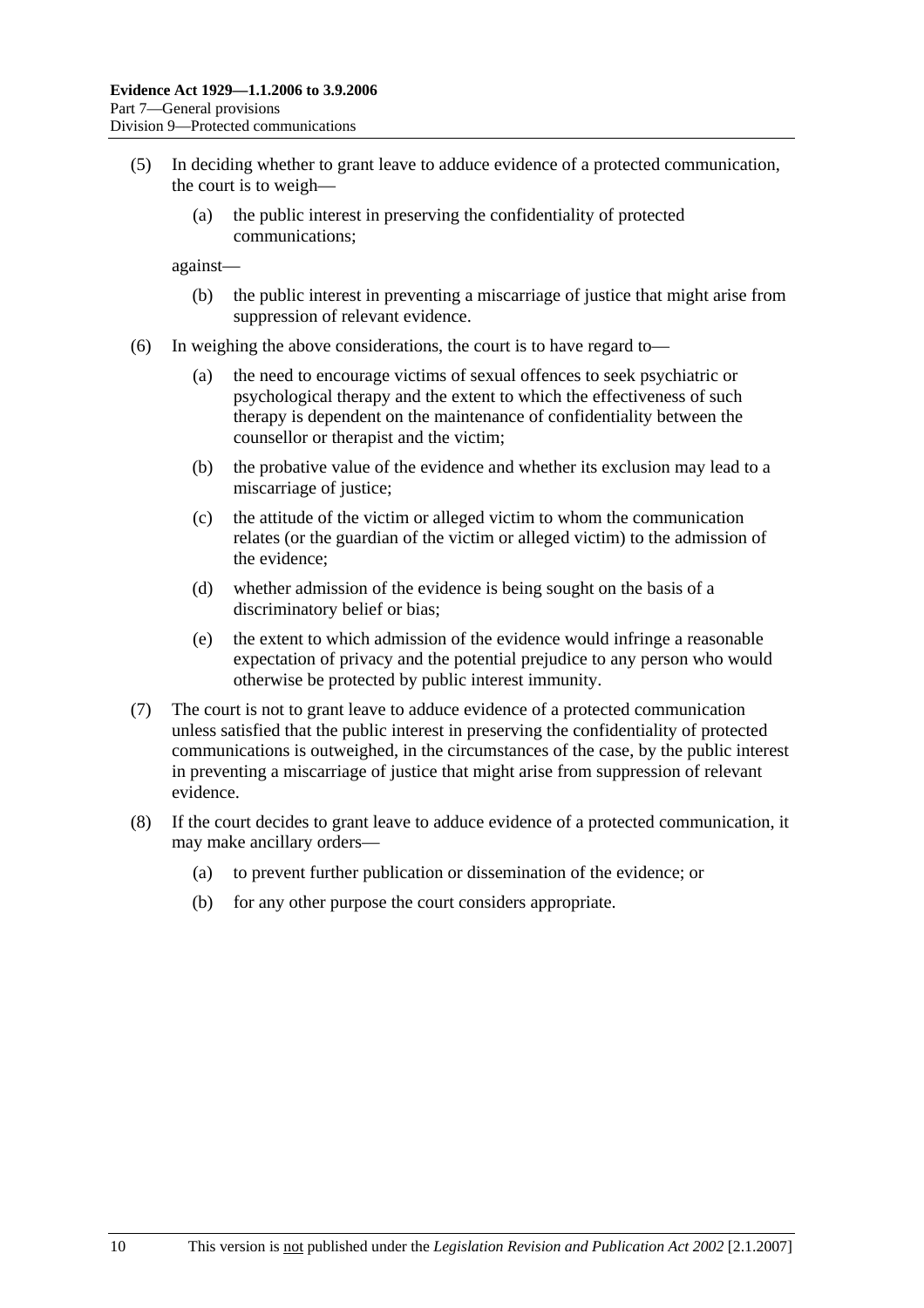## **Part 8—Publication of evidence**

## **Division 1—Preliminary**

#### **68—Interpretation**

In this Part—

*court* includes any person acting judicially;

*evidence* includes any statement made before a court whether or not the statement constitutes evidence for the purposes of the proceedings before the court;

*interim suppression order* means a suppression order under section 69A(3);

*news media* means those who carry on the business of publishing;

*newspaper* means a newspaper, journal, magazine or other publication that is published at periodic intervals;

*primary court*, in relation to an appeal, means the court by which the decision or order subject to appeal was made;

*publish* means publish by newspaper, radio or television, or on the internet, or by other similar means of communication to the public;

*suppression order* means an order—

- (a) forbidding the publication of specified evidence or of any account or report of specified evidence; or
- (b) forbidding the publication of the name of—
	- (i) a party or witness; or
	- (ii) a person alluded to in the course of proceedings before the court,

and of any other material tending to identify any such person.

## **Division 2—Orders for clearing court or suppressing publication of evidence etc**

#### **69—Order for clearing the court**

- (1) Where a court considers it desirable in the interests of the administration of justice, or in order to prevent hardship or embarrassment to any person, to exercise the powers conferred by this section, it may order specified persons, or all persons except those specified, to absent themselves from the place in which the court is being held during the whole or any part of the proceedings before the court.
- (1a) Where the alleged victim of a sexual offence is a child and is to give evidence in proceedings related to the offence, an order must be made under subsection (1) requiring all persons except—
	- (a) those whose presence is required for the purposes of the proceedings; and
	- (b) a person who is present at the request or with the consent of the child to provide emotional support for the child; and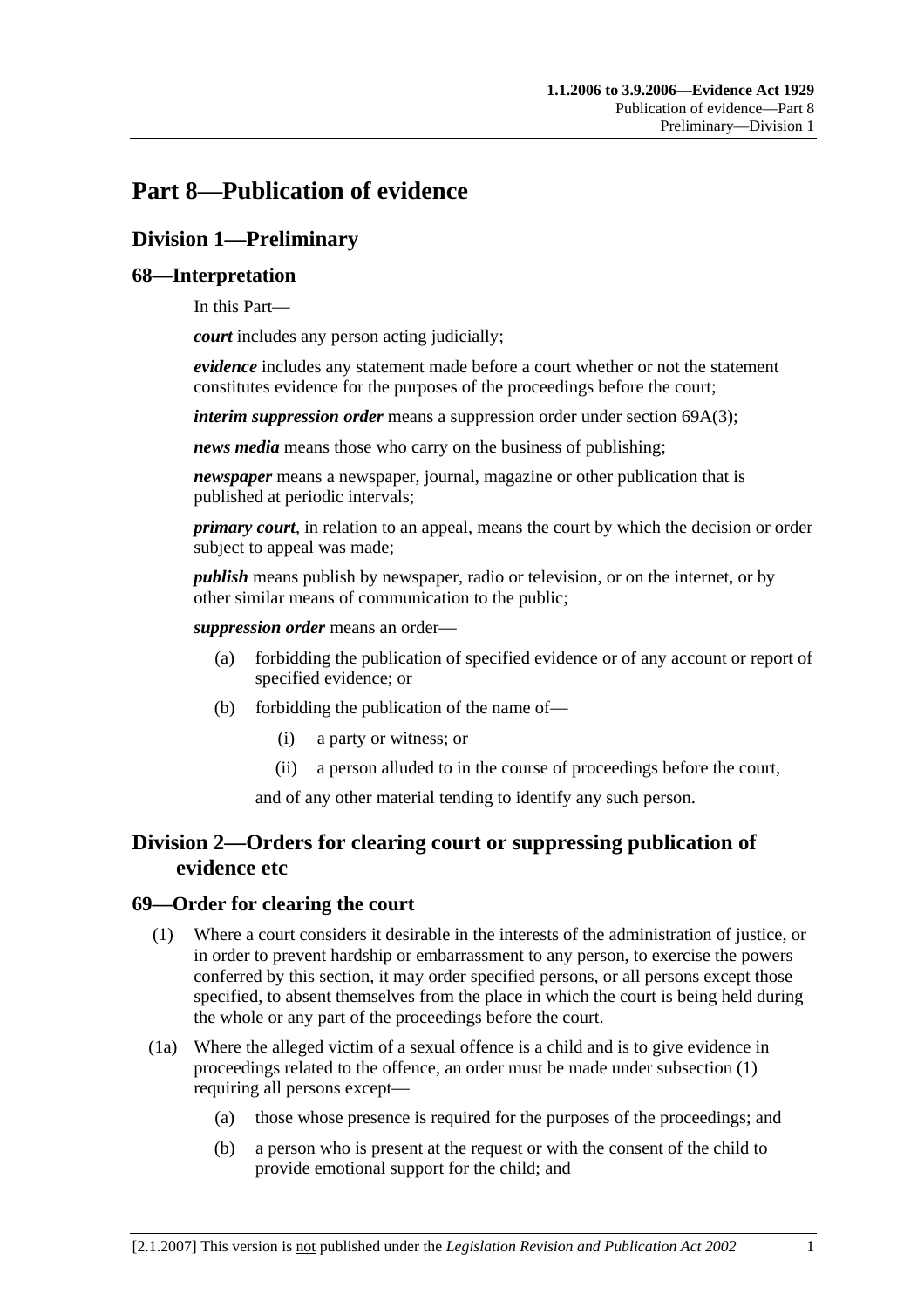(c) any other person who, in the opinion of the court, should be allowed to be present,

to absent themselves from the place in which the court is being held while the child is giving evidence.

- (2) The court may, on the application of a person against whom an order under subsection (1) operates, make available to him a transcript of evidence, and a record of proceedings, taken before the court during the operation of the order.
- (3) Where a court refuses an application under subsection (2), the applicant may appeal against the refusal.

#### **69A—Suppression orders**

- (1) Where a court is satisfied that a suppression order should be made—
	- (a) to prevent prejudice to the proper administration of justice; or
	- (b) to prevent undue hardship—
		- (i) to an alleged victim of crime; or
		- (ii) to a witness or potential witness in civil or criminal proceedings who is not a party to those proceedings; or
		- (iii) to a child,

the court may, subject to this section, make such an order.

- (2) Where the question of making a suppression order (other than an interim suppression order) is under consideration by a court—
	- (a) the public interest in publication of information related to court proceedings, and the consequential right of the news media to publish such information, must be recognised as considerations of substantial weight; and
	- (b) the court may only make the order if satisfied that the prejudice to the proper administration of justice, or the undue hardship, that would occur if the order were not made should be accorded greater weight than the considerations referred to above.
- (3) Where an application is made to a court for a suppression order, the court may, without inquiring into the merits of the application, make such an order (an *interim suppression order*) to have effect, subject to revocation by the court, until the application is determined; but if such an order is made the court must determine the application as a matter of urgency and, wherever practicable, within 72 hours after making the interim suppression order.
- (4) A suppression order may be made subject to such exceptions and conditions as the court thinks fit and specifies in the order.
- (5) Where an application is made to a court for a suppression order—
	- (a) any of the following persons, namely:
		- (i) the applicant for the suppression order;
		- (ii) a party to the proceedings in which the suppression order is sought;
		- (iii) a representative of a newspaper or a radio or television station;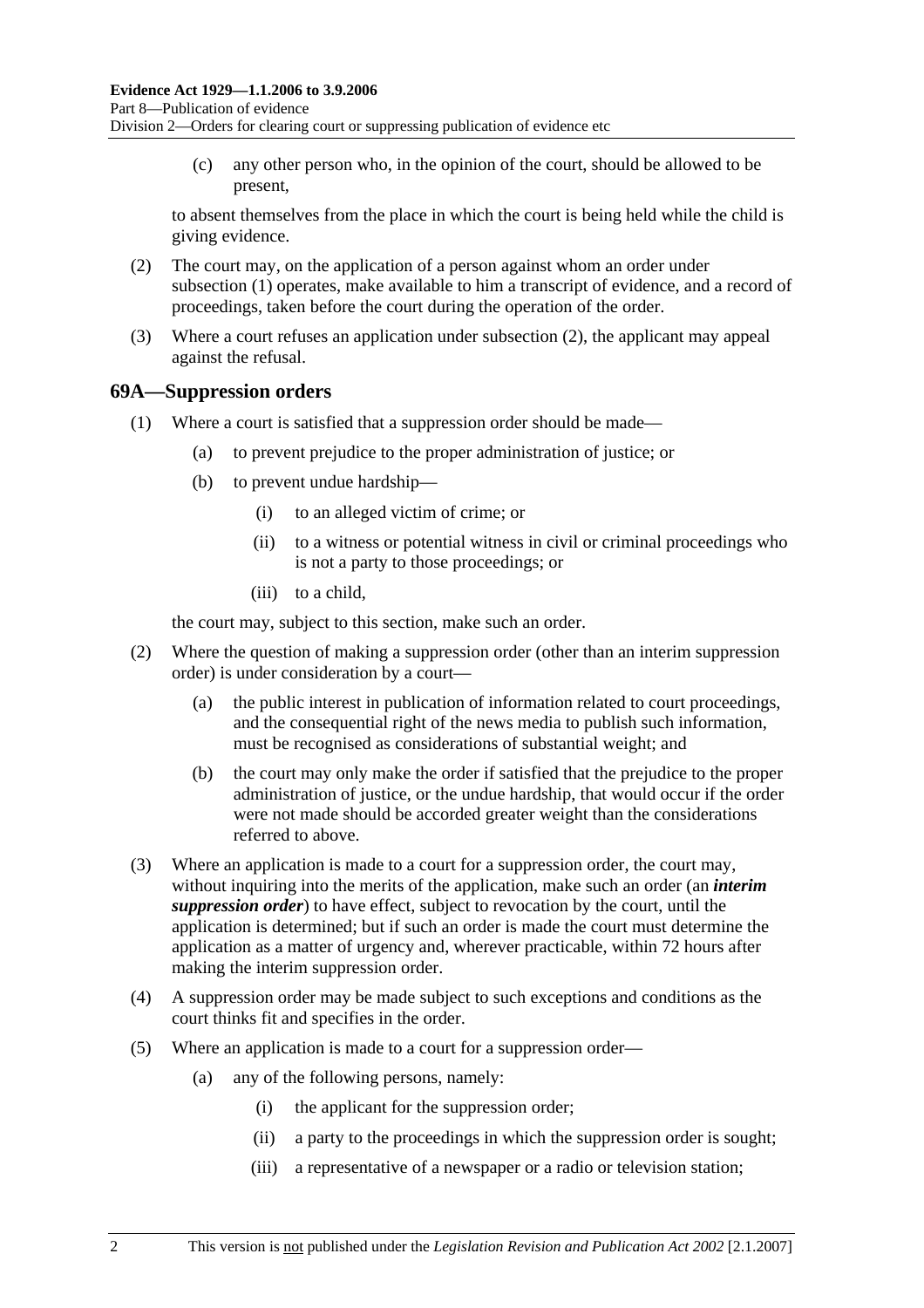(iv) any person who has, in the opinion of the court, a proper interest in the question of whether a suppression order should be made,

is entitled to make submissions to the court on the application and may, by leave of the court, call or give evidence in support of those submissions;

- (b) the court may (but is not obliged to) delay determining the application to make possible or facilitate non-party intervention in the proceedings under paragraph  $(a)(iii)$  or  $(iv)$ .
- (6) A suppression order may be varied or revoked by the court by which it was made, on the application of any of the persons entitled to make submissions by virtue of subsection  $(5)(a)$ .
- (7) On an application for the making, variation or revocation of a suppression order—
	- (a) a matter of fact is sufficiently proved if proved on the balance of probabilities;
	- (b) if there appears to be no serious dispute as to a particular matter of fact, the court (having regard to the desirability of dealing expeditiously with the application) may—
		- (i) dispense with the taking of evidence on that matter; and
		- (ii) accept the relevant fact as proved.
- (8) An appeal lies against—
	- (a) a suppression order or a decision by a court not to make a suppression order;
	- (b) the variation or revocation of a suppression order or a decision by a court not to vary or revoke a suppression order.
- (9) Any of the following persons is entitled to institute, or to be heard on, an appeal:
	- (a) where an application for a suppression order was made to the primary court the applicant; or
	- (b) a party to the proceedings in which the order or decision subject to appeal was made; or
	- (c) a representative of a newspaper or a radio or television station; or
	- (d) a person who had, in the opinion of the primary court, a proper interest in the question of whether a suppression order should be made; or
	- (e) a person who did not appear before the primary court but has, in the opinion of the appellate court, a proper interest in the subject matter of the appeal or proposed appeal,

but a person who did not appear before the primary court may only bring an appeal, or be heard on an appeal, by leave of the appellate court (which will be granted if the appellate court is satisfied that that person's failure to appear before the primary court is not attributable to a lack of proper diligence).

- (10) Where a court makes a suppression order (other than an interim suppression order), the court must—
	- (a) immediately forward to the Registrar a copy of the order; and
	- (b) within 30 days forward to the Attorney-General a report setting out—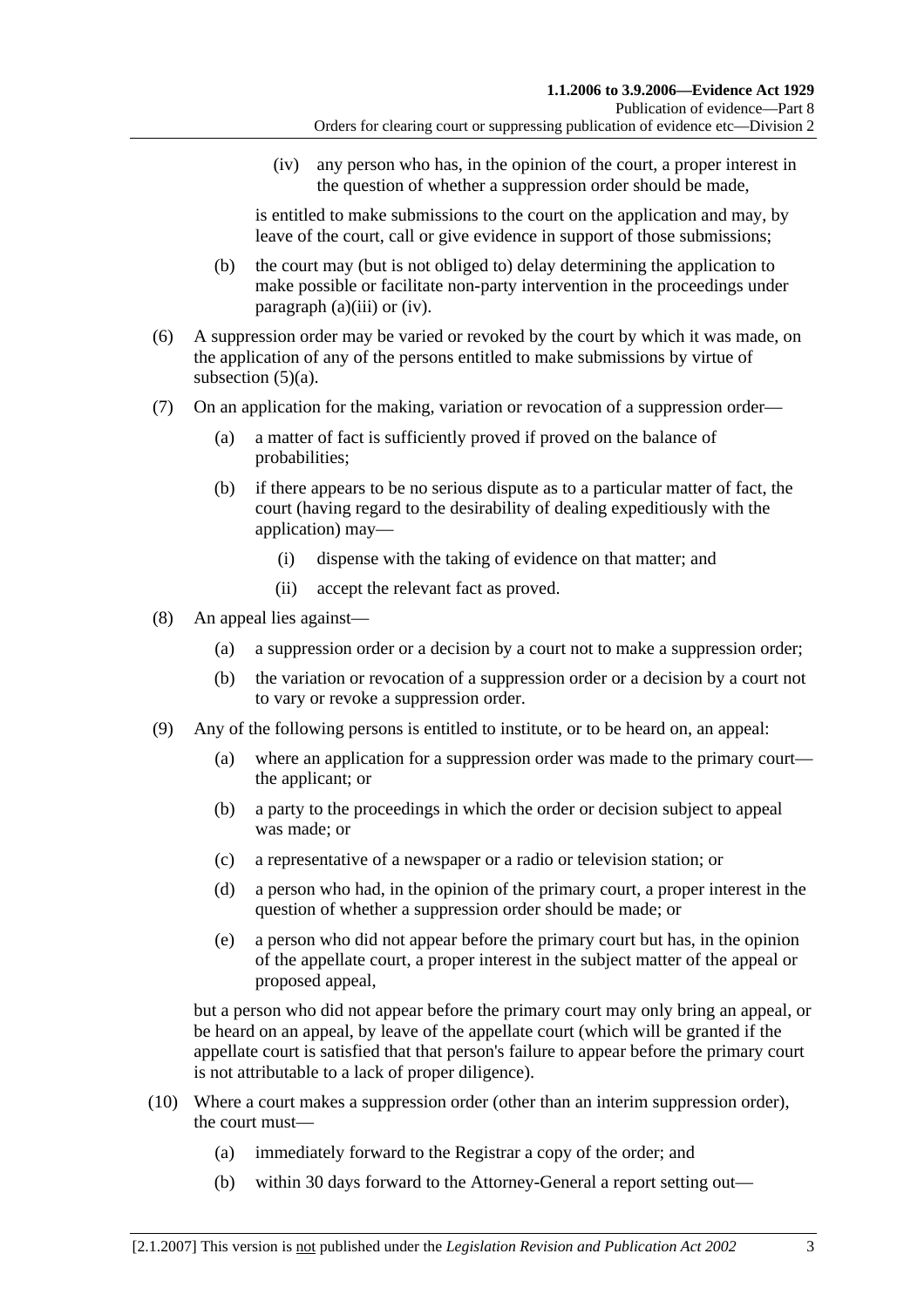- (i) the terms of the order; and
- (ii) the name of any person whose name is suppressed from publication; and
- (iii) a transcript or other record of any evidence suppressed from publication; and
- (iv) full particulars of the reasons for which the order was made.
- (11) Where a court varies or revokes a suppression order (other than an interim suppression order), the court must forward to the Registrar a written notification of the variation or revocation.
- (12) The Registrar will establish and maintain a register of all suppression orders (other than interim suppression orders).
- (13) The register will be made available for inspection by members of the public free of charge during ordinary office hours.
- (14) In this section—

*the Registrar* means a person to whom the functions of the Registrar under this section are assigned by the Attorney-General.

#### **69B—Appeals**

- (1) An appeal under this Division lies to—
	- (a) the court to which appeals lie against final judgments or orders of the primary court; and
	- (b) where there is no such court—the Supreme Court constituted of a single judge,

and where the appeal lies in accordance with the above principles to some court other than the Full Court, a further appeal lies to the Full Court from a judgment or order of the primary appellate court.

- (2) An appeal under this Division shall be heard and determined as expeditiously as possible.
- (3) Upon an appeal under this Division, the appellate court—
	- (a) may confirm, vary or revoke the order or decision subject to the appeal; and
	- (b) may make any order or decision under this Division that could have been made in the first instance; and
	- (c) may make orders for costs and orders dealing with any other incidental or ancillary matters.
- (4) Except as provided in this Division, no appeal lies against a decision or order of a court made under this Division.

#### **70—Disobedience to orders under this Division**

- (1) Where a person disobeys an order under this Division, he shall—
	- (a) if the court by which the order was made has power to punish for contempt be guilty of a contempt of that court and punishable accordingly; and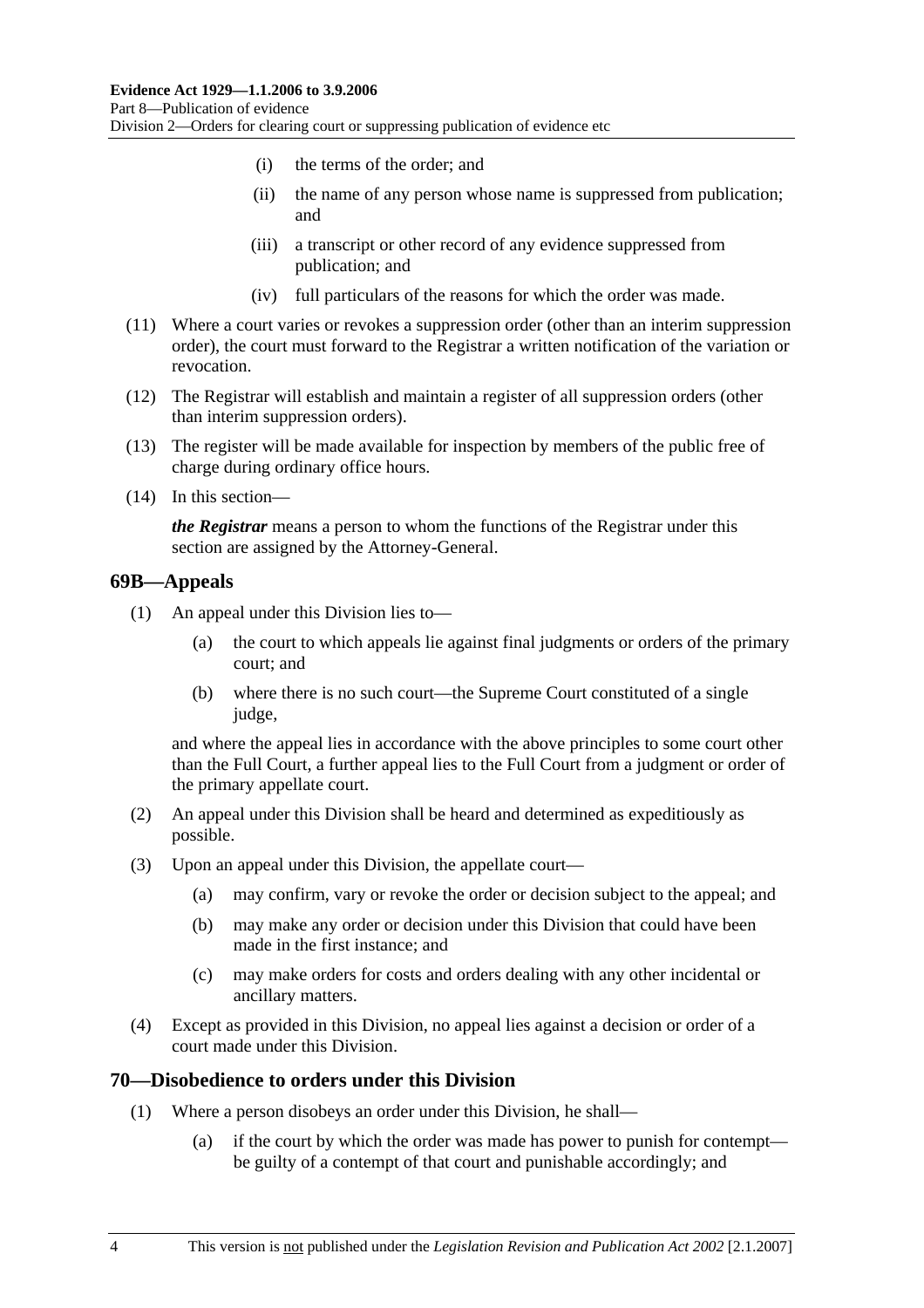- (b) whether or not that court has power to punish for contempt—be guilty of a summary offence punishable by a fine not exceeding two thousand dollars or imprisonment for a term not exceeding six months.
- (2) A person shall not, in respect of the same act or default, be proceeded against under this section both for a contempt of court and a summary offence.

#### **71—Attorney-General to provide annual report**

- (1) The Attorney-General shall, on or before the thirty-first day of October in each year, prepare a report relating to the preceding financial year specifying—
	- (a) the total number of orders made under this Division or a corresponding previous enactment; and
	- (b) the number of such orders made by each of the various courts; and
	- (c) a summary of the reasons assigned by the courts for making such orders.
- (2) The Attorney-General shall, as soon as practicable after the report is prepared, cause a copy of the report to be laid before each House of Parliament.

#### **Division 3—Sexual cases**

#### **71A—Restriction on reporting proceedings relating to sexual offences**

- (1) A person shall not, before the relevant date, publish—
	- (a) any evidence given before a Magistrate or Justice in proceedings against a person charged with a sexual offence (whether the evidence is given in the course of proceedings for a summary or minor indictable offence or in a preliminary examination of an indictable offence); or
	- (b) any report on such proceedings; or
	- (c) any evidence given in, or report of, related proceedings in which the accused person is involved after the accused person is charged but before the relevant date,

unless the accused person consents to the publication.

Penalty: Two thousand dollars.

- (2) A person shall not, before the relevant date, publish any statement or representation—
	- (a) by which the identity of a person who has been, or is about to be, charged with a sexual offence is revealed; or
	- (b) from which the identity of a person who has been, or is about to be, charged with a sexual offence, might reasonably be inferred,

unless the accused person consents to the publication.

Penalty: Two thousand dollars.

- (4) A person shall not publish any statement or representation—
	- (a) by which the identity of a person alleged in any legal proceedings to be the victim of a sexual offence is revealed; or
	- (b) from which the identity of a person alleged in any legal proceedings to be the victim of a sexual offence might reasonably be inferred,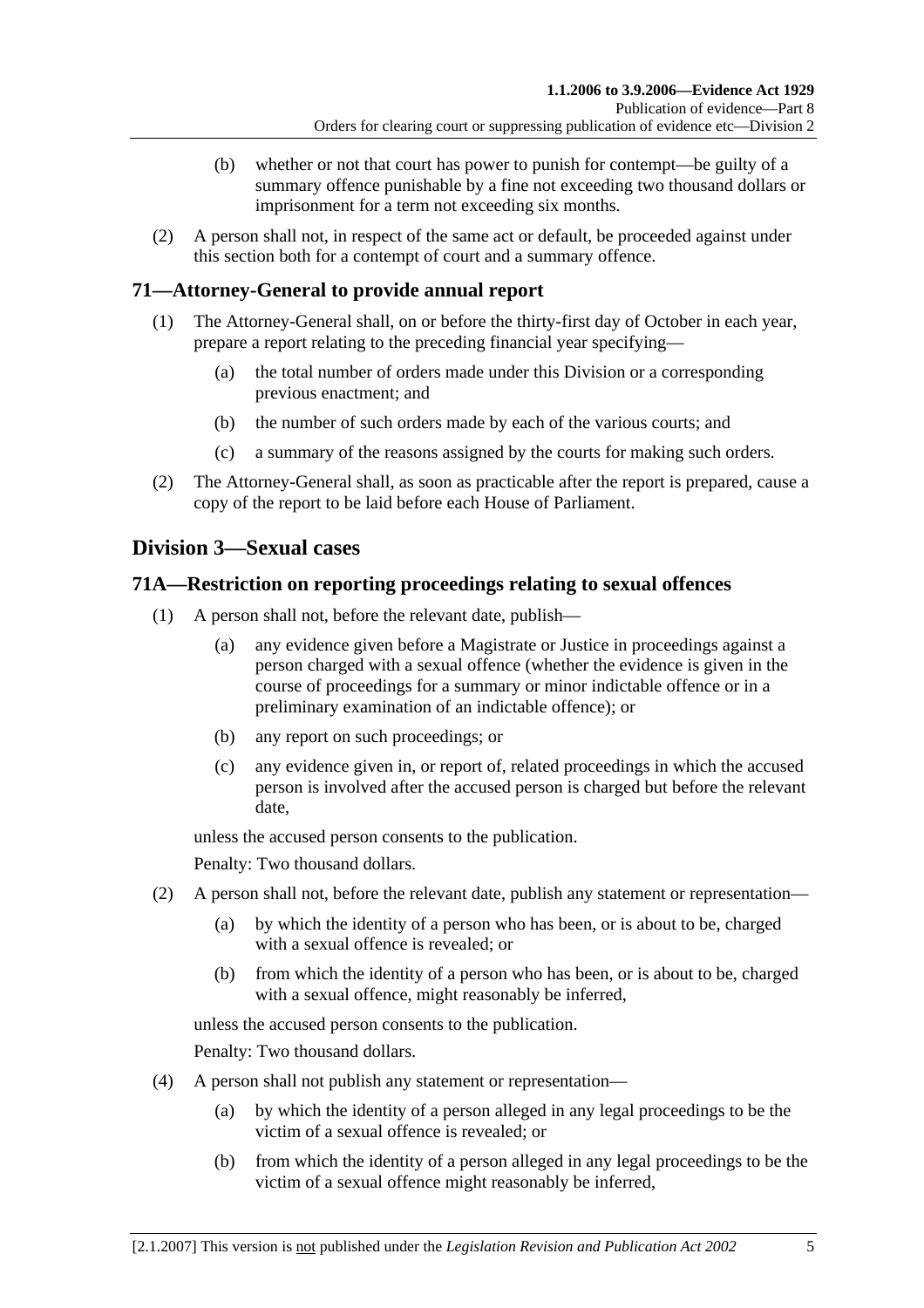unless the judge authorises, or the alleged victim consents to, the publication (but no such authorisation or consent can be given where the alleged victim is a child).

Penalty: Two thousand dollars.

(5) In this section—

*relevant date* means—

- (a) in relation to a charge of a major indictable offence or a charge of a minor indictable offence for which the accused person has elected to be tried by a superior court—the date on which the accused person is committed for trial or sentence; or
- (b) in relation to a charge of any other minor indictable offence or a charge of a summary offence—the date on which a plea of guilty is entered by the accused person or the date on which the accused person is found guilty following a trial; or
- (c) in any case—the date on which the charge is dismissed or the proceedings lapse by reason of the death of the accused person, for want of prosecution, or for any other reason.

## **Division 4—Cases generally**

#### **71B—Publishers required to report result of certain proceedings**

- (1) Where—
	- (a) a report of proceedings taken against a person for an offence is published;
	- (b) the report identifies the person against whom the proceedings have been taken or contains information tending to identify that person;
	- (c) the report is published before the result of the proceedings is known;
	- (d) those proceedings do not result in conviction of the person to whom the report relates of the offence with which he was charged,

the person by whom the publication is made shall, as soon as practicable after the determination of the proceedings, publish a fair and accurate report of the result of the proceedings with reasonable prominence having regard to the prominence given to the earlier report.

 (2) A person required under subsection (1) to publish a report of the result of proceedings may apply to the Supreme Court for directions in relation to the manner in which he should comply with that subsection.

Penalty: Two thousand dollars.

- (3) Where—
	- (a) a report of proceedings taken against a person for an offence is published;
	- (b) the report identifies the person against whom the proceedings have been taken or contains information tending to identify that person;
	- (c) the report is published after the result of the proceedings is known;
	- (d) those proceedings did not result in conviction of the person to whom the report relates of the offence with which he was charged,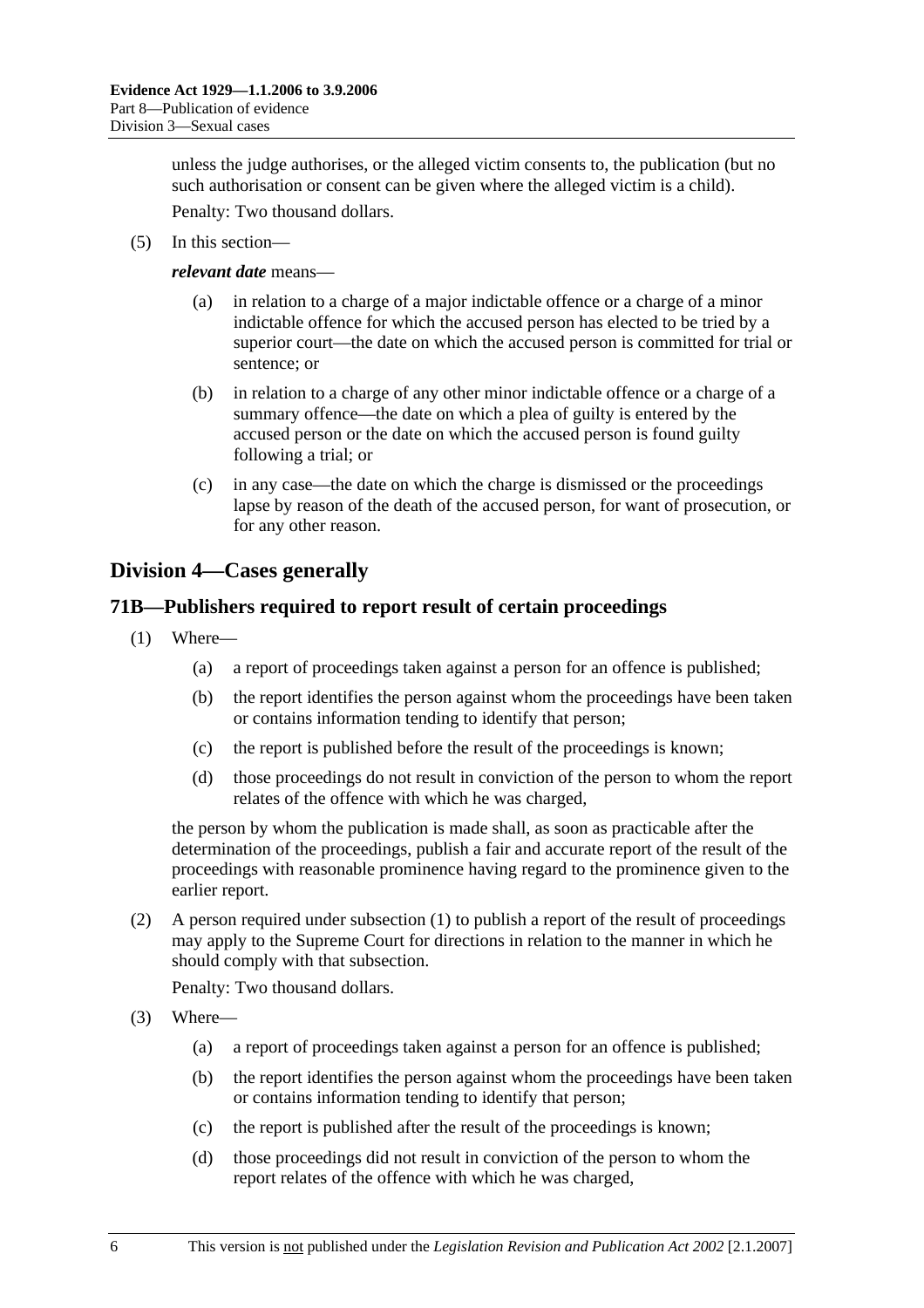the person by whom the publication is made shall include prominently in the report a statement of the result of the proceedings.

Penalty: Two thousand dollars.

(4) In this section—

*proceedings* includes, in relation to an offence, the laying of a charge of the offence.

#### **71C—Restriction on reporting of proceedings following acquittals**

- (1) Where an application has been made for the reservation of a question of law arising at the trial of a person who was tried on information and acquitted, a person must not publish any report, statement or representation in relation to the application or any consequent proceedings—
	- (a) by which the identity of the acquitted person is revealed; or
	- (b) from which the identity of the acquitted person might reasonably be inferred,

unless the acquitted person consents to the publication.

Penalty: Two thousand dollars.

- (2) This section does not apply to the publication in printed or electronic form of material that—
	- (a) consists solely or primarily of the reported judgements or decisions of a court or courts; or
	- (b) is of a technical nature designed primarily for use by legal practitioners.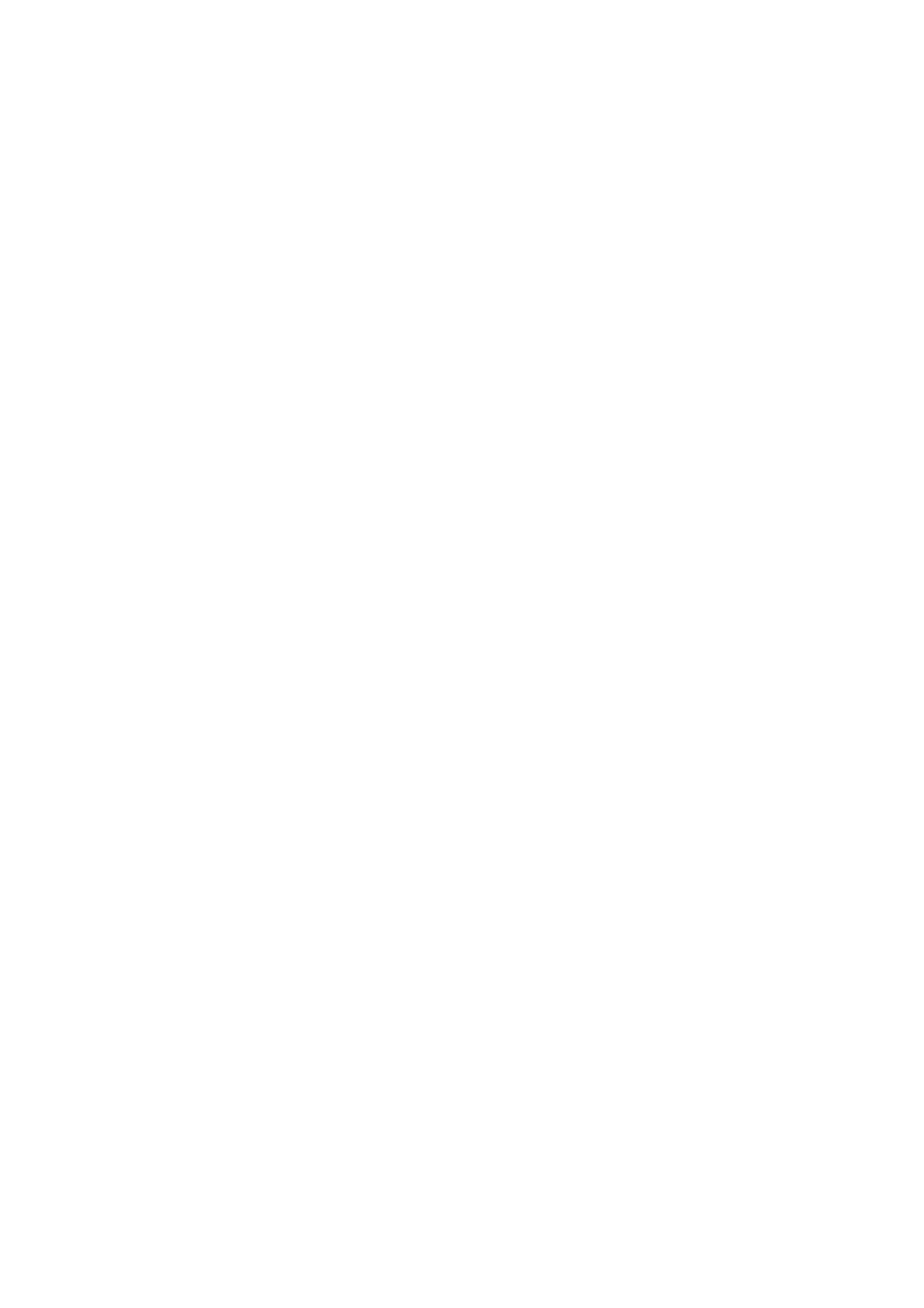# **Part 9—Miscellaneous**

### **73—Regulations**

The Governor may make such regulations as are necessary or expedient for the purposes of, or as are contemplated by, this Act.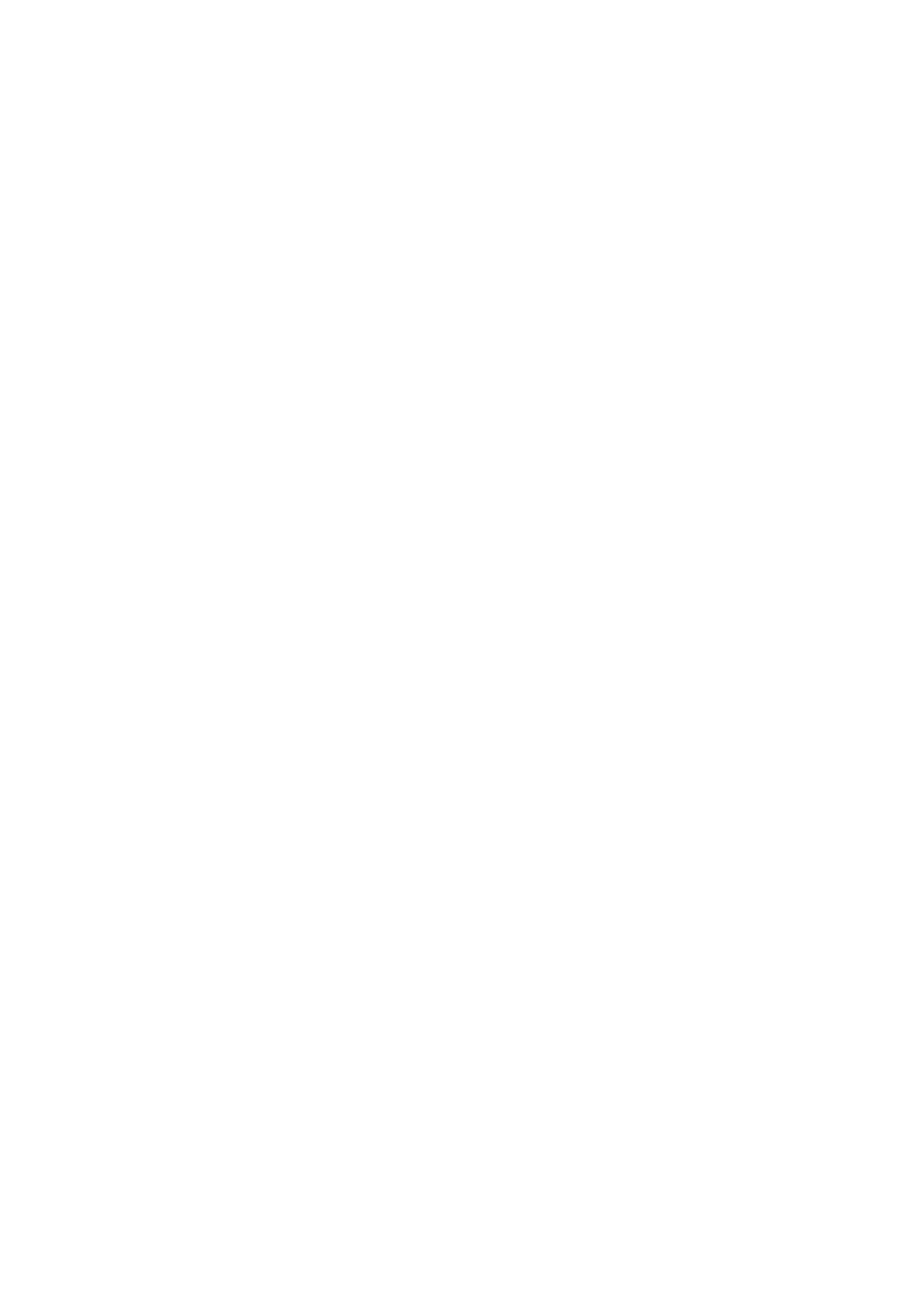| <b>Number and year</b>                                              | <b>Title of Act</b>                                                                                                                          | <b>Extent of repeal</b>                                                                    |
|---------------------------------------------------------------------|----------------------------------------------------------------------------------------------------------------------------------------------|--------------------------------------------------------------------------------------------|
| Imperial $6 & 7$ Vic.<br>c. 85 (adopted by<br>Ordinance 17 of 1846) | An Act for Improving the Law of Evidence                                                                                                     | The whole as the same<br>is adopted and<br>subsisting pursuant to<br>Ordinance 17 of 1846. |
| 3 of 1848                                                           | Ordinance to Facilitate the Admission of the unsworn<br>Testimony of the Aboriginal Inhabitants of South<br>Australia and the parts adjacent | The whole.                                                                                 |
| 4 of 1849                                                           | Ordinance to amend Ordinance 3 of 1848                                                                                                       | The whole.                                                                                 |
| 2 of 1852                                                           | An Act to amend the Law of Evidence                                                                                                          | The whole.                                                                                 |
| 24 of 1855–6                                                        | The Supreme Court Procedure Act 1855                                                                                                         | Sections 16 to 21<br>inclusive.                                                            |
| 13 of 1866–7                                                        | An Act for amending the Law of Evidence and<br>Practice on Criminal trials                                                                   | Sections 3 to 8<br>inclusive.                                                              |
| 3 of 1867                                                           | <b>Matrimonial Causes Act 1867</b>                                                                                                           | Section 57.                                                                                |
| 10 of 1869-70                                                       | Evidence Further Amendment Act 1869                                                                                                          | The whole.                                                                                 |
| 9 of 1872                                                           | An Act for Shortening and Explaining the Language<br>used in Acts of Parliament, and for other purposes                                      | The whole as unrepealed<br>by 1215 of 1915.                                                |
| 3 of 1873                                                           | The Telegraphic Messages Act 1873                                                                                                            | The whole.                                                                                 |
| 38 of 1876                                                          | The Criminal Law Consolidation Act 1876                                                                                                      | Sections 377 and 378.                                                                      |
| 162 of 1879                                                         | The Bankers Books Evidence Act 1879                                                                                                          | The whole.                                                                                 |
| 435 of 1888                                                         | <b>Evidence Further Amendment Act 1888</b>                                                                                                   | The whole.                                                                                 |
| 1056 of 1911                                                        | The Oaths and Affirmations Act 1911                                                                                                          | The whole.                                                                                 |
| 1287 of 1917                                                        | <b>Evidence Publication Act 1917</b>                                                                                                         | The whole.                                                                                 |
| 1669 of 1925                                                        | Evidence Amendment Act 1925                                                                                                                  | The whole.                                                                                 |

# **Schedule 1—Acts repealed or amended**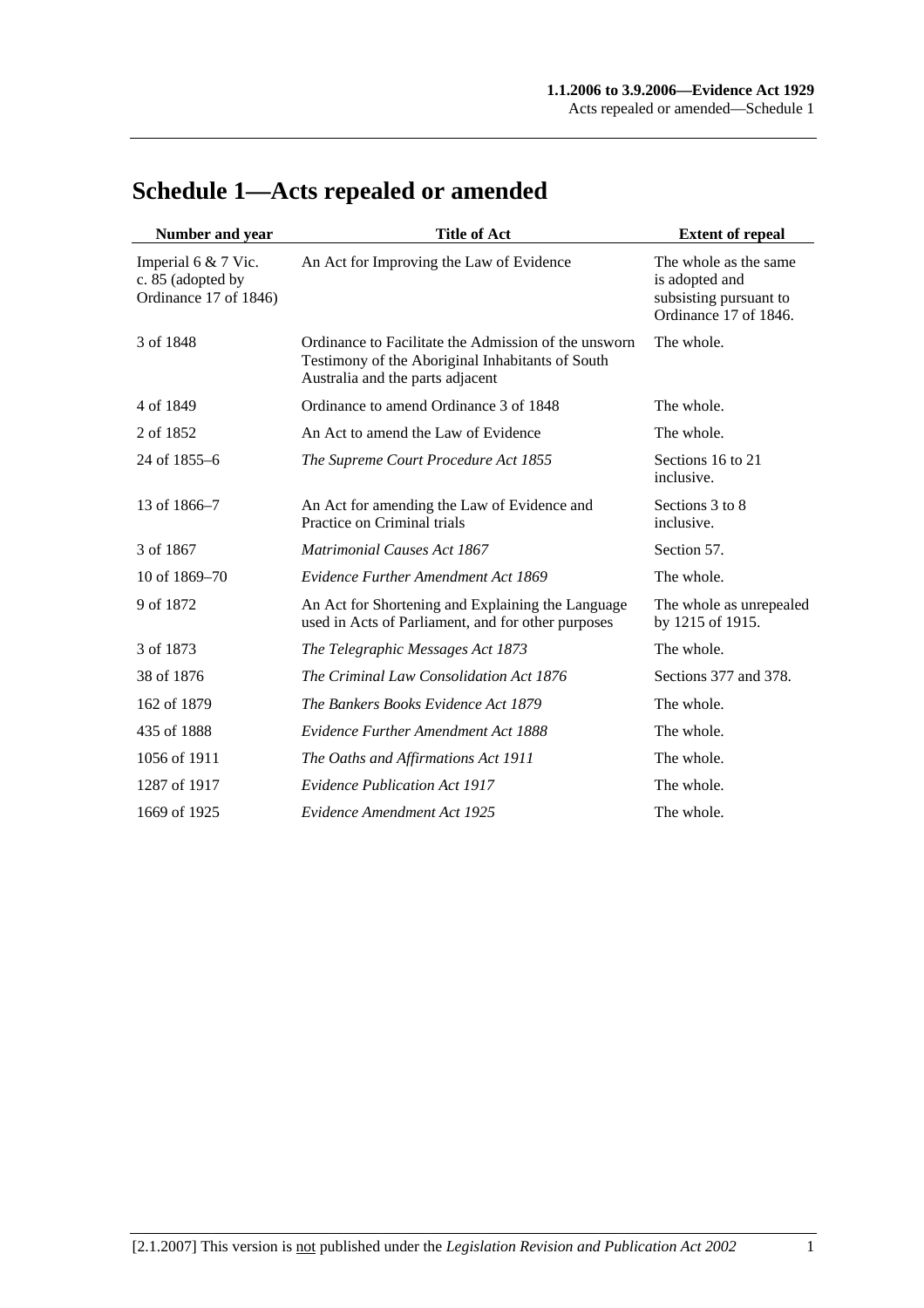## **Schedule 4—Affidavit about proof of identity of person convicted in another State or Territory**

South Australia

|              | [In the                                                                                                                                                                          | Court]                                                                                                                                                                                                                                                                        |  |
|--------------|----------------------------------------------------------------------------------------------------------------------------------------------------------------------------------|-------------------------------------------------------------------------------------------------------------------------------------------------------------------------------------------------------------------------------------------------------------------------------|--|
|              |                                                                                                                                                                                  | or as the case may be]                                                                                                                                                                                                                                                        |  |
|              |                                                                                                                                                                                  |                                                                                                                                                                                                                                                                               |  |
|              |                                                                                                                                                                                  | a fingerprint expert attached to the Police Department of the State [or Territory] of                                                                                                                                                                                         |  |
|              | I have examined the fingerprint card now produced and shown to me marked "A". The<br>fingerprints on the said card are identical with those on a fingerprint card portion of the |                                                                                                                                                                                                                                                                               |  |
| $\mathbf{2}$ |                                                                                                                                                                                  | of the offences set out below, namely:                                                                                                                                                                                                                                        |  |
|              | the dates of the convictions]                                                                                                                                                    | [Here insert description of offences, the Courts in which the convictions took place and                                                                                                                                                                                      |  |
| 3            |                                                                                                                                                                                  | From an examination of the said records I believe that the person referred to as having<br>been convicted, in the document(s) now shown to me and marked respectively "B" ["C",<br>"D" etc], is identical with the person whose fingerprints are on the said card marked "A". |  |
|              |                                                                                                                                                                                  |                                                                                                                                                                                                                                                                               |  |
|              |                                                                                                                                                                                  |                                                                                                                                                                                                                                                                               |  |
|              |                                                                                                                                                                                  |                                                                                                                                                                                                                                                                               |  |
|              | Before me                                                                                                                                                                        |                                                                                                                                                                                                                                                                               |  |

 $\begin{minipage}{0.9\linewidth} \begin{minipage}{0.9\linewidth} \begin{minipage}{0.9\linewidth} \end{minipage} \begin{minipage}{0.9\linewidth} \begin{minipage}{0.9\linewidth} \end{minipage} \begin{minipage}{0.9\linewidth} \end{minipage} \begin{minipage}{0.9\linewidth} \end{minipage} \begin{minipage}{0.9\linewidth} \end{minipage} \begin{minipage}{0.9\linewidth} \end{minipage} \begin{minipage}{0.9\linewidth} \end{minipage} \begin{minipage}{0.9\linewidth} \end{minipage} \begin{minipage}{0.9\linewidth} \end{minipage} \$ A person having authority to take affidavits in the State [or Territory] in which the affidavit is sworn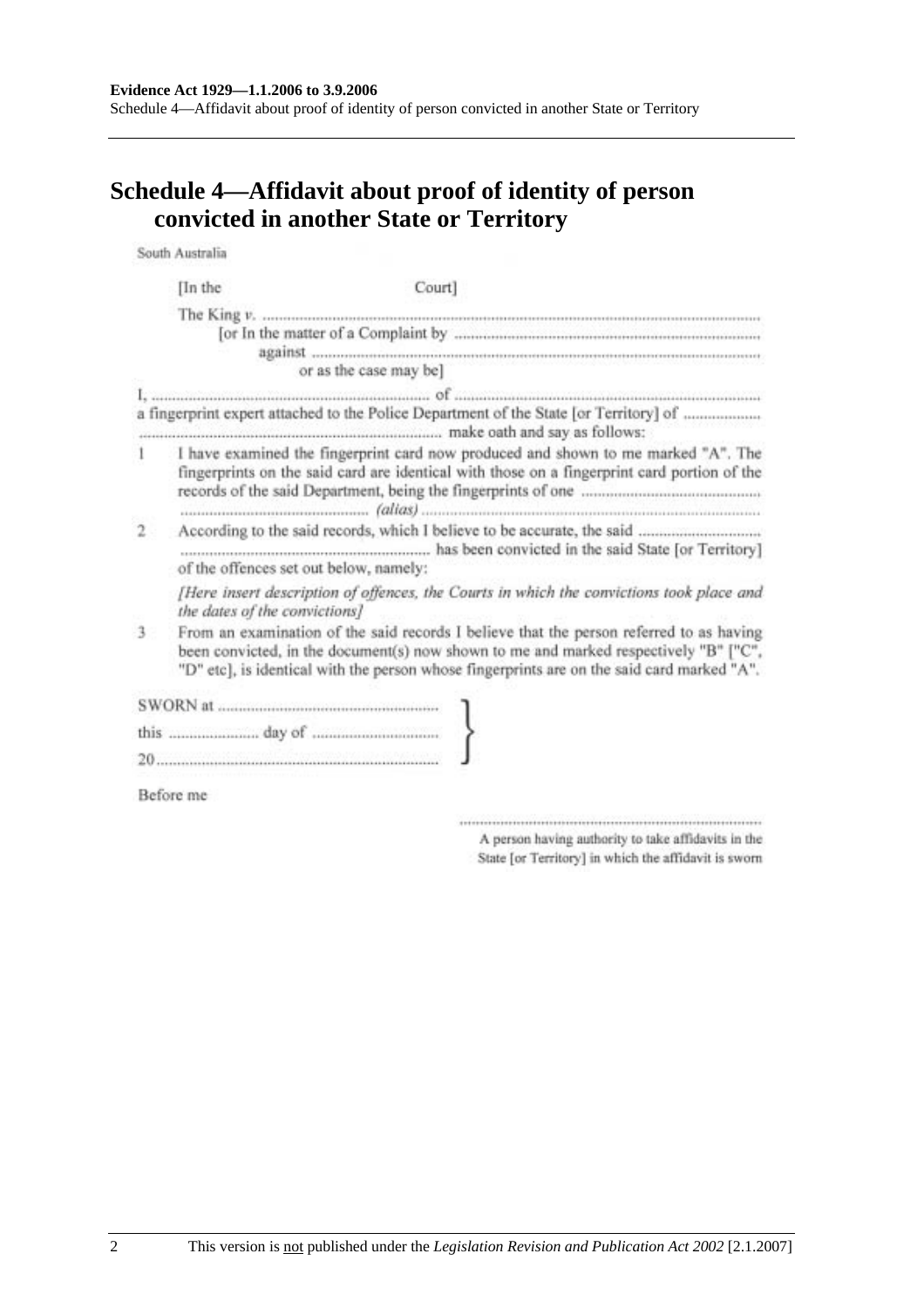# **Legislative history**

## **Notes**

• This version is comprised of the following:

| Part 1    | 1.1.2003 (Reprint No 13)   |
|-----------|----------------------------|
| Part 2    | 24.11.2003 (Reprint No 15) |
| Part 3    | 1.1.2006                   |
| Part 4    | 3.3.2004 (Reprint No 14)   |
| Part 5    | 1.1.2003 (Reprint No 13)   |
| Part 6    | 24.11.2003 (Reprint No 15) |
| Part 6A   | 1.1.2003 (Reprint No 13)   |
| Part 6B   | 1.1.2003 (Reprint No 13)   |
| Part 6C   | 1.7.2005                   |
| Part 7    | 24.11.2003 (Reprint No 15) |
| Part 8    | 1.7.2005                   |
| Part 9    | 1.1.2003 (Reprint No 13)   |
| Schedules | 24.11.2003 (Reprint No 15) |

- Amendments of this version that are uncommenced are not incorporated into the text.
- Please note—References in the legislation to other legislation or instruments or to titles of bodies or offices are not automatically updated as part of the program for the revision and publication of legislation and therefore may be obsolete.
- Earlier versions of this Act (historical versions) are listed at the end of the legislative history.
- For further information relating to the Act and subordinate legislation made under the Act see the Index of South Australian Statutes or www.legislation.sa.gov.au.

## **Principal Act and amendments**

New entries appear in bold.

|      | Title                                                                              | Assent     | Commencement |
|------|------------------------------------------------------------------------------------|------------|--------------|
| 1907 | Evidence Act 1929                                                                  | 30.10.1929 | 30.10.1929   |
| 2110 | Evidence Act Amendment Act 1933                                                    | 31.8.1933  | 31.8.1933    |
| -40  | Evidence Act Amendment Act 1940                                                    | 28.11.1940 | 28.11.1940   |
|      | Evidence Act Amendment Act 1941                                                    | 13.11.1941 | 13.11.1941   |
|      | Evidence Act Amendment Act 1945                                                    | 3.1.1946   | 3.1.1946     |
|      | Evidence Act Amendment Act 1947                                                    | 2.10.1947  | 2.10.1947    |
| 36   | Evidence Act Amendment Act 1949                                                    | 24.11.1949 | 24.11.1949   |
|      | <i>Statute Law Revision Act 1952</i>                                               | 4.12.1952  | 4.12.1952    |
| 26   | Evidence Act Amendment Act 1955                                                    | 1.12.1955  | 1.12.1955    |
| 36   | Evidence Act Amendment Act 1957                                                    | 14.11.1957 | 14.11.1957   |
| 25   | Evidence Act Amendment Act 1960                                                    | 27.10.1960 | 27.10.1960   |
| 46   | Evidence Act Amendment Act 1968                                                    | 19.12.1968 | 19.12.1968   |
|      | Year No<br>1940<br>1941 27<br>1945 29<br>1947 5<br>1949<br>1952 42<br>1955<br>1960 |            |              |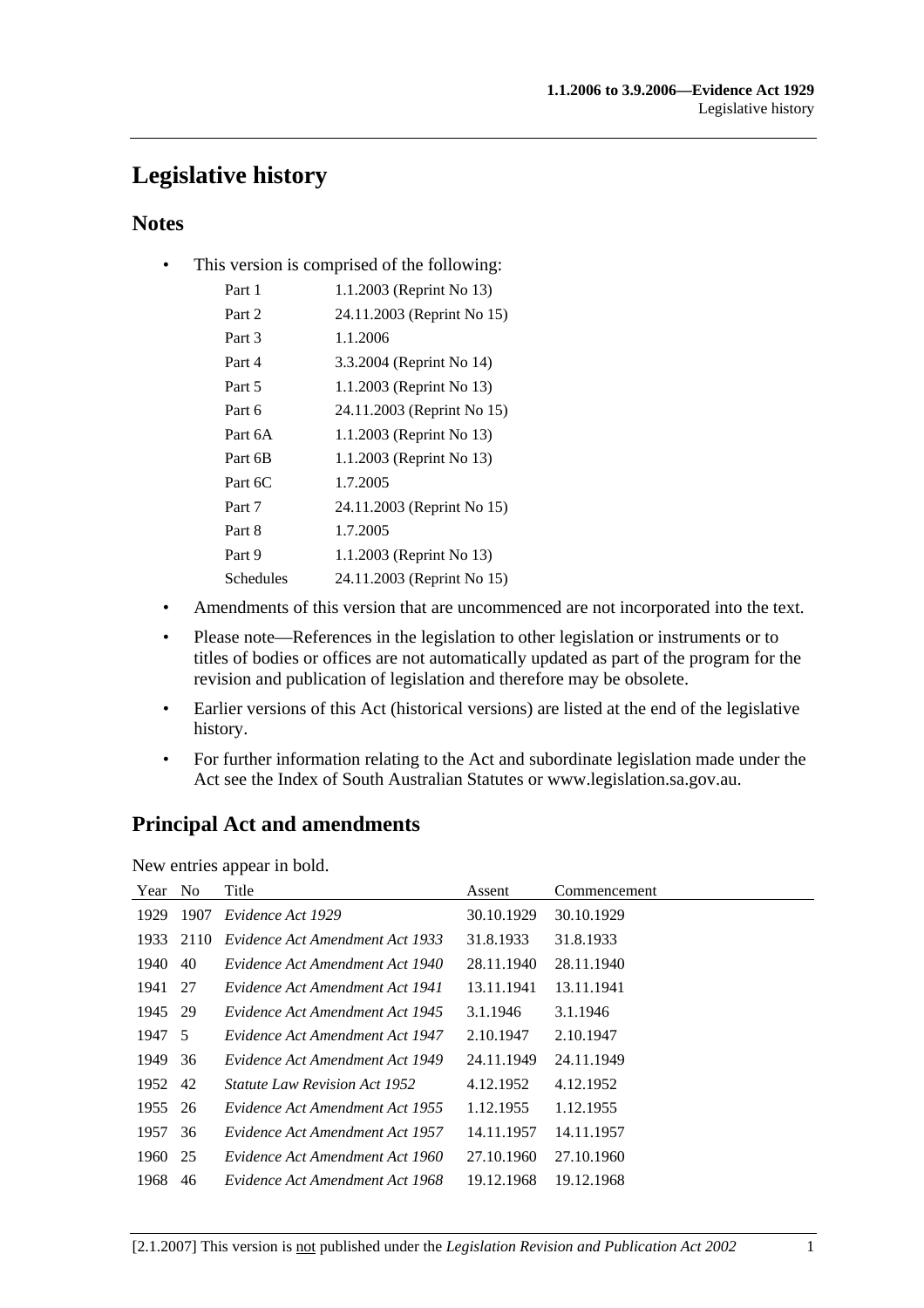| 1969 | 72  | Evidence Act Amendment Act 1969                                                  | 11.12.1969 | 31.8.1970 (Gazette 20.8.1970 p701)               |
|------|-----|----------------------------------------------------------------------------------|------------|--------------------------------------------------|
| 1972 | 53  | Evidence Act Amendment Act 1972                                                  | 27.4.1972  | 1.2.1973 (Gazette 1.2.1973 p377)                 |
| 1972 | 54  | <b>Local and District Criminal Courts</b><br><b>Act Amendment Act 1972</b>       | 27.4.1972  | 9.11.1972 (Gazette 9.11.1972 p2252)              |
| 1974 | 71  | Evidence Act Amendment Act 1974                                                  | 17.10.1974 | 28.11.1974 (Gazette 28.11.1974 p3372)            |
| 1976 | 84  | Evidence Act Amendment Act 1976                                                  | 9.12.1976  | 9.12.1976                                        |
| 1978 | 65  | Evidence Act Amendment Act 1978                                                  | 28.9.1978  | 28.9.1978                                        |
| 1979 | 9   | Evidence Act Amendment Act 1979                                                  | 1.3.1979   | 1.3.1979                                         |
| 1982 | 40  | Evidence Act Amendment Act 1982                                                  | 22.4.1982  | 6.5.1982 (Gazette 6.5.1982 p1438)                |
| 1983 | 47  | Evidence Act Amendment Act 1983                                                  | 16.6.1983  | 16.6.1983                                        |
| 1983 | 55  | Evidence Act Amendment Act<br>$(No. 2)$ 1983                                     | 16.6.1983  | 1.8.1983 (Gazette 7.7.1983 p5)                   |
| 1984 | 24  | Evidence Act Amendment Act 1984                                                  | 10.5.1984  | 10.5.1984                                        |
| 1984 | 56  | Statutes Amendment (Oaths and<br>Affirmations) Act 1984                          | 24.5.1984  | 1.7.1984 (Gazette 28.6.1984 p1897)               |
| 1984 | 90  | Evidence Act Amendment Act<br>$(No. 2)$ 1984                                     | 29.11.1984 | 1.1.1985 (Gazette 13.12.1984 p1811)              |
| 1984 | 107 | Evidence Act Amendment Act<br>$(No. 3)$ 1984                                     | 20.12.1984 | 20.12.1984                                       |
| 1985 | 96  | Evidence Act Amendment Act 1985                                                  | 1.11.1985  | 1.12.1985 (Gazette 7.11.1985 p1361)              |
| 1986 | 107 | Evidence Act Amendment Act 1986                                                  | 18.12.1986 | 5.4.1987 (Gazette 26.2.1987 p434)                |
| 1988 | 32  | Evidence Act Amendment Act 1988                                                  | 21.4.1988  | 1.5.1988 (Gazette 28.4.1988 p1066)               |
| 1988 | 45  | Evidence Act Amendment Act<br>$(No. 2)$ 1988                                     | 5.5.1988   | 5.5.1988                                         |
| 1989 | 43  | Evidence Act Amendment Act 1989                                                  | 4.5.1989   | 15.5.1989 (Gazette 11.5.1989 p1250)              |
| 1990 | 72  | Evidence Act Amendment Act 1990                                                  | 20.12.1990 | 20.12.1990                                       |
| 1991 | 41  | Evidence Amendment Act 1991                                                      | 31.10.1991 | 16.7.1992 (Gazette 16.7.1992 p622)               |
| 1991 | 49  | <b>Director of Public Prosecutions</b><br>Act 1991                               | 21.11.1991 | 6.7.1992 (Gazette 25.6.1992 p1869)               |
| 1992 | 26  | <b>Statutes Amendment (Attorney-</b><br>General's Portfolio) Act 1992            | 14.5.1992  | 6.7.1992 (Gazette 2.7.1992 p209)                 |
| 1992 | 76  | <b>Statutes Amendment (Right of Reply)</b><br>Act 1992                           | 26.11.1992 | s 5-1.1.1993 (Gazette 10.12.1992<br>p1752)       |
| 1993 | 37  | Evidence (Miscellaneous)<br>Amendment Act 1993                                   | 13.5.1993  | 15.7.1993 (Gazette 15.7.1993 p520)               |
| 1993 | 53  | Evidence (Vulnerable Witnesses)<br>Amendment Act 1993                            | 27.5.1993  | 1.9.1993 (Gazette 15.7.1993 p520)                |
| 1994 | 59  | Criminal Law Consolidation<br>(Felonies and Misdemeanours)<br>Amendment Act 1994 | 27.10.1994 | 1.1.1995 (Gazette 8.12.1994 p1942)               |
| 1995 | 27  | <b>Statutes Amendment (Attorney-</b><br>General's Portfolio) Act 1995            | 27.4.1995  | s 13-10.7.1995 (Gazette 29.6.1995<br>p2973)      |
| 1996 | 26  | Evidence (Settlement Negotiations)<br>Amendment Act 1996                         | 2.5.1996   | 2.5.1996                                         |
| 1997 | 59  | <b>Statutes Amendment (Attorney-</b><br>General's Portfolio) Act 1997            | 31.7.1997  | Pt 4 (s 6)-14.9.1997 (Gazette<br>11.9.1997 p704) |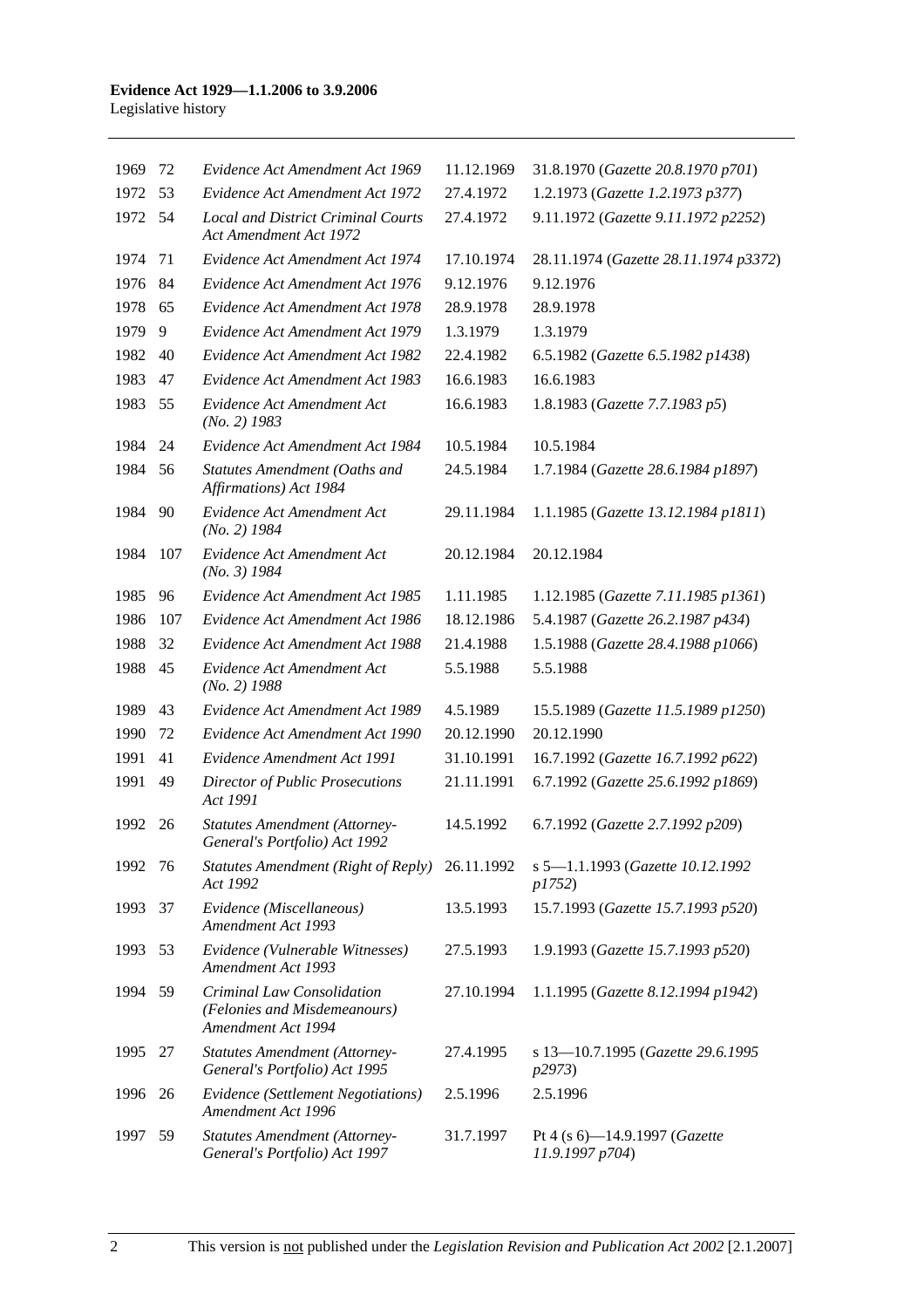| 1998 | 9  | Evidence (Use of Audio and Audio<br>Visual Links) Amendment Act 1998               | 2.4.1998   | 27.6.1999 (Gazette 17.6.1999 p3090)                                                                                                                                                                                                                       |
|------|----|------------------------------------------------------------------------------------|------------|-----------------------------------------------------------------------------------------------------------------------------------------------------------------------------------------------------------------------------------------------------------|
| 1999 | 17 | Evidence (Confidential<br>Communications) Amendment<br>Act 1999                    | 1.4.1999   | 27.6.1999 (Gazette 17.6.1999 p3090)                                                                                                                                                                                                                       |
| 1999 | 18 | Evidence (Miscellaneous)<br>Amendment Act 1999                                     | 1.4.1999   | 27.6.1999 (Gazette 17.6.1999 p3090)                                                                                                                                                                                                                       |
| 1999 | 33 | <b>Financial Sector Reform (South</b><br>Australia) Act 1999                       | 17.6.1999  | Sch (item $21$ )—1.7.1999 being the date<br>specified under s 3(16) of the Financial<br>Sector Reform (Amendments and<br>Transitional Provisions) Act (No. 1)<br>1999 of the Commonwealth as the<br>transfer date for the purposes of that<br>Act: $s(2)$ |
| 2000 | 57 | <b>Statutes Amendment and Repeal</b><br>(Attorney-General's Portfolio)<br>Act 2000 | 20.7.2000  | Pt 11 (s 25)-14.8.2000 (Gazette<br>10.8.2000 p444)                                                                                                                                                                                                        |
| 2002 | 32 | Legislation Revision and Publication 28.11.2002<br>Act 2002                        |            | Sch (cl 2)-1.1.2003 (Gazette<br>19.12.2002 p4735)                                                                                                                                                                                                         |
| 2002 | 33 | <b>Statutes Amendment (Attorney-</b><br>General's Portfolio) Act 2002              | 28.11.2002 | Pt 6 (ss 8 & 9)-3.3.2003 (Gazette<br>27.2.2003 p807)                                                                                                                                                                                                      |
| 2003 | 33 | Coroners Act 2003                                                                  | 31.7.2003  | Sch (cll 10-12)-1.7.2005 (Gazette<br>23.6.2005 p1899)                                                                                                                                                                                                     |
| 2003 | 44 | <b>Statute Law Revision Act 2003</b>                                               | 23.10.2003 | Sch 1-24.11.2003 (Gazette 13.11.2003<br>p4048)                                                                                                                                                                                                            |
| 2005 | 50 | <b>Defamation Act 2005</b>                                                         | 27.10.2005 | Sch 1 (cl 5)-1.1.2006: s 2                                                                                                                                                                                                                                |
| 2006 | 17 | <b>Statutes Amendment (New Rules of</b><br>Civil Procedure) Act 2006               | 6.7.2006   | Pt 31 (ss 113-118)-4.9.2006 (Gazette<br>17.8.2006 p2831)                                                                                                                                                                                                  |

## **Provisions amended since 3 February 1976**

 • Legislative history prior to 3 February 1976 appears in marginal notes and footnotes included in the consolidation of this Act contained in Volume 3 of The Public General Acts of South Australia 1837-1975 at page 790.

New entries appear in bold.

Entries that relate to provisions that have been deleted appear in italics.

| Provision          | How varied                                                                   | Commencement |
|--------------------|------------------------------------------------------------------------------|--------------|
| Pt <sub>1</sub>    |                                                                              |              |
| s <sub>2</sub>     | amended by $40/1982$ s 3                                                     | 6.5.1982     |
|                    | omitted under <i>Legislation Revision and</i><br><b>Publication Act 2002</b> | 1.1.2003     |
| s <sub>4</sub>     |                                                                              |              |
| bank               | deleted by $40/1982$ s 4                                                     | 6.5.1982     |
| banker             | deleted by $40/1982$ s 4                                                     | 6.5.1982     |
| banker's book      | deleted by $40/1982$ s 4                                                     | 6.5.1982     |
| child              | inserted by $32/1988$ s $3(a)$                                               | 1.5.1988     |
| court              | substituted by $56/1984$ s $3(a)$                                            | 1.7.1984     |
| electric telegraph | amended by $9/1979$ s 2                                                      | 1.3.1979     |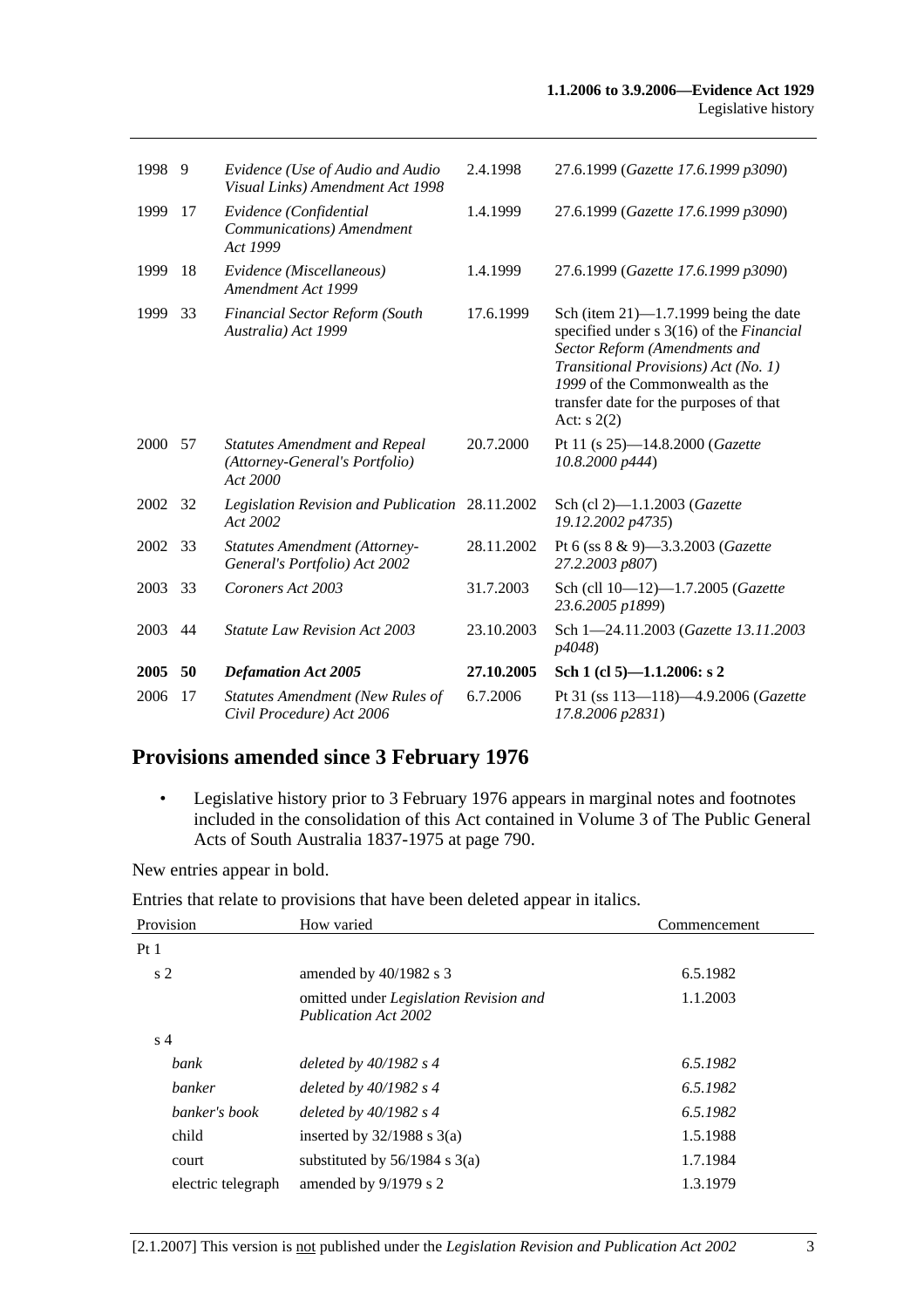#### **Evidence Act 1929—1.1.2006 to 3.9.2006**  Legislative history

| sexual offence      | inserted by 84/1976 s 2                              | 9.12.1976  |
|---------------------|------------------------------------------------------|------------|
|                     | amended by 26/1992 s 7                               | 6.7.1992   |
| sworn evidence      | inserted by 18/1999 s 3                              | 27.6.1999  |
| telegraph station   | amended by 9/1979 s 2                                | 1.3.1979   |
| young child         | inserted by $32/1988$ s $3(b)$                       | 1.5.1988   |
| Pt 2                |                                                      |            |
| s <sub>6</sub>      | substituted by $56/1984$ s $3(b)$                    | 1.7.1984   |
| s(6(3))             | substituted by 18/1999 s 4                           | 27.6.1999  |
| s(4)                | substituted by 33/2002 s 8                           | 3.3.2003   |
| s 7                 | substituted by $56/1984$ s $3(b)$                    | 1.7.1984   |
| $s\,\delta$         | deleted by $56/1984 s 3(b)$                          | 1.7.1984   |
| s 9                 | amended by 32/1988 s 4                               | 1.5.1988   |
|                     | substituted by 18/1999 s 5                           | 27.6.1999  |
| s 12                | substituted by 32/1988 s 5                           | 1.5.1988   |
| s $12(1)$ —(3)      | deleted by 18/1999 s 6                               | 27.6.1999  |
| s 12A               | inserted by 37/1993 s 3                              | 15.7.1993  |
|                     | substituted by 18/1999 s 7                           | 27.6.1999  |
| s <sub>13</sub>     | deleted by 32/1988 s 5                               | 1.5.1988   |
|                     | inserted by $53/1993$ s 3                            | 1.9.1993   |
| s 13(4)             | amended by 18/1999 s 8                               | 27.6.1999  |
| s 14                | inserted by 107/1986 s 3                             | 5.4.1987   |
| s 14(1a)            | inserted by 18/1999 s 9                              | 27.6.1999  |
| s 18                |                                                      |            |
| s 18(1)             | s 18 amended by 47/1983 s 2(a)–(d)                   | 16.6.1983  |
|                     | s 18 redesignated as s $18(1)$ by $47/1983$ s $2(e)$ | 16.6.1983  |
|                     | amended by $55/1983$ s 3(a), (b)                     | 1.8.1983   |
|                     | III and IV deleted by $55/1983$ s $3(c)$             | 1.8.1983   |
|                     | amended by 44/2003 s 3(1) (Sch 1)                    | 24.11.2003 |
| s $18(2)$ and $(3)$ | inserted by $47/1983$ s $2(e)$                       | 16.6.1983  |
|                     | amended by 44/2003 s 3(1) (Sch 1)                    | 24.11.2003 |
| s 18A               | inserted by 47/1983 s 3                              | 16.6.1983  |
|                     | substituted by 96/1985 s 3                           | 1.12.1985  |
|                     | substituted by 18/1999 s 10                          | 27.6.1999  |
| ss 19 and 20        | deleted by 76/1992 s 5                               | 1.1.1993   |
| s 21                | substituted by 55/1983 s 4                           | 1.8.1983   |
| s21(3a)             | inserted by 37/1993 s 4                              | 15.7.1993  |
| $s \, 21(5)$        | substituted by 27/1995 s 13                          | 10.7.1995  |
| s 23                | amended by 44/2003 s 3(1) (Sch 1)                    | 24.11.2003 |
| s 26                | amended by 59/1994 Sch 2                             | 1.1.1995   |
| Pt 3                |                                                      |            |
| s 32                | deleted by 9/1979 s 3                                | 1.3.1979   |
| s 33                | substituted by 50/2005 Sch 1 cl 5                    | 1.1.2006   |
| s 34A               | substituted by 33/2002 s 9                           | 3.3.2003   |
|                     |                                                      |            |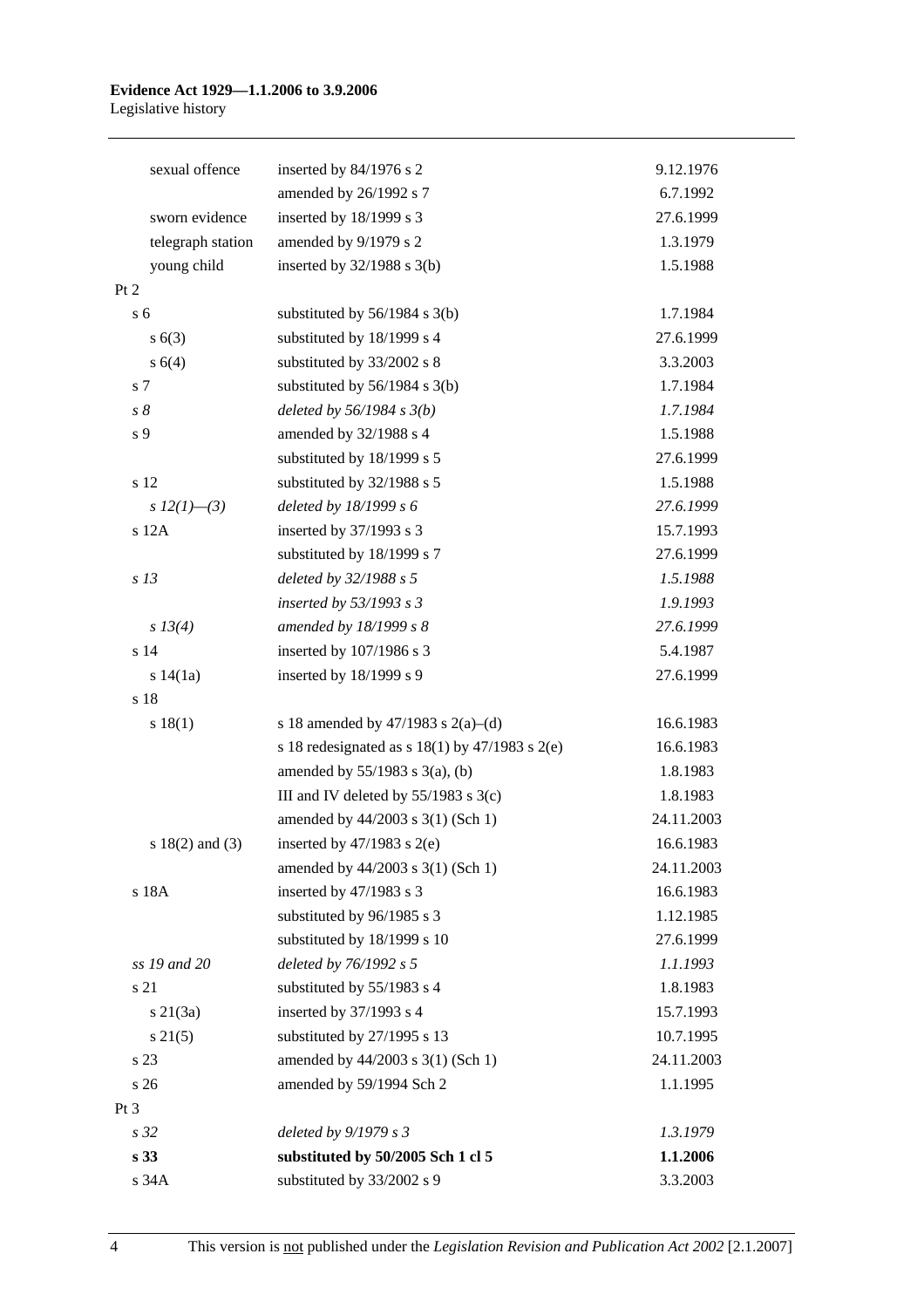| $s\,34B$                  | deleted by 18/1999 s 11                                                                                                                       | 27.6.1999  |
|---------------------------|-----------------------------------------------------------------------------------------------------------------------------------------------|------------|
| s 34C                     |                                                                                                                                               |            |
| $s \, 34C(1)$             | amended by 44/2003 s 3(1) (Sch 1)                                                                                                             | 24.11.2003 |
| s $34C(1a)$               | contents commencing "Provided that" amended<br>and designated as $s \frac{34C(1a)}{y}$ by $\frac{44}{2003} \frac{s \cdot 3(1)}{y}$<br>(Sch 1) | 24.11.2003 |
| $s\,34CA$                 | inserted by $32/1988$ s 6                                                                                                                     | 1.5.1988   |
| s <sub>34I</sub>          | inserted by 84/1976 s 3                                                                                                                       | 9.12.1976  |
|                           | amended by 47/1983 s 4                                                                                                                        | 16.6.1983  |
|                           | substituted by 90/1984 s 3                                                                                                                    | 1.1.1985   |
| s $34I(6a)$               | inserted by 18/1999 s 12                                                                                                                      | 27.6.1999  |
| s 34J                     | inserted by 41/1991 s 3                                                                                                                       | 16.7.1992  |
| s $34J(2)$                | substituted by 18/1999 s 13                                                                                                                   | 27.6.1999  |
| s <sub>34K</sub>          | inserted by $41/1991$ s 3                                                                                                                     | 16.7.1992  |
| Pt 4                      |                                                                                                                                               |            |
| s <sub>35</sub>           | substituted by 72/1990 s 2                                                                                                                    | 20.12.1990 |
| $s \, 35(2)$              |                                                                                                                                               |            |
| legislative<br>instrument | amended by 32/2002 Sch cl 2                                                                                                                   | 1.1.2003   |
| s 37                      | amended by 9/1979 s 4                                                                                                                         | 1.3.1979   |
|                           | substituted by 72/1990 s 3                                                                                                                    | 20.12.1990 |
| s 37C                     | inserted by 9/1979 s 5                                                                                                                        | 1.3.1979   |
| s 41                      | amended by 59/1994 Sch 2                                                                                                                      | 1.1.1995   |
| s 42                      |                                                                                                                                               |            |
| $s\,42(1)$                | amended by 33/2002 s 10                                                                                                                       | 3.3.2003   |
| $s$ 45A                   |                                                                                                                                               |            |
| $s\,45A(2)$               | amended by 9/1979 s 6                                                                                                                         | 1.3.1979   |
| $s$ 45B                   |                                                                                                                                               |            |
| $s\,45B(3)$               | amended by 9/1979 s 7                                                                                                                         | 1.3.1979   |
| s 45C                     | inserted by 24/1984 s 2                                                                                                                       | 10.5.1984  |
|                           | substituted by 72/1990 s 4                                                                                                                    | 20.12.1990 |
| Pt 5                      | heading amended by 40/1982 s 5                                                                                                                | 6.5.1982   |
| s 46                      | substituted by 40/1982 s 6                                                                                                                    | 6.5.1982   |
| bank                      | (b) and (c) deleted by $33/1999$ Sch (item 21)                                                                                                | 1.7.1999   |
| ss 47 and 48              | substituted by 40/1982 s 6                                                                                                                    | 6.5.1982   |
| ss 48A and 48B            | deleted by 40/1982 s 6                                                                                                                        | 6.5.1982   |
| s 49                      |                                                                                                                                               |            |
| $s\,49(1)$                | amended by $40/1982$ s $7(a)$                                                                                                                 | 6.5.1982   |
| $s\,49(1a)$               | inserted by $40/1982$ s $7(b)$                                                                                                                | 6.5.1982   |
|                           | amended by 37/1993 s 5                                                                                                                        | 15.7.1993  |
| $s\,49(2)$                | amended by $40/1982$ s $7(c)$                                                                                                                 | 6.5.1982   |
| $s\,49(3)$ —(9)           | inserted by $40/1982$ s $7(d)$                                                                                                                | 6.5.1982   |
| s <sub>50</sub>           | amended by 40/1982 s 8                                                                                                                        | 6.5.1982   |
| s 51                      |                                                                                                                                               |            |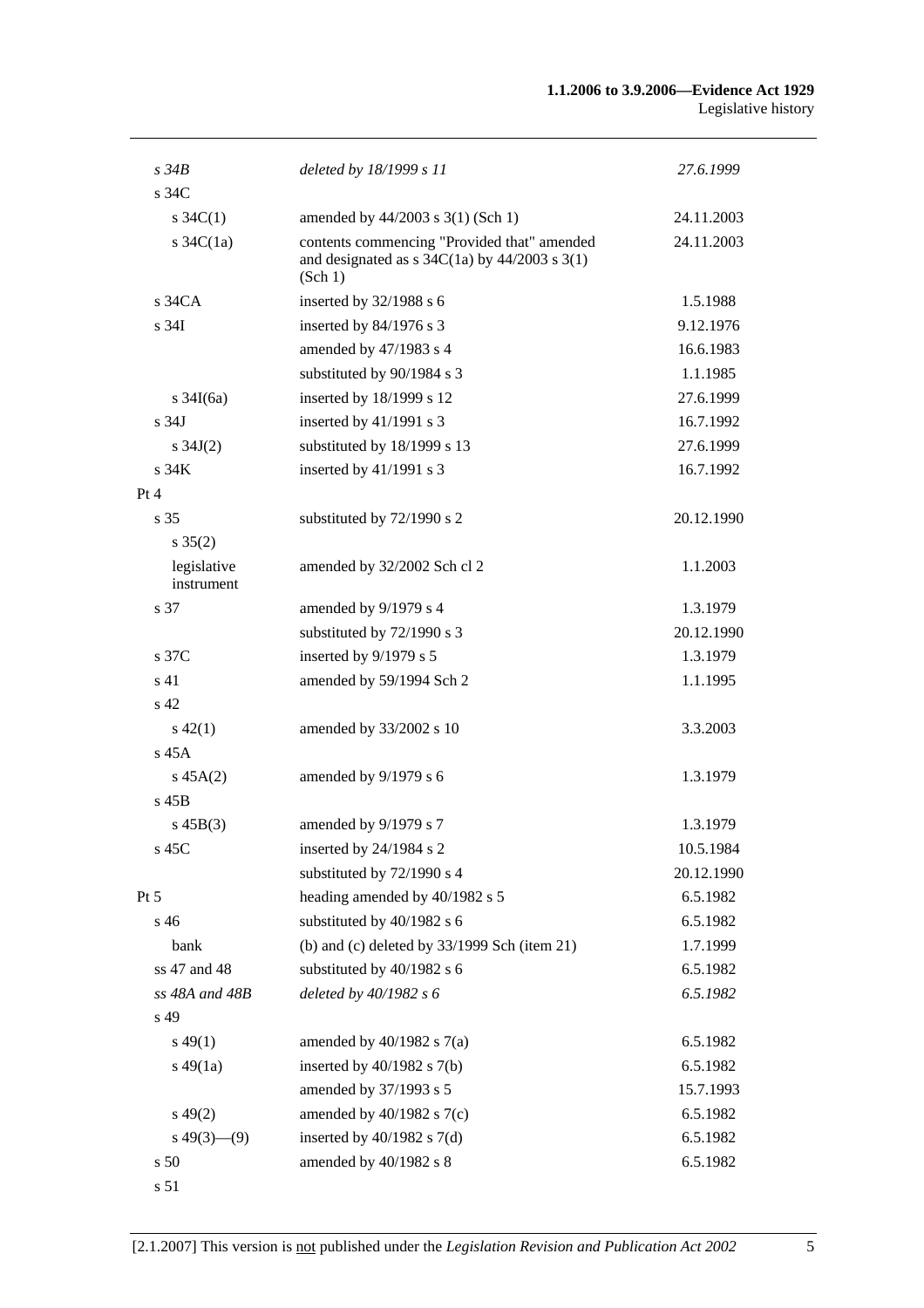#### **Evidence Act 1929—1.1.2006 to 3.9.2006**  Legislative history

| s 51(1)                              | substituted by 40/1982 s 9                                              | 6.5.1982   |
|--------------------------------------|-------------------------------------------------------------------------|------------|
| s <sub>52</sub>                      | deleted by 40/1982 s 10                                                 | 6.5.1982   |
| Pt $6$                               |                                                                         |            |
| s <sub>55</sub>                      | amended by 18/1999 s 14                                                 | 27.6.1999  |
| s 56                                 |                                                                         |            |
| s 56(1)                              | amended by 44/2003 s 3(1) (Sch 1)                                       | 24.11.2003 |
| s 56(2)                              | amended by 49/1991 Sch 2                                                | 6.7.1992   |
| s 59                                 | amended by 59/1994 Sch 2                                                | 1.1.1995   |
| Pt 6A                                |                                                                         |            |
| s 59B                                |                                                                         |            |
| s 59B(1)                             | amended by 9/1979 s 8                                                   | 1.3.1979   |
| Pt 6B                                | heading substituted by 45/1988 s 2                                      | 5.5.1988   |
| $s$ 59D                              | substituted by 45/1988 s 3                                              | 5.5.1988   |
| $s$ 59D(1)                           |                                                                         |            |
| authorised South<br>Australian court | amended by $37/1993$ s $6(a)$                                           | 15.7.1993  |
|                                      | (d) deleted by $37/1993$ s $6(a)$                                       | 15.7.1993  |
| foreign court                        | amended by 37/1993 s 6(b)                                               | 15.7.1993  |
| s 59D(2)                             | substituted by 72/1990 s 5                                              | 20.12.1990 |
| s 59E                                | substituted by 45/1988 s 4                                              | 5.5.1988   |
| s 59E(4)                             | inserted by 37/1993 s 7                                                 | 15.7.1993  |
| s 59F                                |                                                                         |            |
| s 59F(1)                             | amended by 45/1988 s 5                                                  | 5.5.1988   |
| s 59F(5)                             | amended by 45/1988 s 5                                                  | 5.5.1988   |
|                                      | amended by $72/1990$ s $6(a)$                                           | 20.12.1990 |
| s 59F(7)                             | inserted by $72/1990$ s $6(b)$                                          | 20.12.1990 |
| s 59H                                | amended by 45/1988 s 6                                                  | 5.5.1988   |
| Pt 6C                                | inserted by 9/1998 s 3                                                  | 27.6.1999  |
| $s$ 59IA                             |                                                                         |            |
| South Australian<br>court            | amended by 33/2003 Sch (cl 10)                                          | 1.7.2005   |
| Pt 7                                 |                                                                         |            |
| Pt 7 Div 1                           | heading inserted by $17/1999$ s $3(a)$                                  | 27.6.1999  |
| $s$ 59J                              | inserted by 26/1992 s 8                                                 | 6.7.1992   |
| Pt 7 Div 2                           | heading inserted by $17/1999$ s $3(b)$                                  | 27.6.1999  |
| s 61                                 | deleted by $9/1979 s 9$                                                 | 1.3.1979   |
| Pt 7 Div 3                           | heading inserted by $17/1999$ s $3(c)$                                  | 27.6.1999  |
| s <sub>65</sub>                      |                                                                         |            |
| s 65(1)                              | s 65 amended by 9/1979 s 10                                             | 1.3.1979   |
|                                      | s 65 amended and redesignated as $s$ 65(1) by<br>44/2003 s 3(1) (Sch 1) | 24.11.2003 |
| s 65(2)                              | s 65 amended and redesignated as s 65(2) by<br>$44/2003$ s 3(1) (Sch 1) | 24.11.2003 |
| s 65A                                | inserted by 32/1988 s 7                                                 | 1.5.1988   |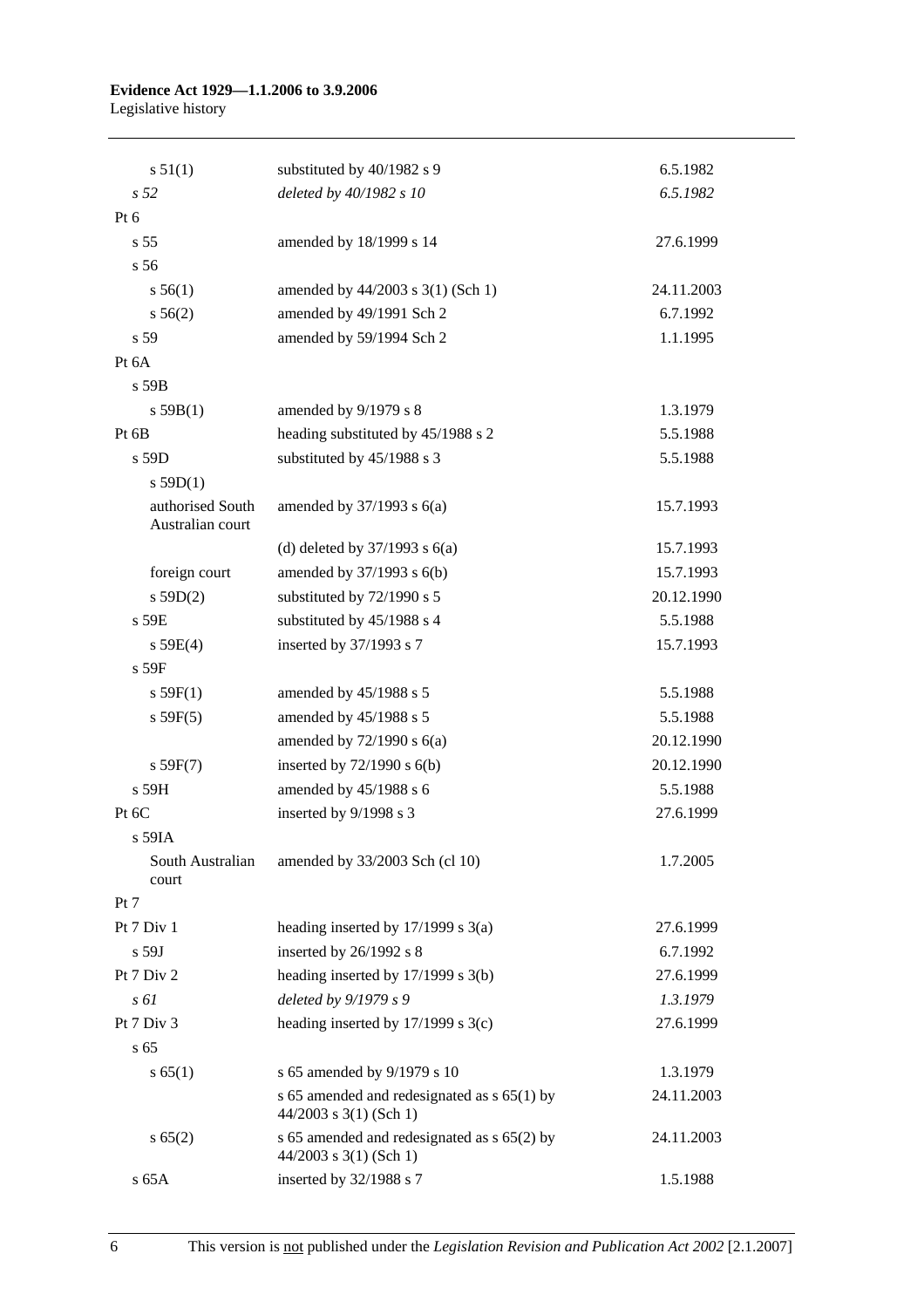#### **1.1.2006 to 3.9.2006—Evidence Act 1929**  Legislative history

| Pt 7 Div 4                       | heading inserted by $17/1999$ s $3(d)$ | 27.6.1999  |
|----------------------------------|----------------------------------------|------------|
| s 66                             |                                        |            |
| s 66(1)                          | amended by 57/2000 s 25                | 14.8.2000  |
|                                  | amended by 44/2003 s 3(1) (Sch 1)      | 24.11.2003 |
| $s\,66(3)$                       | amended by 44/2003 s 3(1) (Sch 1)      | 24.11.2003 |
| s 67                             |                                        |            |
| s 67(1)                          | amended by 18/1999 s 15                | 27.6.1999  |
| Pt 7 Div 5                       | heading inserted by $17/1999$ s $3(e)$ | 27.6.1999  |
| Pt $7$ Div $6$                   | heading inserted by 17/1999 s 3(f)     | 27.6.1999  |
| $\sqrt{67AB}$                    | inserted by 9/1979 s 11                | 1.3.1979   |
| $s$ 67AB $(1)$                   | amended by 18/1999 s 16(a)             | 27.6.1999  |
| $s$ 67AB $(2)$                   | amended by 18/1999 s 16(b)             | 27.6.1999  |
| Pt 7 Div 7                       | heading inserted by $17/1999$ s $3(g)$ | 27.6.1999  |
| s 67B                            | inserted by 65/1978 s 2                | 28.9.1978  |
| Pt 7 Div 8                       | heading inserted by $17/1999$ s $3(h)$ | 27.6.1999  |
| s 67C                            | inserted by 37/1993 s 8                | 15.7.1993  |
| s 67C(2)                         | amended by 26/1996 s 2                 | 2.5.1996   |
| Pt 7 Div 9                       | inserted by 17/1999 s 4                | 27.6.1999  |
| Pt 8                             |                                        |            |
| Pt 8 Div 1                       | heading inserted by 107/1984 s 2       | 20.12.1984 |
| s 68                             | substituted by 47/1983 s 5             | 16.6.1983  |
| court                            | substituted by 33/2003 Sch (cl 11)     | 1.7.2005   |
| court of summary<br>jurisdiction | inserted by $107/1984$ s $3(a)$        | 20.12.1984 |
|                                  | deleted by 33/2003 Sch (cl 11)         | 1.7.2005   |
| interim                          | inserted by $107/1984$ s $3(b)$        | 20.12.1984 |
| suppression order                |                                        |            |
| news media                       | inserted by $43/1989$ s $3(a)$         | 15.5.1989  |
|                                  | substituted by $18/1999$ s $17(a)$     | 27.6.1999  |
| newspaper                        | inserted by 18/1999 s 17(a)            | 27.6.1999  |
| primary court                    | inserted by $107/1984$ s $3(b)$        | 20.12.1984 |
| publish                          | inserted by 18/1999 s 17(b)            | 27.6.1999  |
| suppression order                | inserted by $107/1984$ s $3(b)$        | 20.12.1984 |
|                                  | substituted by 43/1989 s 3(b)          | 15.5.1989  |
| Pt 8 Div 2                       | heading inserted by 107/1984 s 4       | 20.12.1984 |
| s 69                             | substituted by 9/1979 s 12             | 1.3.1979   |
|                                  | substituted by 107/1984 s 4            | 20.12.1984 |
| s 69(1a)                         | inserted by 32/1988 s 8                | 1.5.1988   |
| s 69A                            | inserted by 107/1984 s 4               | 20.12.1984 |
|                                  | substituted by 43/1989 s 4             | 15.5.1989  |
| s 69A(1)                         | amended by 72/1990 s 7                 | 20.12.1990 |
|                                  | amended by 18/1999 s 18                | 27.6.1999  |
| s 69B                            | inserted by 107/1984 s 4               | 20.12.1984 |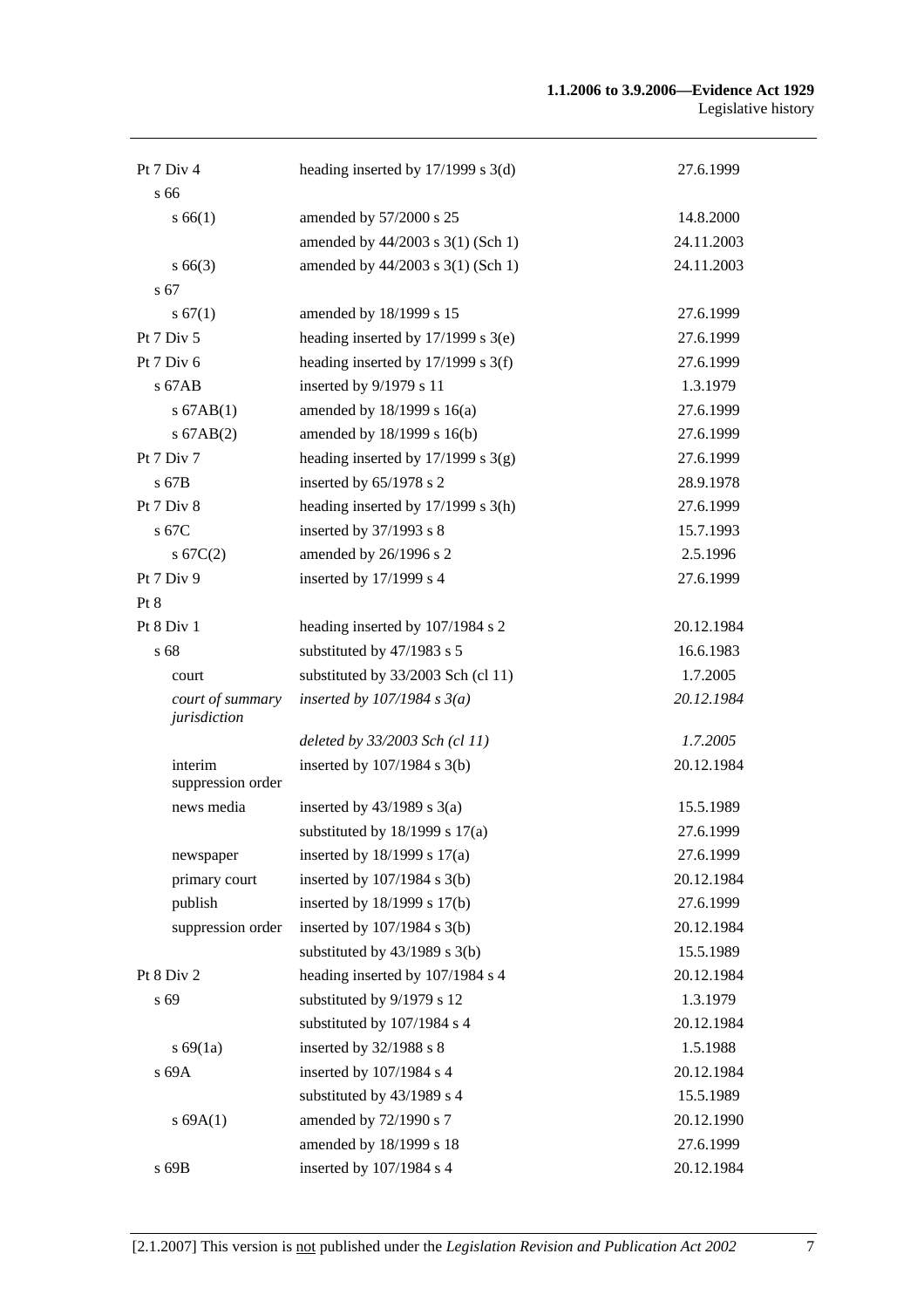#### **Evidence Act 1929—1.1.2006 to 3.9.2006**  Legislative history

| s69B(1)       | amended by $43/1989$ s $5(a)$                   | 15.5.1989  |
|---------------|-------------------------------------------------|------------|
| s69B(3)       | amended by 43/1989 s 5(b), (c)                  | 15.5.1989  |
| s 70          | substituted by 107/1984 s 4                     | 20.12.1984 |
| $s \, 70(3)$  | deleted by 33/2003 Sch (cl 12)                  | 1.7.2005   |
| s 71          | amended by 9/1979 s 13                          | 1.3.1979   |
|               | amended by 40/1982 s 11                         | 6.5.1982   |
|               | substituted by 107/1984 s 4                     | 20.12.1984 |
| Pt 8 Div 3    | heading inserted by 107/1984 s 5                | 20.12.1984 |
| s 71A         | inserted by 84/1976 s 4                         | 9.12.1976  |
| s 71A(1)      | amended by 40/1982 s 12                         | 6.5.1982   |
|               | amended by 37/1993 s 9                          | 15.7.1993  |
|               | amended by $59/1997$ s $6(a)$                   | 14.9.1997  |
|               | amended by 18/1999 s 19(a)                      | 27.6.1999  |
| s 71A(2)      | amended by 40/1982 s 12                         | 6.5.1982   |
|               | amended by 18/1999 s 19(b)                      | 27.6.1999  |
| $s$ 71A(3)    | amended by 40/1982 s 12                         | 6.5.1982   |
|               | deleted by $107/1984 s 6(a)$                    | 20.12.1984 |
| s 71A(4)      | amended by 40/1982 s 12                         | 6.5.1982   |
|               | amended by 32/1988 s 9                          | 1.5.1988   |
|               | amended by 18/1999 s 19(c)                      | 27.6.1999  |
| s 71A(5)      |                                                 |            |
| acquittal     | deleted by $107/1984 s 6(b)$                    | 20.12.1984 |
| newspaper     | deleted by $18/1999 s 19(d)$                    | 27.6.1999  |
| relevant date | substituted by $59/1997$ s $6(b)$               | 14.9.1997  |
| Pt 8 Div 4    | heading inserted by 107/1984 s 7                | 20.12.1984 |
| s 71B         | inserted by 107/1984 s 7                        | 20.12.1984 |
| s 71B(1)      | amended by $18/1999$ s $20(a)$                  | 27.6.1999  |
| $s$ 71B(3)    | amended by 18/1999 s 20(b)                      | 27.6.1999  |
| s 71C         | inserted by 37/1993 s 10                        | 15.7.1993  |
| $s \, 71C(1)$ | amended by $18/1999$ s $21(a)$                  | 27.6.1999  |
| $s \, 71C(2)$ | substituted by $18/1999$ s $21(b)$              | 27.6.1999  |
| Pt 8 Div 5    | amended by 107/1984 s 8                         | 20.12.1984 |
|               | deleted by $44/2003$ s $3(1)$ (Sch 1)           | 24.11.2003 |
| Pt 9          | inserted by 72/1990 s 8                         | 20.12.1990 |
| Sch 1         | heading substituted by $44/2003$ s 3(1) (Sch 1) | 24.11.2003 |
| Sch 4         | heading substituted by $44/2003$ s 3(1) (Sch 1) | 24.11.2003 |
| Sch 3         | deleted by 55/1983 s 5                          | 1.8.1983   |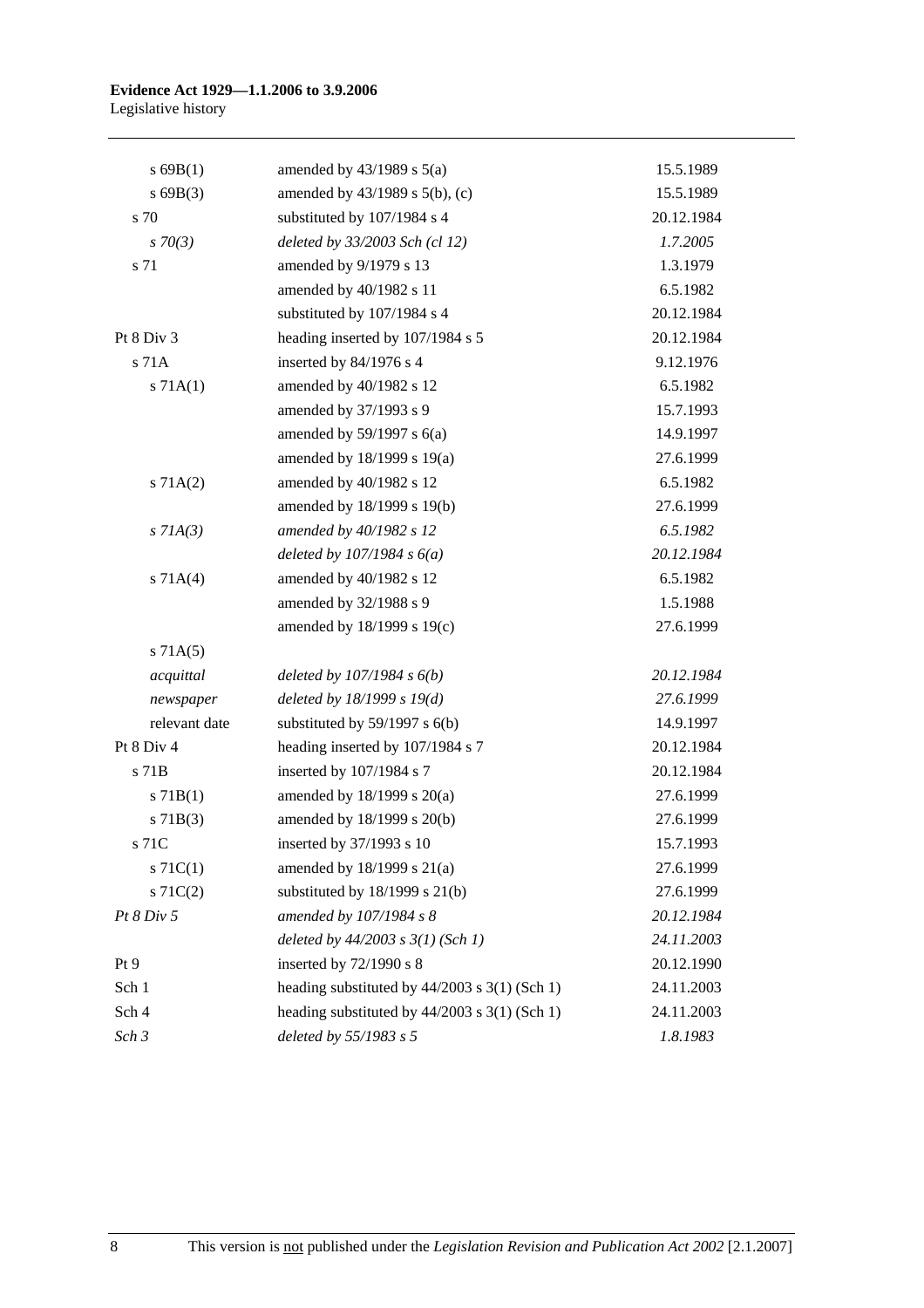## **Transitional etc provisions associated with Act or amendments**

### *Evidence (Settlement Negotiations) Amendment Act 1996*

### **3—Application of amendment**

The amendment made by this Act applies to proceedings commenced before or after the commencement of this Act, but does not affect any order made before the commencement of this Act.

## **Historical versions**

Reprint No 1—1.7.1991 Reprint No 2—16.7.1992 Reprint No 3—1.1.1993 Reprint No 4—15.7.1993 Reprint No 5—1.9.1993 Reprint No 6—1.1.1995 Reprint No 7—10.7.1995 Reprint No 8—2.5.1996 Reprint No 9—14.9.1997 Reprint No 10—27.6.1999 Reprint No 11—1.7.1999 Reprint No 12—14.8.2000 Reprint No 13—1.1.2003 Reprint No 14—3.3.2003 Reprint No 15—24.11.2003 1.7.2005

# **Appendix—Divisional penalties and expiation fees**

At the date of publication of this version divisional penalties and expiation fees are, as provided by section 28A of the *Acts Interpretation Act 1915*, as follows:

| <b>Division</b> | <b>Maximum</b><br>imprisonment | <b>Maximum</b> fine | <b>Expiation fee</b> |
|-----------------|--------------------------------|---------------------|----------------------|
| 1               | 15 years                       | \$60 000            |                      |
| $\overline{2}$  | 10 years                       | \$40 000            |                      |
| 3               | 7 years                        | \$30 000            |                      |
| $\overline{4}$  | 4 years                        | \$15 000            |                      |
| 5               | 2 years                        | \$8 000             |                      |
| 6               | 1 year                         | \$4 000             | \$300                |
| 7               | 6 months                       | \$2 000             | \$200                |
| 8               | 3 months                       | \$1 000             | \$150                |
| 9               |                                | \$500               | \$100                |
| 10              |                                | \$200               | \$75                 |